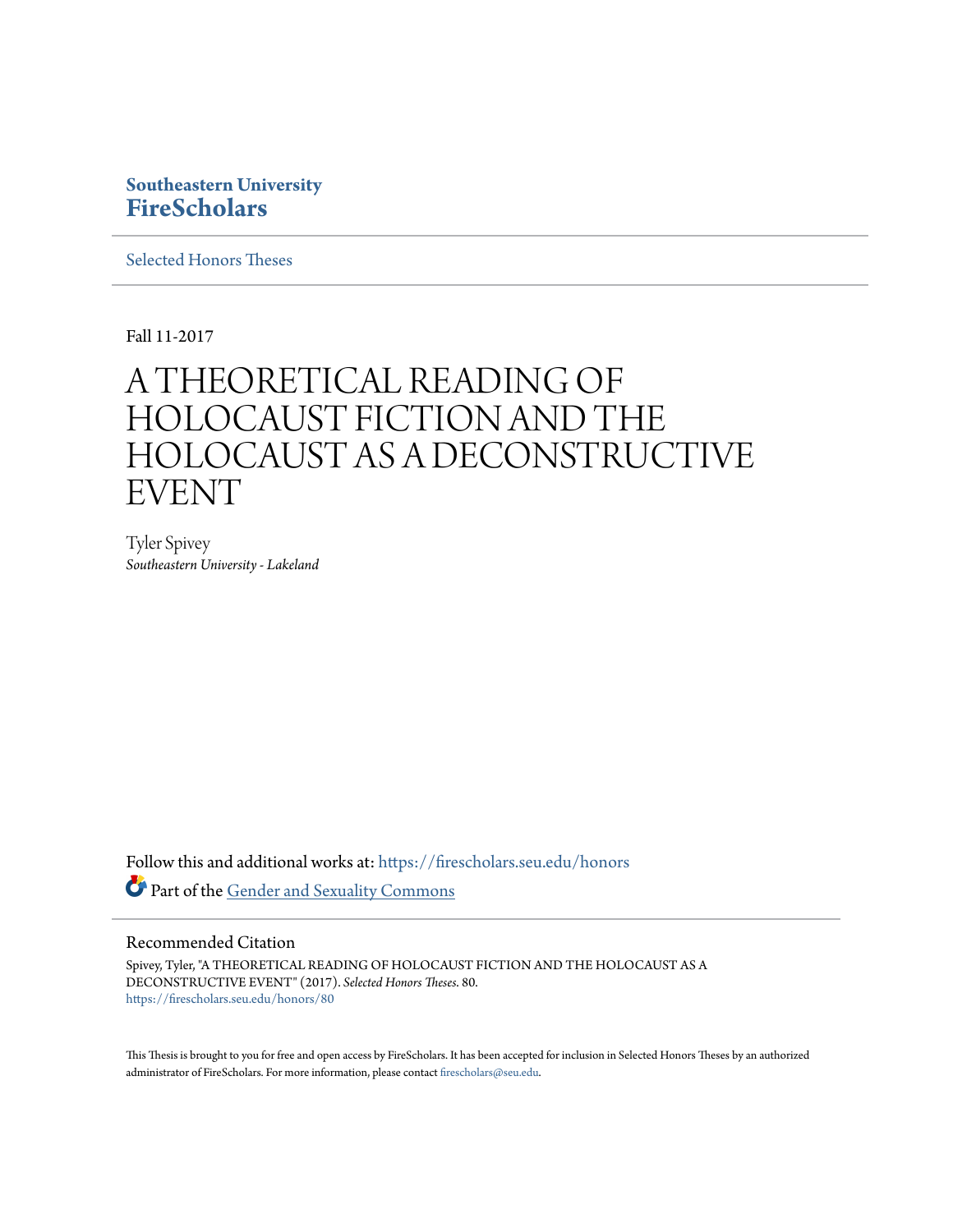#### THE COLDNESS OF HELL: A THEORETICAL READING OF HOLOCAUST FICTION AND THE HOLOCAUST AS A DECONSTRUCTIVE EVENT

by

Tyler Grey Spivey

Submitted to the Honors Program Committee

in partial fulfillment

of the requirements for University Honors Scholars

Southeastern University

2017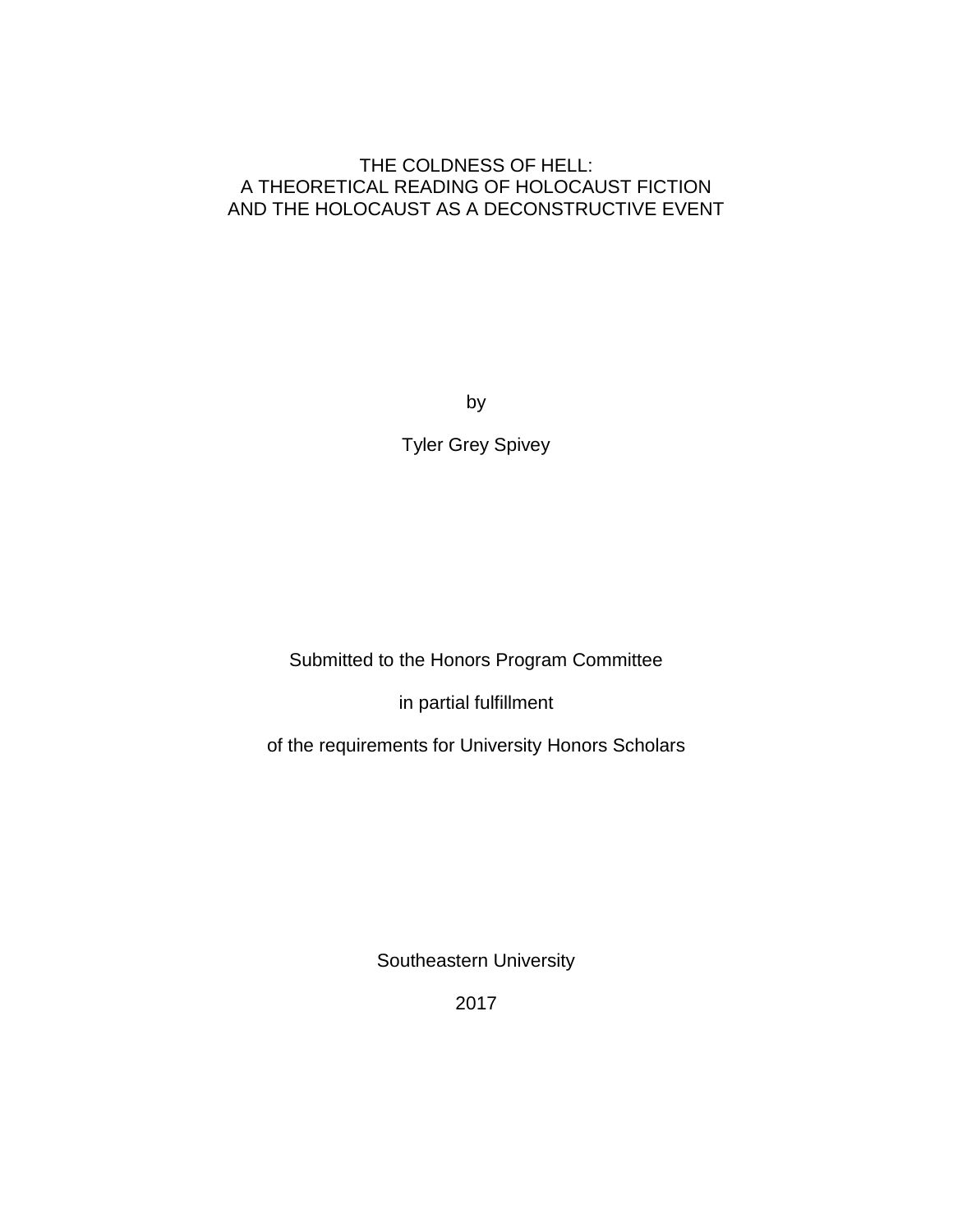Copyright by Tyler Grey Spivey 2017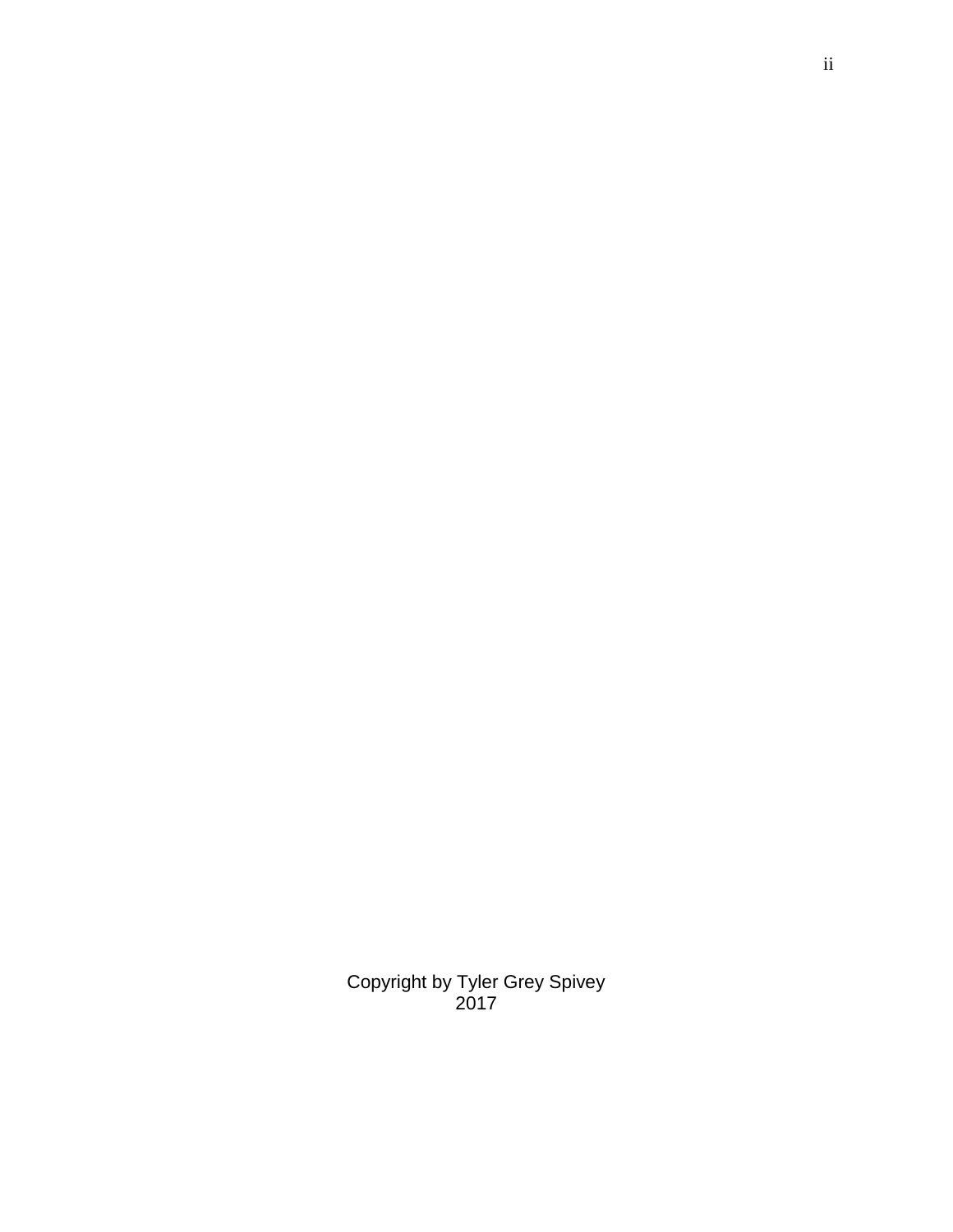#### ABSTRACT

This thesis examines several selected works of Holocaust fiction, Elie Wiesel's *Night*, Cynthia Ozick's *The Shawl*, Art Spiegelman's *Maus*, and Jonathan Safran Foer's *Everything is Illuminated*, integrating the literary theories of Deconstruction, Gender, and Trauma. In five chapters, this thesis gives a brief overview of deconstruction, applying it to works of Holocaust fiction to show how the Holocaust deconstructs our view of gender and body, trauma and memory, humanity, and even death.

Key Terms: Deconstruction, Gender Theory, Trauma Theory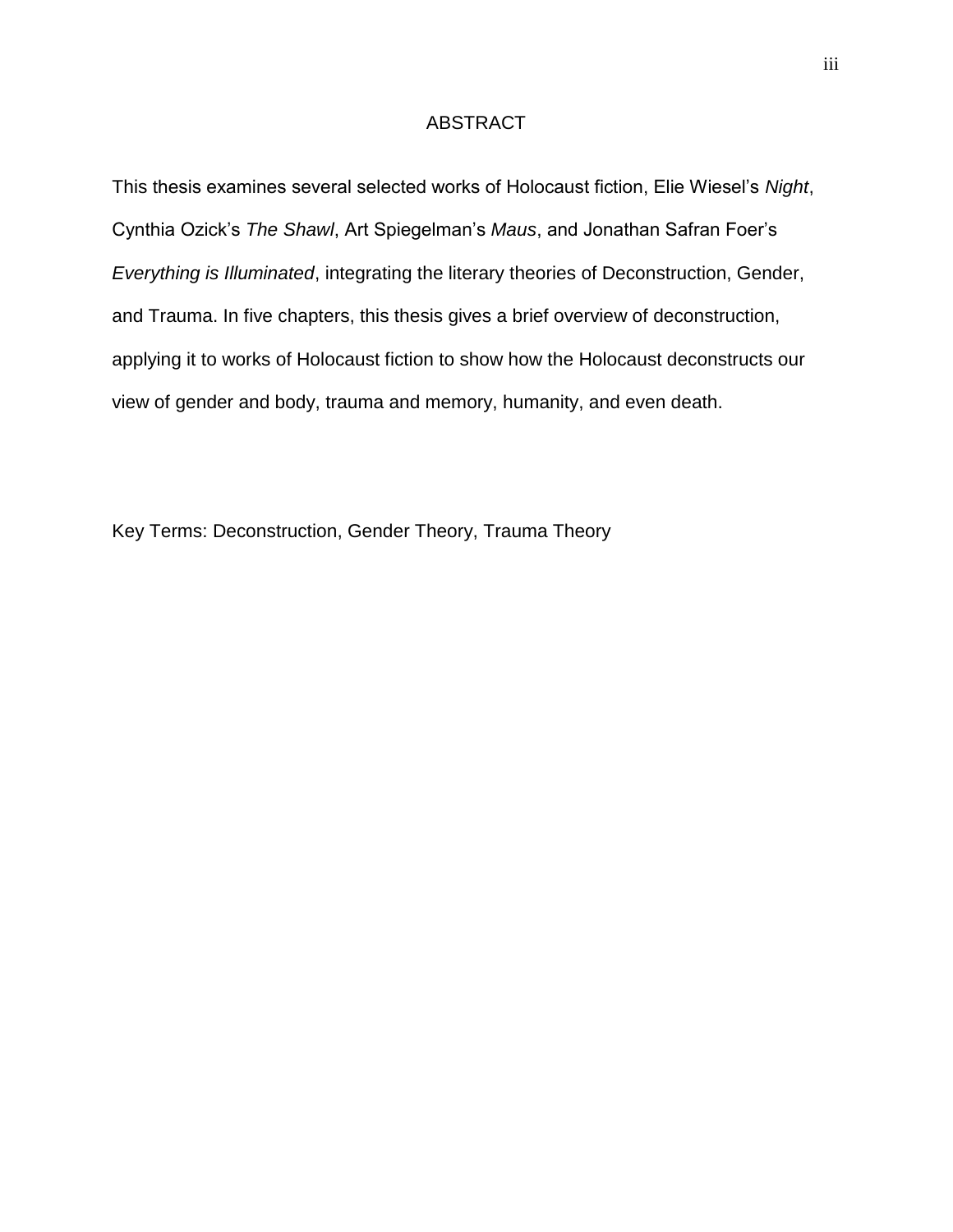## TABLE OF CONTENTS

|                                             | 1              |
|---------------------------------------------|----------------|
|                                             | $\overline{4}$ |
|                                             | 6              |
|                                             | 6              |
|                                             | 9              |
| SECOND-GENERATION HOLOCAUST SURVIVORS       | 11             |
|                                             | 12             |
| HISTORY AND MORALITY OF HOLOCAUST FICTION   | 13             |
| GENDER AND BODY THEORY IN HOLOCAUST FICTION | 15             |
|                                             | 16             |
|                                             | 17             |
| THEORETICAL READINGS OF HOLOCAUST FICTION   | 19             |
|                                             | 35             |
|                                             | 45             |
|                                             | 46             |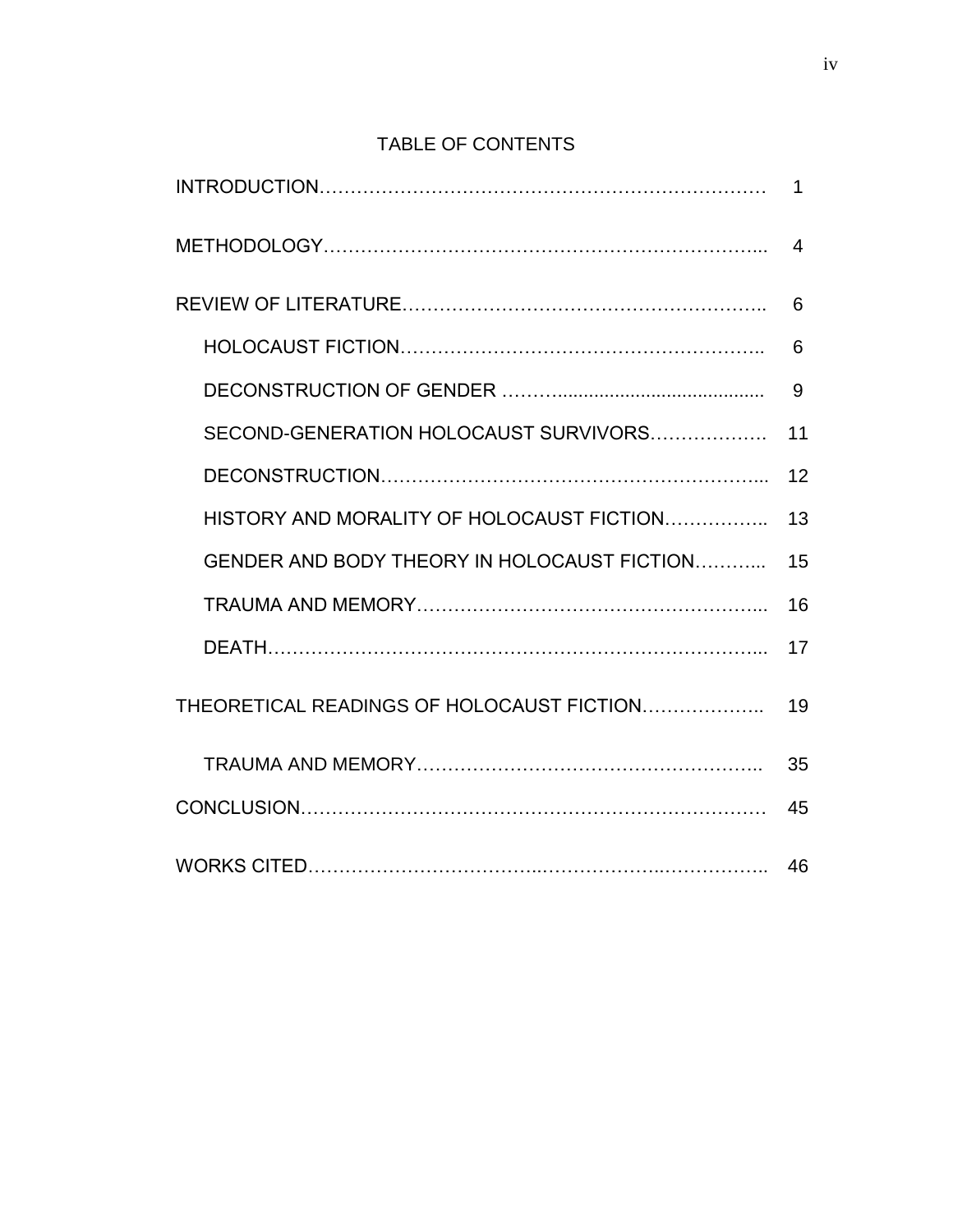# THE COLDNESS OF HELL: A THEORETICAL READING OF HOLOCAUST FICTION AND THE HOLOCAUST AS A DECONSTRUCTIVE EVENT

#### **Introduction**

Jacques Derrida once said, "the dead – a dead parent, for example – can be more alive for us, more powerful, more scary, than the living. It is the question of ghosts" (Derrida, as quoted in Stephens). Thinking on this quote, there is only one thing that comes to mind - the Holocaust. The ghosts of the Holocaust still haunt us today from perpetrators to victims - and even though it ended over seventy years ago, the Holocaust is still fresh in the minds of today's society.

The horrible reality of the Holocaust - genocide, destruction, war, and anti-Semitism - still affects our worldview and may even have deconstructed, or possibly is still deconstructing, our common perceptions of faith, gender, and even humanity. Deconstruction is a literary critical theory which states that metaphysical constructs, meaning, and binary oppositions are considered unstable because of their dependence upon signifiers that are ultimately superficial. The Holocaust deconstructs these perceptions because of trauma and memory. "Psychic trauma occurs when a sudden, unexpected, overwhelming intense emotional blow or a series of blows assaults the person from outside. Traumatic events are external, but they quickly become incorporated into the mind" (Terr, 1990). Trauma can shatter one's basic assumptions of the world - relationships, basic identity, sense of purpose, faith, and other parts of our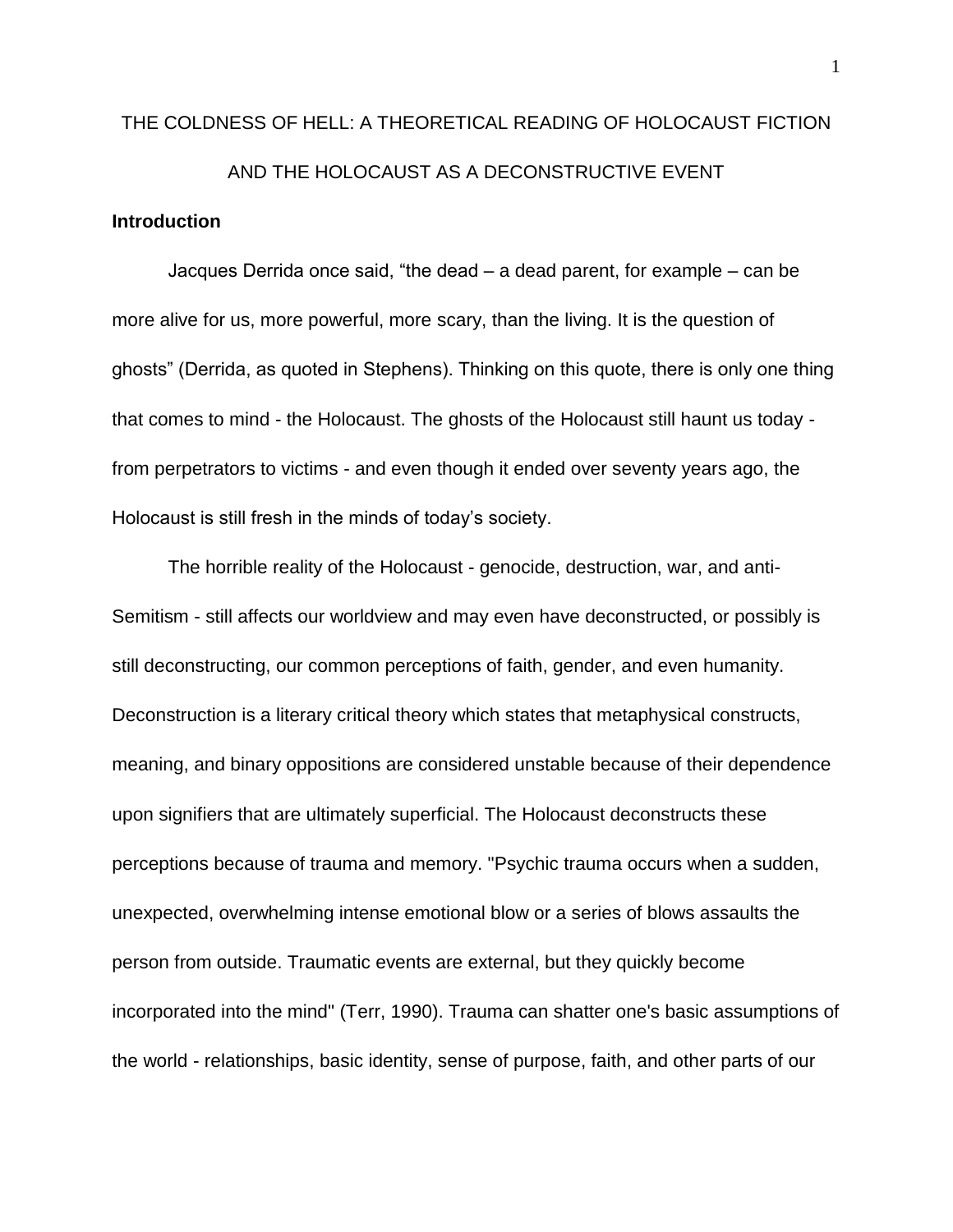human identity. Of course, the Holocaust caused unspeakable trauma to those involved. However, the memory of these events was not confined to only Holocaust survivors; second generation survivors (the children and grandchildren of survivors) received the memory of this trauma from their ancestors. In learning about the Holocaust, students receive part of the memory and trauma of the events. Even visitors to museums and people who read about the Holocaust receive some measure of trauma and memory, even though they did not experience the Holocaust firsthand. In this way, the Holocaust deconstructs our ideas of memory and trauma, and shows that memory is not confined to the individual. It deconstructs our concept of trauma and shows how trauma can change a person – no survivors or perpetrators of the Holocaust were ever the same, and many of those who learn about it are changed in a significant way.

The Holocaust not only deconstructs our ideas of trauma and memory, but of gender and basic humanity as well. To quote Judith Butler, "When we say gender is performed, we usually mean that we've taken on a role or we're acting in some way and that our acting or our role playing is crucial to the gender that we are and the gender that we present to the world." As members of a patriarchal society, we are all programmed with stereotypes about what it means to be a woman or a man, and we are raised to perform whatever gender is assigned to us. According to patriarchal tradition, men are large, strong, dominant, and are also leaders and providers. Women, on the other hand, are generally perceived as smaller and weaker than men, subservient,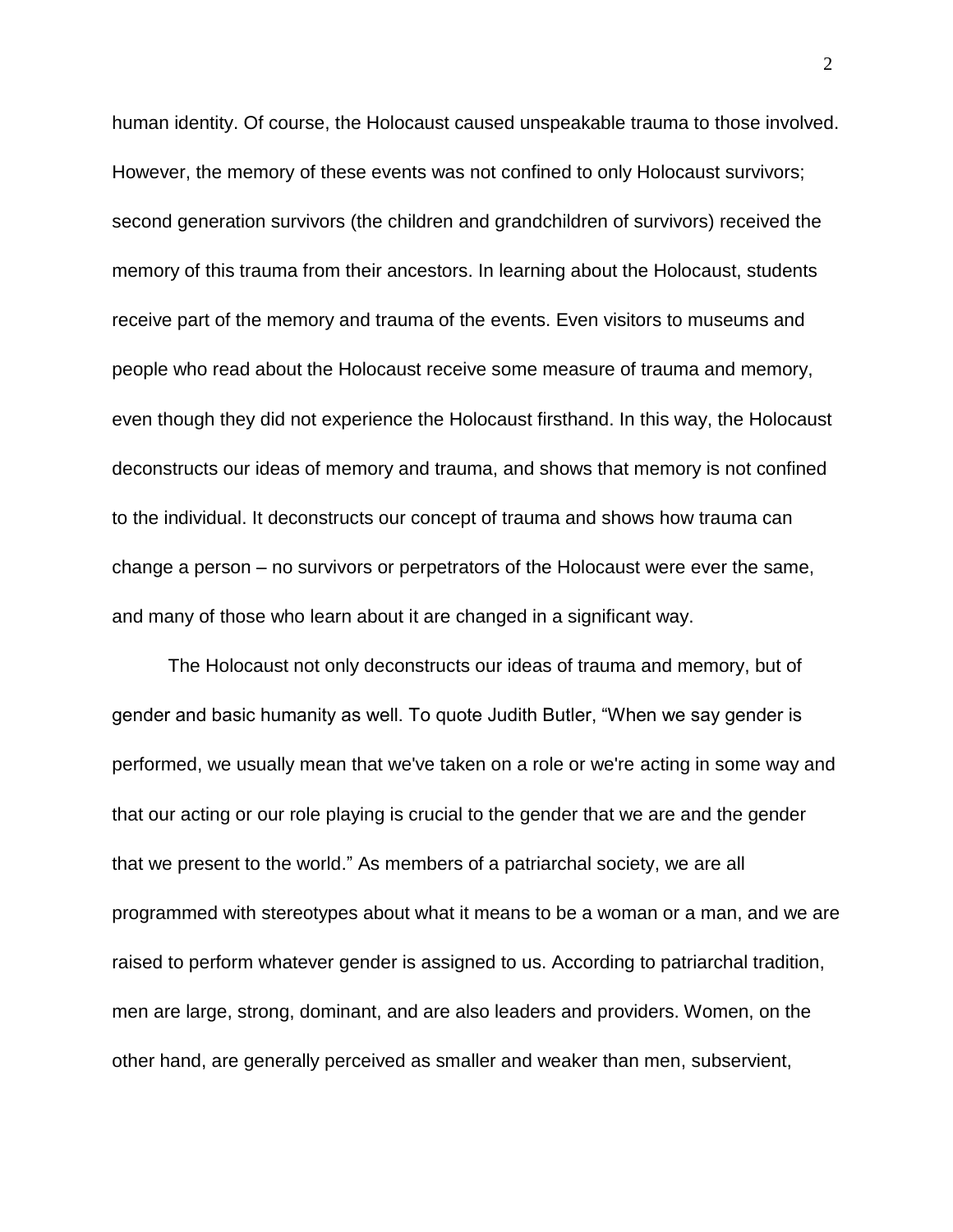emotional, and nurturing. These traditional gender roles also affect the body - men should be tall, muscular, active, and sexually dominant. Women are supposed to be lean, have large breasts, and bear children. Men and women who do not exhibit these traits are often seen and treated as lesser - for example, homosexual men are seen as feminine, and therefore not "real" men. Women who have small breasts or are unable to bear children are seen as less desirable and not as womanly as others. These perceptions of gender are often challenged and viewed as outdated or sexist, but what happens when an event is so large and traumatic that it deconstructs the ideas that form our worldview?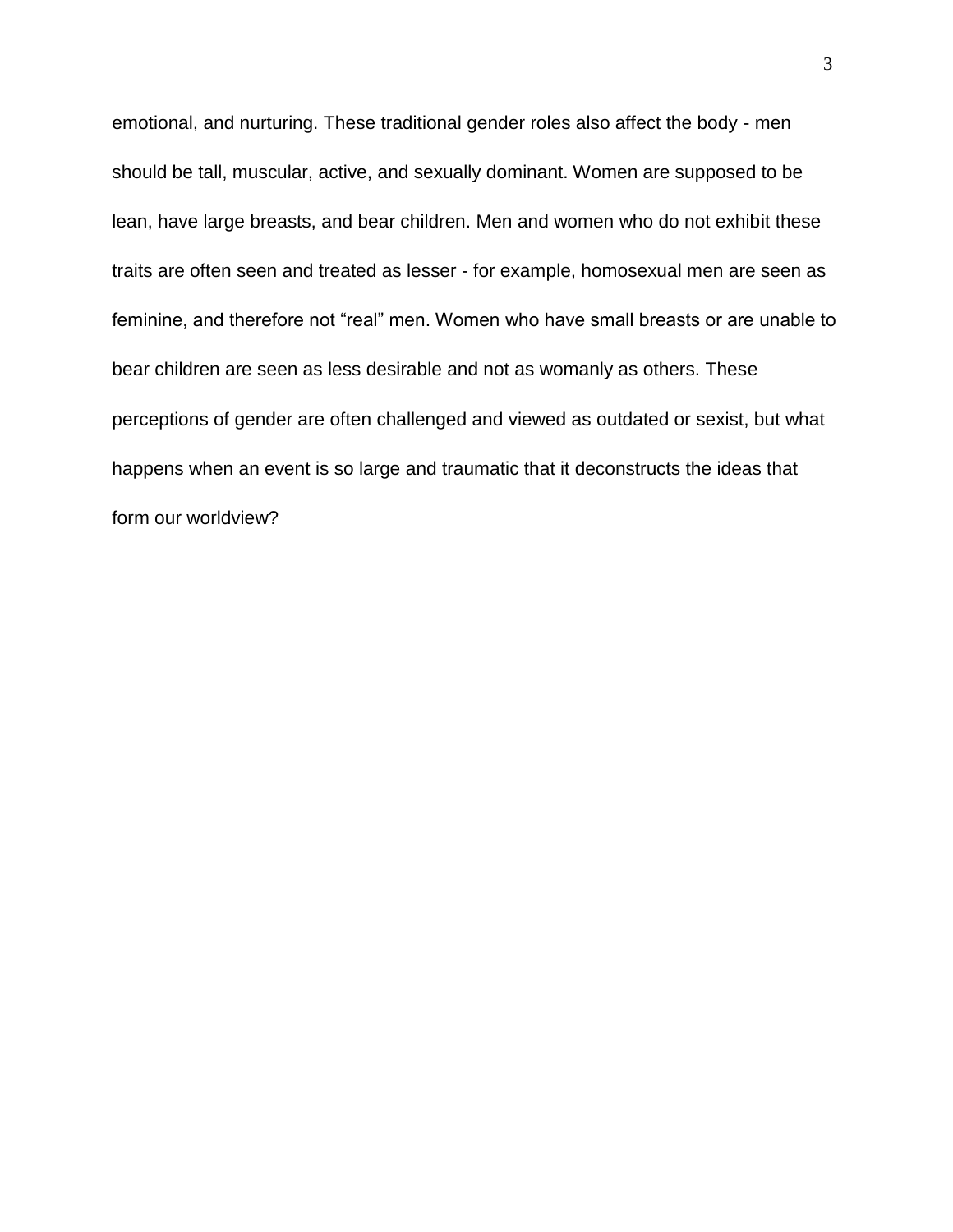#### **Methodology**

As the years pass by, our connection to the Holocaust gradually gets smaller and smaller. Every year there are less survivors to tell their harrowing life stories, and less people interested in learning about the Holocaust. However, as we have learned several times over, those who do not know history are doomed to repeat it. Even though our firsthand connection to the Holocaust is gradually declining, it is vitally important to keep this tragic event fresh in our minds. And if there are no survivors left to speak and write about the Holocaust, we must take up their mantle and continue to keep their memory alive. Although it is not possible for younger generations to write firsthand accounts of the Holocaust and life in concentration camps, we must still write about these things so they do not fade from history and memory. In this study, I will examine several authors that are still writing about the Holocaust – authors Elie Wiesel *(Night),* Cynthia Ozick *(The Shawl)*, and Jonathan Safran Foer *(Everything is Illuminated).*

In the Review of Literature, I will perform a review of literature relevant to the topic, and I will discuss the writings that influenced and informed my work. This literature includes studies on Gender Theory, Trauma and Memory, and Deconstruction. It also includes writings about the Holocaust, Holocaust literature and its relation to literary theory, women in the Holocaust (both as victims and perpetrators), humanity and the Holocaust, and reviews of existing Holocaust studies.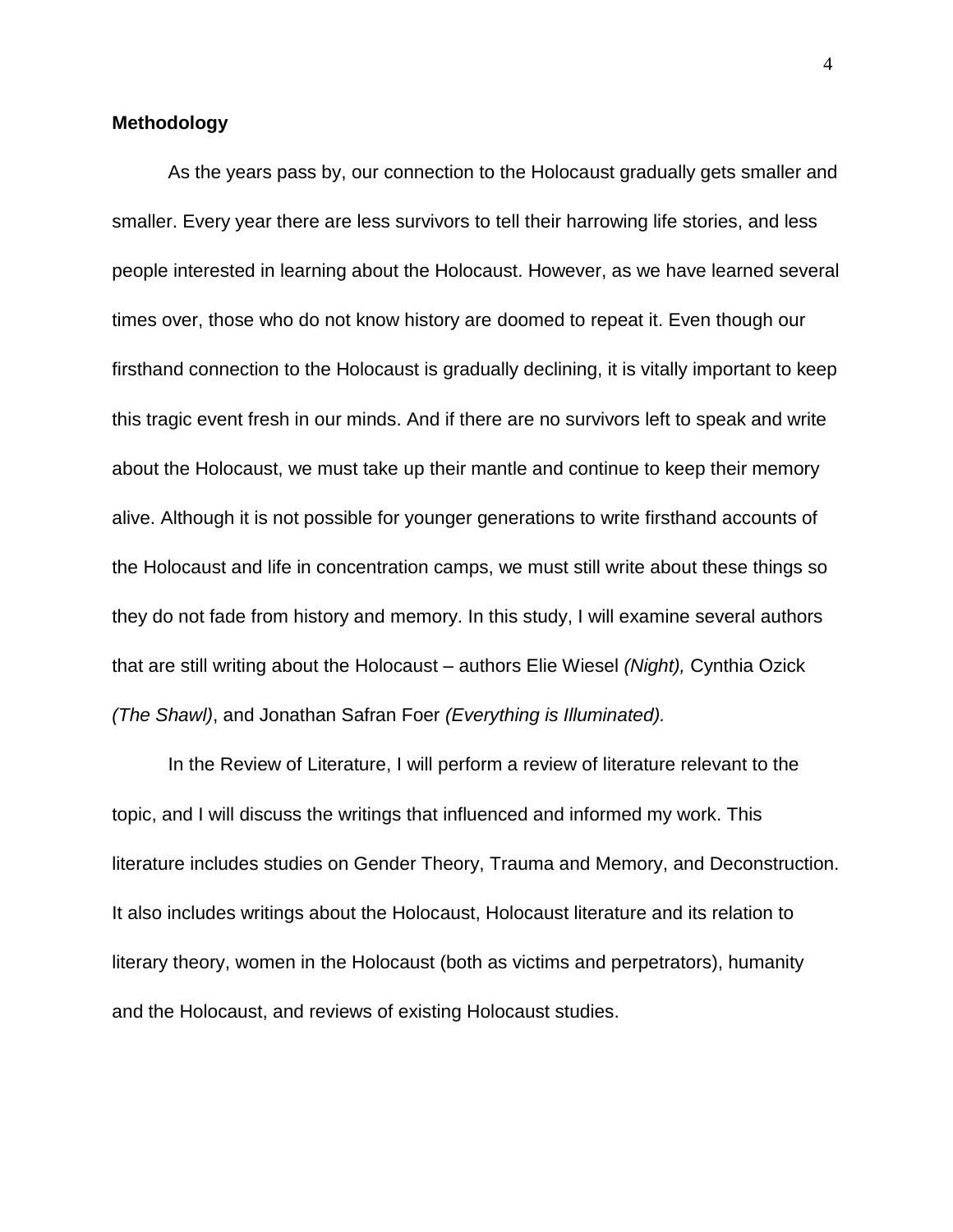Chapter Four, "Theoretical Readings of Holocaust Fiction," will contain the majority of my work and research. In the chapter "Theoretical Readings of Holocaust fiction," I will be taking selected works of Holocaust fiction and applying various literary theories to them. I will mainly be examining these works through the lens of Deconstruction, showcasing the ways in which Holocaust fiction deconstructs our preconceived notions of gender, memory, faith, death, and humanity. The examples of Holocaust fiction I will include in the study are:

- *Night* by Elie Wiesel
- *The Shawl* by Cynthia Ozick
- *Everything is Illuminated* by Jonathan Safran Foer
- *Maus* by Art Spiegelman

As mentioned earlier, I will also bring up a few works of Holocaust literature that are not fictional, like *The Diary of Anne Frank* and *The Hiding Place.*

In Chapter Five, I will draw together and reflect on common patterns and themes. I will give a brief overview of my findings pertaining to Deconstruction and Holocaust fiction, along with the other theories I examine.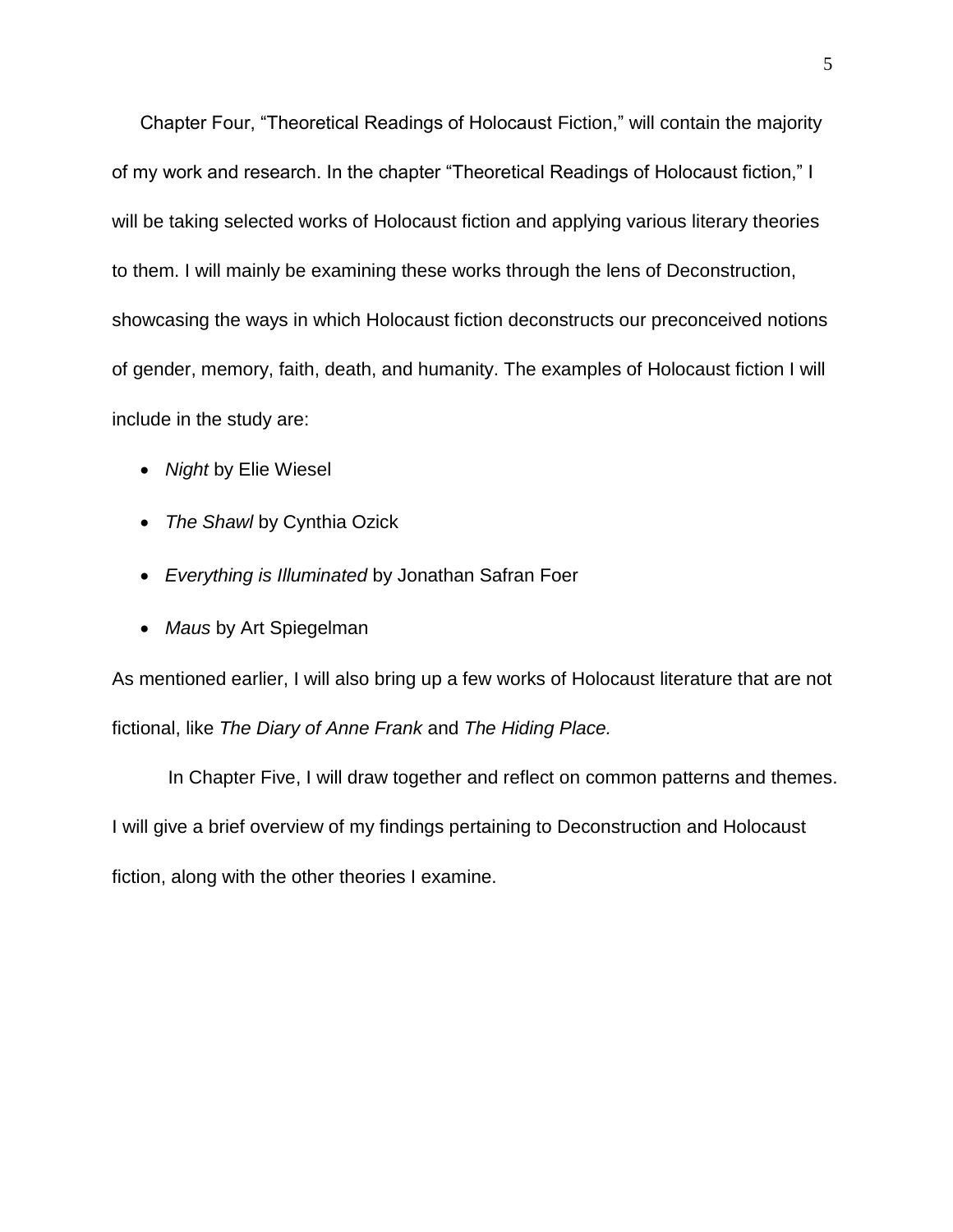#### **Review of Literature**

Holocaust fiction, the literary home of many diverse authors and acclaimed works of fiction, is a genre that, while undoubtedly essential to learning about the Holocaust, is highly debated and can be controversial. Many believe that Holocaust fiction (and Holocaust literature at large) is becoming less accessible, and therefore less effective in modern times since many Holocaust survivors have passed away (Behlman). Others argue that, even if modern Holocaust fiction is sometimes watered-down or less effective, it can create an accessible avenue for anyone, children and adults alike, to learn about the Holocaust (Lassner and Cohen). However, whether or not one believes in its effectiveness, Holocaust fiction is an important part of understanding and relating to the Holocaust. This literature review will cover an overview of Holocaust fiction and its effectiveness, the issue of gender in Holocaust fiction, and the literature of secondgeneration Holocaust survivors.

#### **Holocaust Fiction**

Many works of Holocaust literature, for example, Elie Wiesel's *Night*, Cynthia Ozick's *The Shawl*, and Lois Lowry's *Number the Stars,* are recognized as fiction. These works are canonical; they are highly important texts that are commonly used to define their genre. These works of literature are widely read and studied, but their very nature of fictionality calls into question their reliability.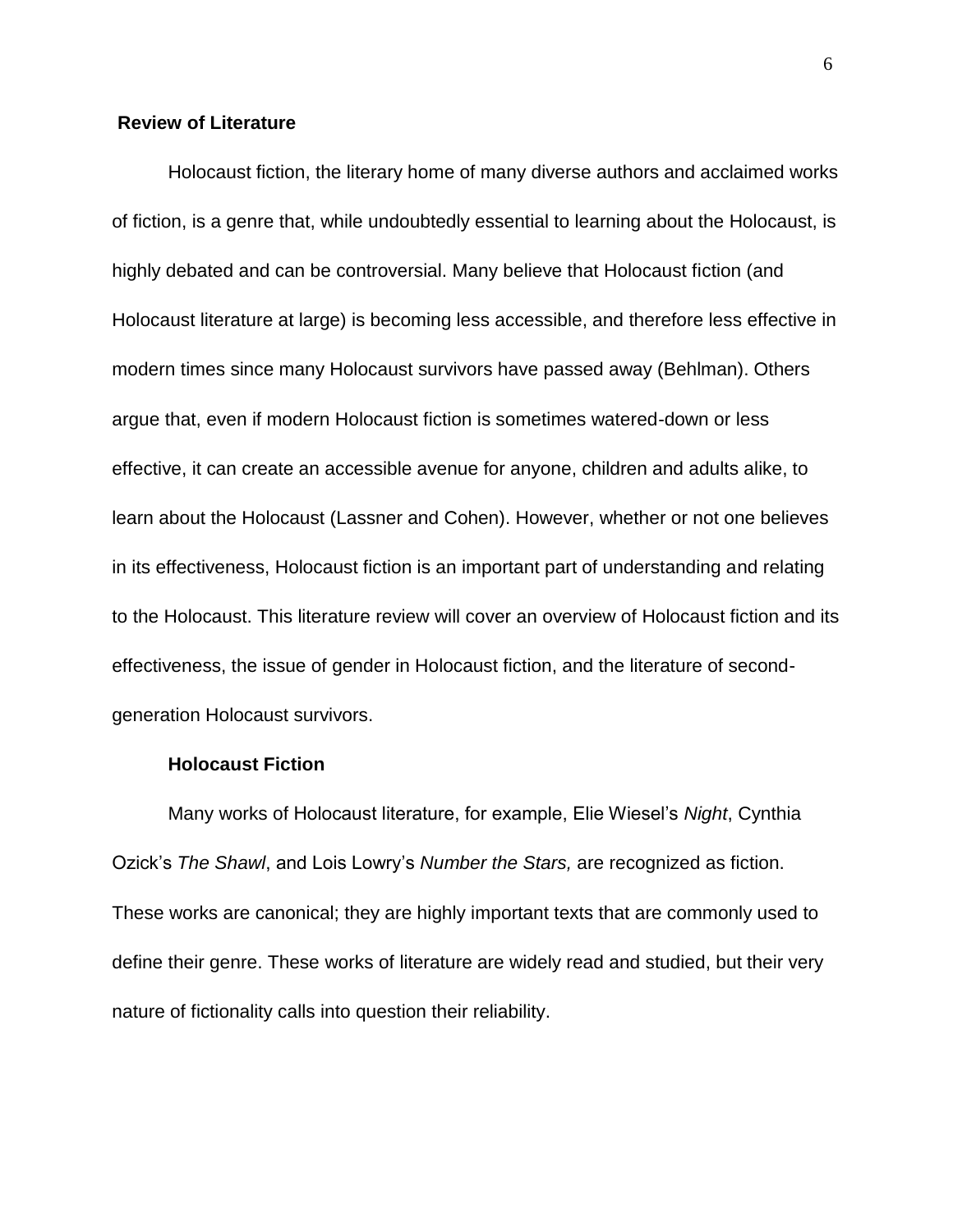In *A Thousand Darknesses: Lies and Truth in Holocaust Fiction*, Ruth Franklin explores the genre of Holocaust fiction. The author studies in-depth several canonical pieces of Holocaust fiction, and asks, "What is the difference between writing a novel about the Holocaust and fabricating a memoir? Do narratives about the Holocaust have a special obligation to be 'truthful' -- that is, faithful to the facts of history? Or is it okay to lie in such works?" She answers these questions by examining texts of the genre and interpreting them. Franklin concludes that it is at best "ethically dubious" to use an atrocity such as the Holocaust as inspiration for any form of art, fictional literature included. However, the Holocaust demands to be remembered and therefore it is necessary to write about it, even if the work is fictional.

In their article, "Magical Transports and Transformations: The Lessons of Children's Holocaust Fiction," Lassner and Cohen explore Holocaust themes and stories in Children's literature. The authors claim that "such narrative conventions as fantasy and fairy tale elements offer accessibility for young audiences to learn about the brutal and incomprehensible extremes of the Holocaust. However, they may also undermine the catastrophe's grim historicity" (Lassner and Cohen). They discuss a few examples of Holocaust literature for children, including Jane Yolen's novel Briar Rose. The authors are effective in stating that, while Children's Holocaust literature creates an accessible avenue for children to learn about the Holocaust, it can also very much water down the content and may even undermine the truth of the Holocaust.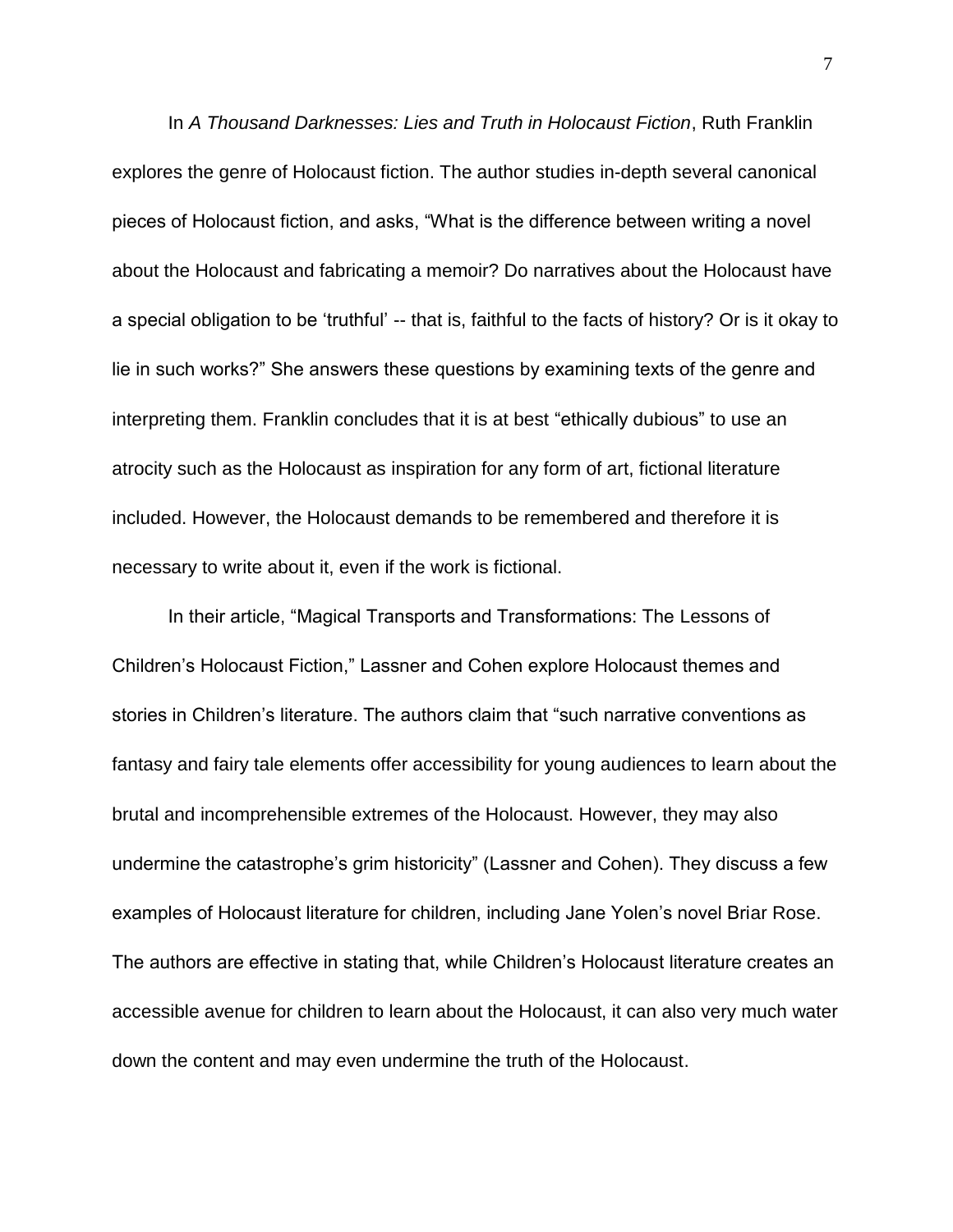Dr. Alvin Rosenfeld's essay "The Americanization of the Holocaust" examines the meaning of the word Holocaust, and examines the efforts of the American people to broaden the concept and application of the Holocaust. The article cites examples of postmodern Holocaust literature. Rosenfeld also argues against Holocaust fiction with happy endings, saying that it is "almost a general requirement that audiences not be subjected to unrelenting pain." The author accomplished his objective, it does make the reader see "Americanization" of the Holocaust, either for the first time or in a different light. He shows how the Holocaust has been twisted to fit American political and social agendas, and how this affects people's perceptions of the Holocaust. He states that "the Holocaust is a unique event, [and] it carries universal implications" (Rosenfeld 35). But when historians, museum, or teachers appropriate the Holocaust in this way, it lessens the importance and the ramifications of the event.

Many, however, would argue that Holocaust fiction and Jewish-American literature are not watered-down or coming to an end. In S. Lilian Kremer's article "Postalienation: Recent directions in Jewish-American Literature," Kremer argues against claims that Jewish-American literature is declining or coming to an end. She claims that, contrary to these claims of the ending of Jewish-American literature, pervasive treatment of Jewish subjects and values, reference to Judaic texts, and introduction of the *midrashic* narrative mode, in which a familiar story or theme is given a new reading, are simultaneously making a profound mark on American thought and literature and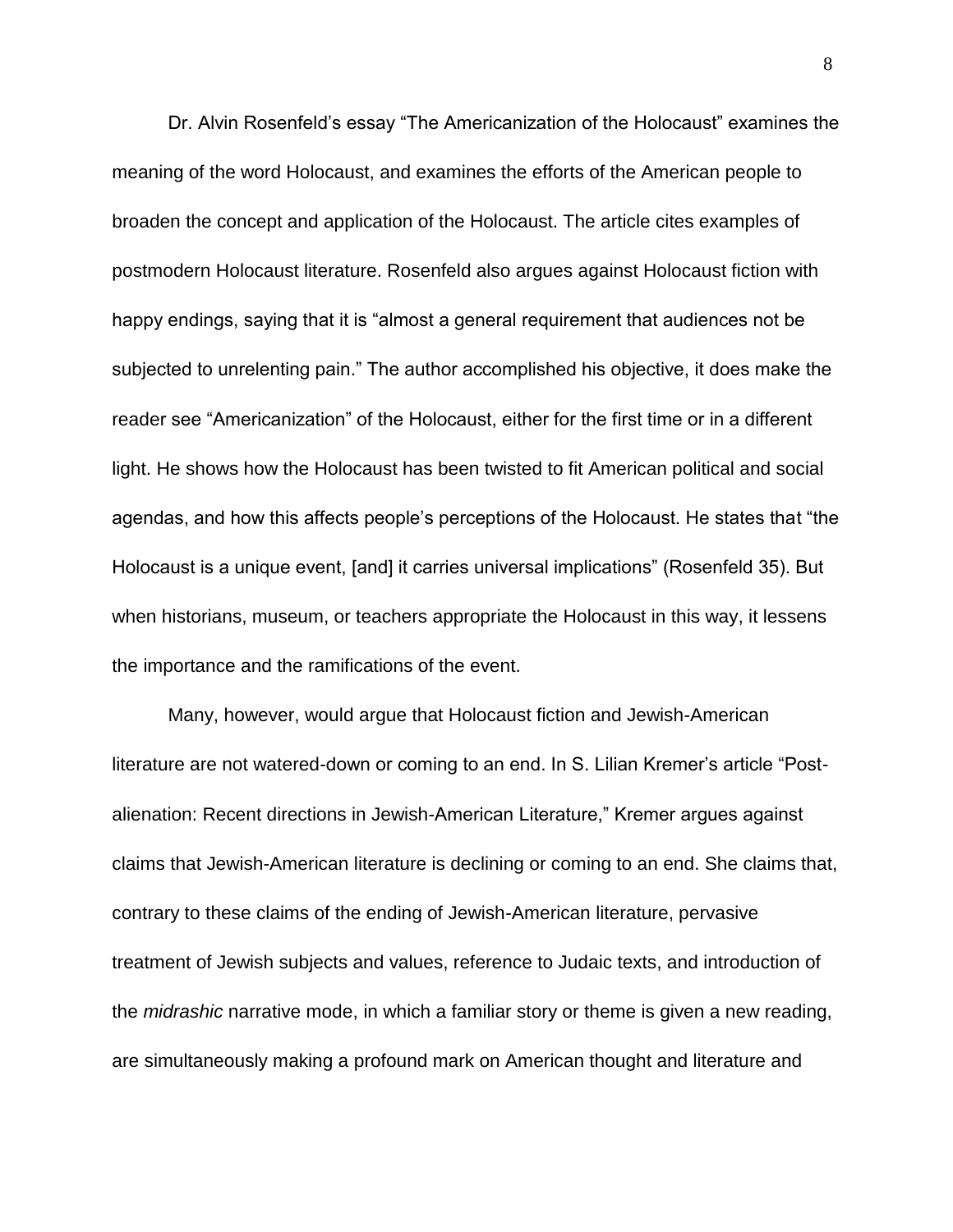heralding a Jewish-American literary renaissance. Kremer discusses contemporary Jewish-American writers, the influence of recent Jewish history, and intertextuality in Jewish-American literature. She uses these points to prove that Jewish-American literature and Holocaust fiction are not dying but thriving.

Even if Holocaust fiction is ethically dubious or waters down the effects of the Holocaust, the fact remains that the genre is thriving and is needed. Behlman claims that access to the Holocaust is declining due to the constantly dwindling number of Holocaust survivors, and many believe that Holocaust literature can no longer be effective once all survivors and participants are gone. However, if it is true that we will soon no longer have direct access to the Holocaust, then it is absolutely vital that authors continue to keep the subject alive through the writing of fiction. To let Holocaust fiction die would be to let the Holocaust die, and that must never happen.

#### **Deconstruction of Gender**

One important theme in Holocaust fiction is Gender and Body. The Holocaust is often seen as a deconstructive event, taking apart preconceived notions of gender, faith, history, ethnography, and other themes. Deconstruction of gender is especially troubling in Holocaust fiction, but gender and body theories are not very widely studied. A few scholars have done research in this area.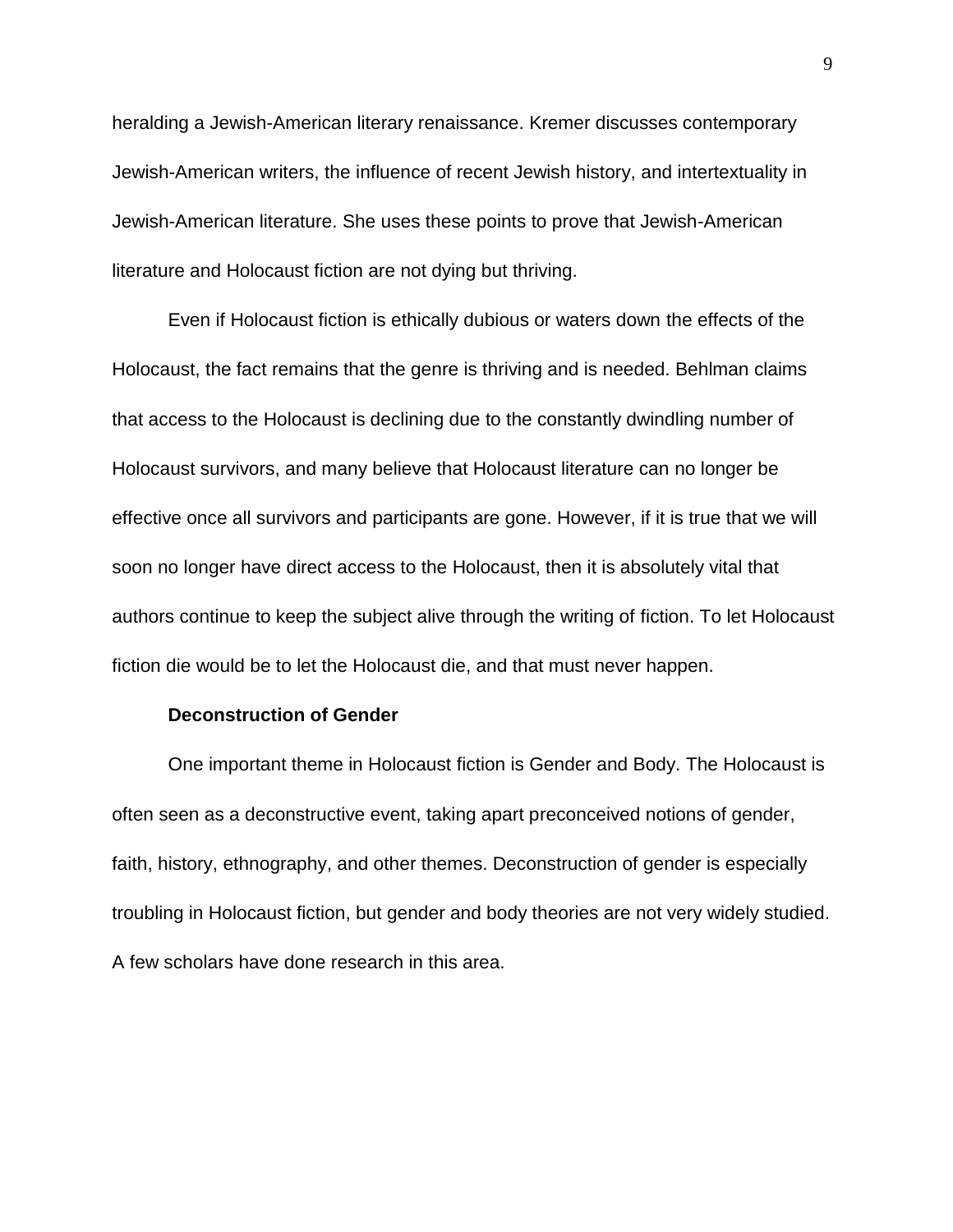Glazer's essay "Orphans of Culture and History: Gender and Spirituality in Contemporary Jewish-American Women's Novels" explains the issue of "Otherization" of Jewish women. She argues that

Jewish women have been "Other" not only vis-a-vis androcentric gentile [sic] culture, but, excluded from male-centered religious life, they have also been the "Other of the Other" within traditional Judaism itself. Even that archetypal creature of the gentile literary imagination, the Wandering Jew, could have found community in any remote village minyan [Jewish prayer tradition in which 10 men gather in public worship], any prayer quorum from Yemen to the Ukraine; not so his mother, sister, daughter, or wife.

Glazer accomplishes her goal by examining several works of contemporary Jewish-American literature and assessing them. She concludes that women need a larger voice in the Jewish community and in Jewish genres of literature.

In her article "Recalling 'Home' from Beneath the Shadow of the Holocaust: American Jewish Women Writers of the New Wave," Burstein introduces Jewish American Literature and the "new wave" thereof. She focuses on how Jewish-American writers "moved with particular energy, innovatively, into the stream of Jewish writings about 'home'" (Burstein, 37). Burstein focuses in on female Jewish-American writers and their "home-as-shtetl" (Burstein, 52) mentality, especially post-Holocaust.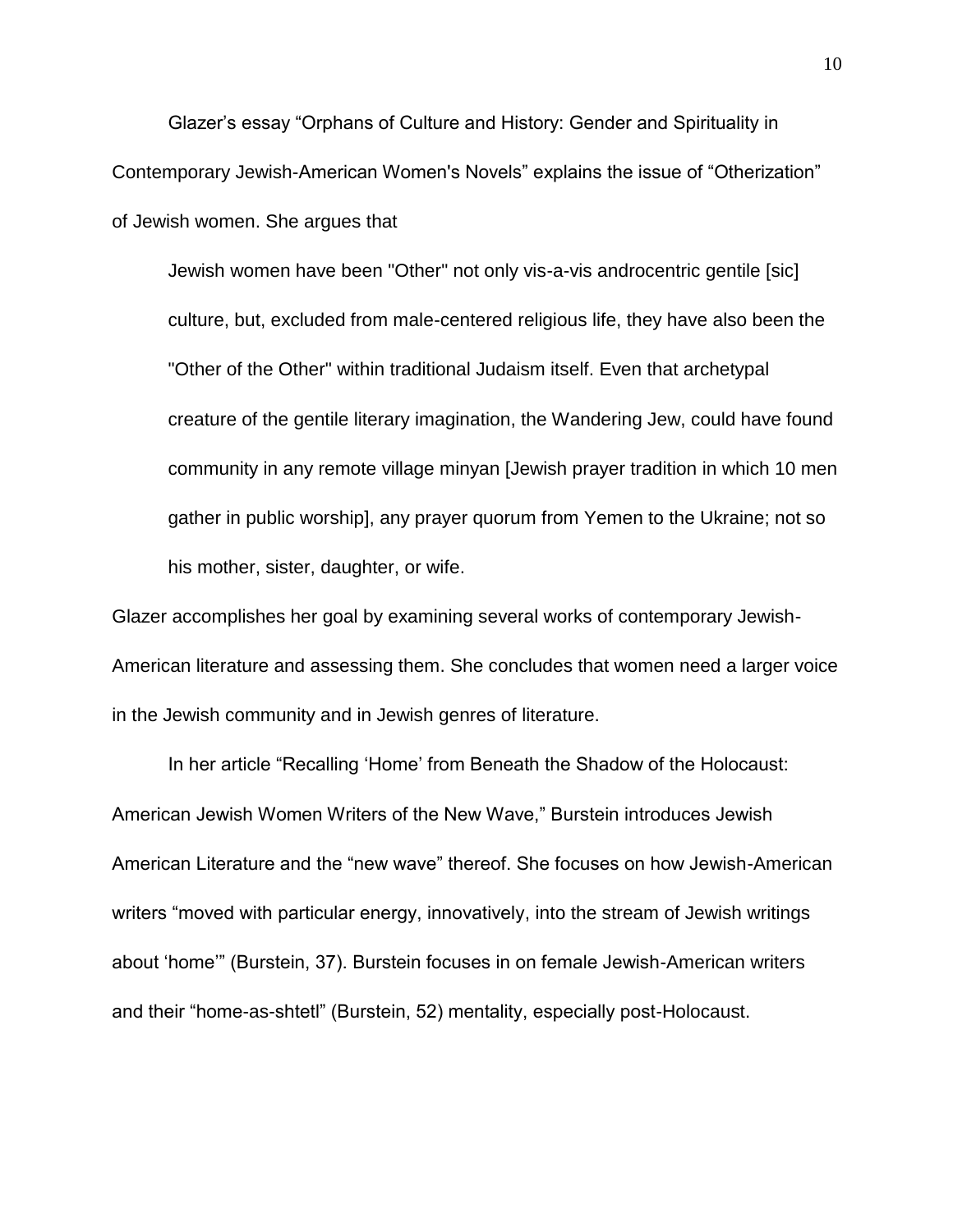In her article, "Re-Imagining the Jew's Body: From Self-Loathing to Grepts," Most discusses the role of American Jews in contemporary popular culture, especially comic books and film, and the fact that many of the Jews that contribute to these things "kept their Jewishness quiet, often actively hiding it by changing their names" (Most, 17). Most explains how Jewish self-loathing appears as a common theme in the writing of Jewish-American writers and Holocaust survivors.

Gender and body are somewhat explored in Holocaust fiction, but there is a small gap in the literature here. Gender and body are a very important part of Holocaust fiction and should be explored more, especially if the Holocaust is seen as a deconstructive event which changed images of body and gender.

#### **Second-Generation Holocaust Survivors**

Second-generation Holocaust survivors as a group are vitally important to the body of work that make up Holocaust literature. These authors are people who were not part of the Holocaust, but their parents survived it. One thing that is commonly questioned about Holocaust fiction is whether trauma and memory were often transferred from survivor parent to second generation survivor children.

In "The Literature of Second Generation Holocaust Survivors and the Formation of a Post-Holocaust Jewish Identity in America," Katherine Ann Wright discusses second-generation Holocaust survivors and the struggles they face. She writes, "The Holocaust shaped and molded the ways in which these children interacted with their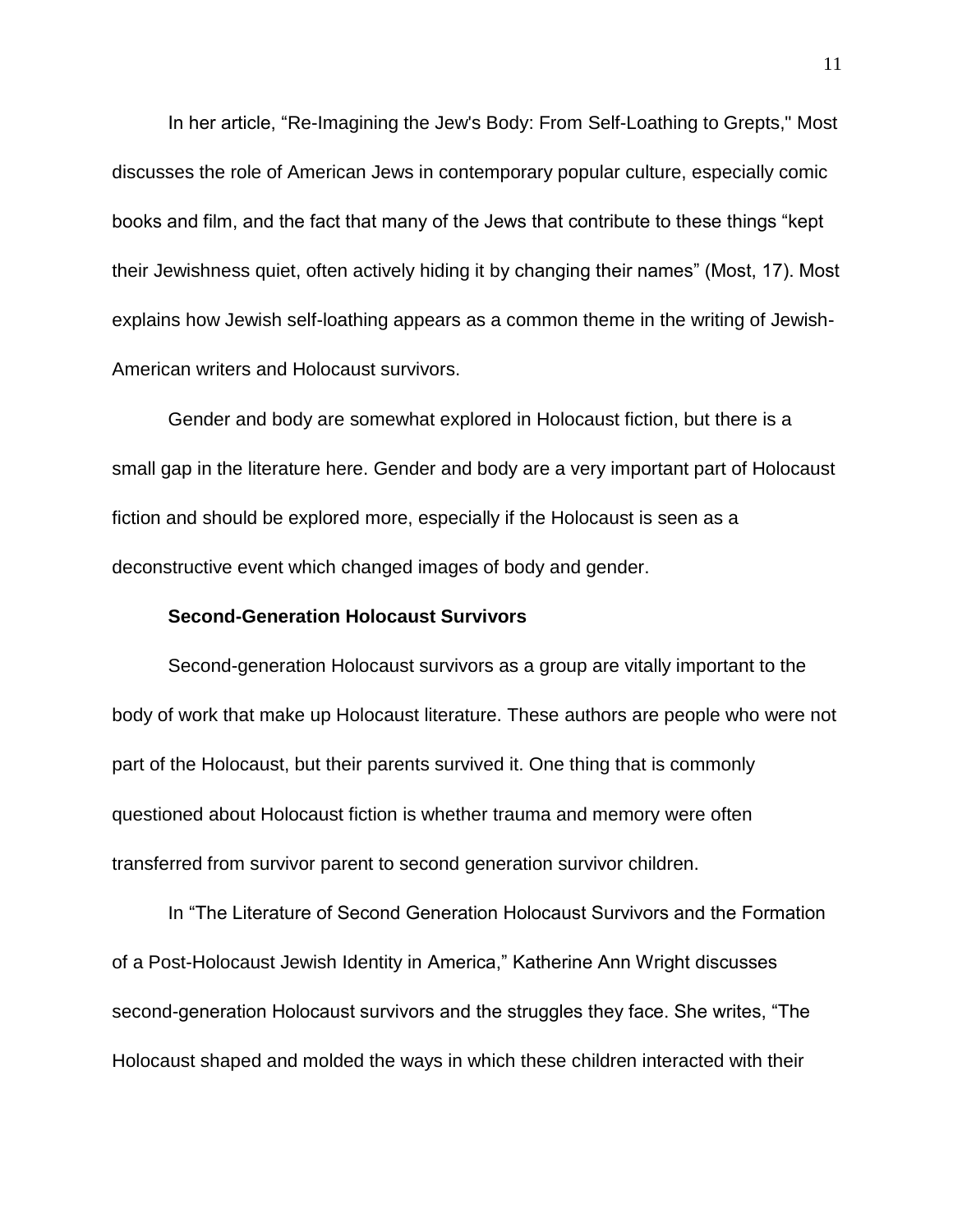parents, with their peers, and ultimately shaped the way in which they saw and defined their own identity. They were not just children of survivors; they were survivors as well, even if this is only due to their relationship to their parents" (88). Wright also discusses Second Generation Holocaust literature and its part in forming contemporary Jewish and Jewish-American Identity.

In her article "Post-World-War-II American Jewry and the Confrontation with Catastrophe," Diner discusses the importance of the Holocaust and its effects in modern times, and how it has shaped Jewish-American identity, politics, and culture. She achieves her objectives by explaining how Jewish identity has adapted to modern times in relation to the Holocaust, first adopting a policy of silence, then becoming more and more outspoken about the catastrophe.

Now that second-generation survivors (and even some third-generation survivors) are writing about the Holocaust, it is becoming more and more important to analyze Trauma and Memory in their writing.

#### **Deconstruction**

In this section, I will give an overview of Deconstruction and how it applies to Holocaust fiction. Deconstruction is a theory developed by Jacques Derrida. It explains language as a system of signs and words, and says that language only has meaning because of contrast between signs. Deconstruction creates a system of binaries by which a concept can be understood in context of its opposite. It pursues the meaning of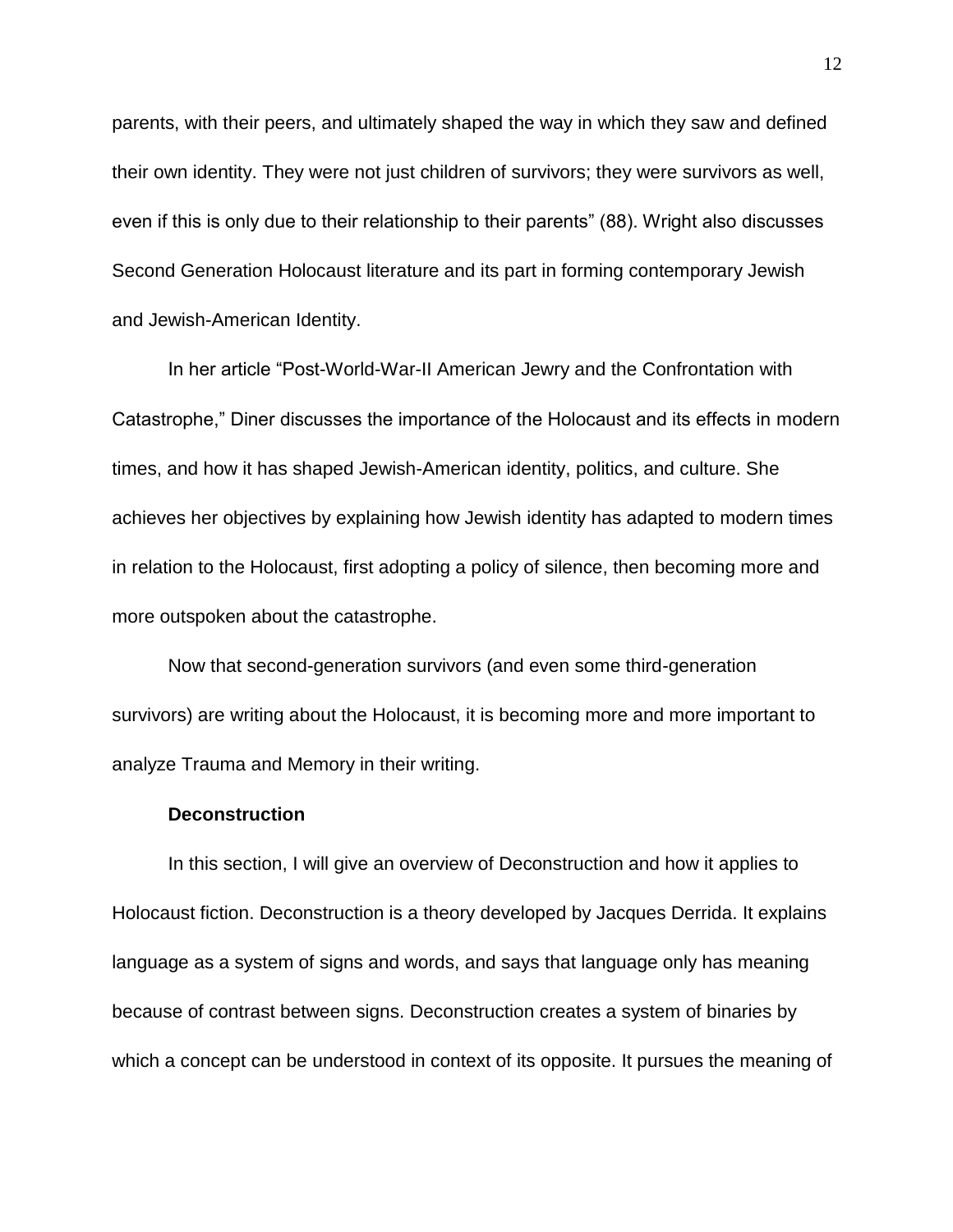a text by exposing the contradictions and internal oppositions that show that the foundations of a text are complex or impossible. This opens the text to several interpretations and definitions of its meaning. I will use this theory to apply to several works of Holocaust fiction and explore the idea of authorial intent. I will use the theory of Deconstruction to answer questions such as:

- What is the purpose behind Jewish authors' writing of Holocaust fiction?
- What is the purpose behind non-Jewish authors' writing of Holocaust fiction?
- Is there a difference in authorial intent?

In this way, I will explain deconstruction through application to Holocaust fiction texts and explorations of authorial intent. It is important to understand why authors, both Jews and Gentiles, with and without relationship to the Holocaust, are continuing to write Holocaust fiction. At this point, I will also tie Deconstruction to previous chapters of the thesis through explanation and application of Theory. I will showcase the Holocaust as a deconstructive event. Earlier discussions of Gender/Body theory and Trauma and Memory will work into Deconstruction, showing how the Holocaust deconstructed (and may still be deconstructing) gender, trauma, and memory.

#### **History and Morality of Holocaust Fiction**

This section will introduce Holocaust literature and briefly examine its history. It will show how the Holocaust inspired literature, using the examples of Elie Wiesel's *Night*, Cynthia Ozick's *The Shawl*, Art Spiegelman's *Maus,* and Markus Zusak's *The*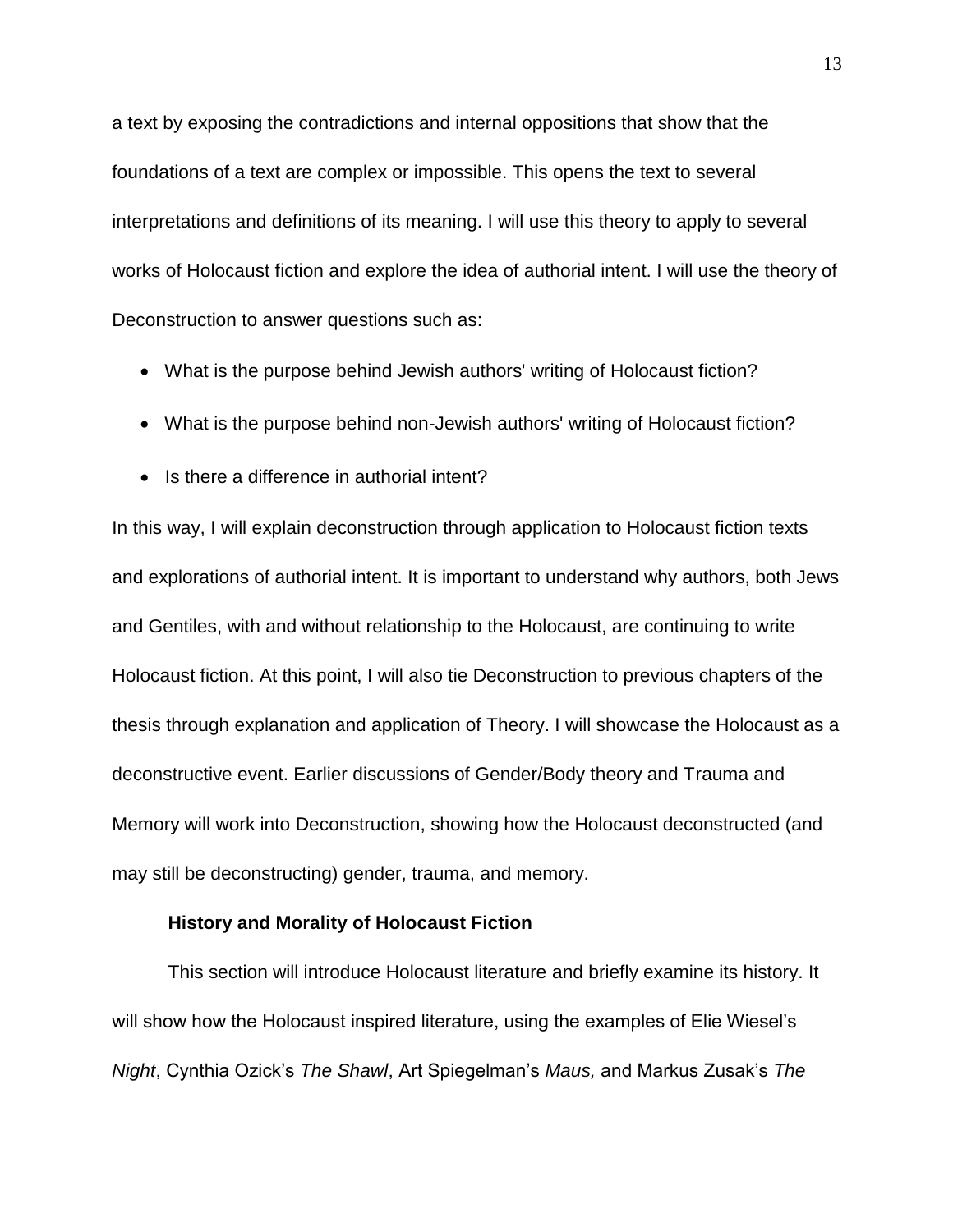*Book Thief.* These instances of Holocaust fiction are canonical works, and will be used to define the genre and, later in the thesis, to define and apply the theories of Gender, Trauma and Memory, and Deconstruction. I will use examples of Holocaust fiction to answer questions such as:

- What is the origin of Holocaust fiction?
- Who is writing Holocaust fiction and why?
- Is it moral to create literature/art from such a tragic and traumatic event as the Holocaust?
- How does the Holocaust deconstruct memory, and how do these changes affect survivors?

The section will open with a brief literature review of the history, historicity, authorship, and importance of Holocaust literature. However, the main purpose of the section will be to set up for the rest of my thesis. In this section, I will examine the history of Holocaust fiction to give background for the thesis. I will give an overview and brief examination of authors of Holocaust fiction, including gender, ethnicity, and relationship to the Holocaust. I will then explore the question "Is it moral to create literature/art from such a tragic and traumatic event as the Holocaust?" Writers like Elie Wiesel believe it is immoral to write fiction concerning such a horrendous time in history, but I will posit that as our access to the Holocaust declines, it is essential now more than ever to continue creating Holocaust literature and to continue teaching and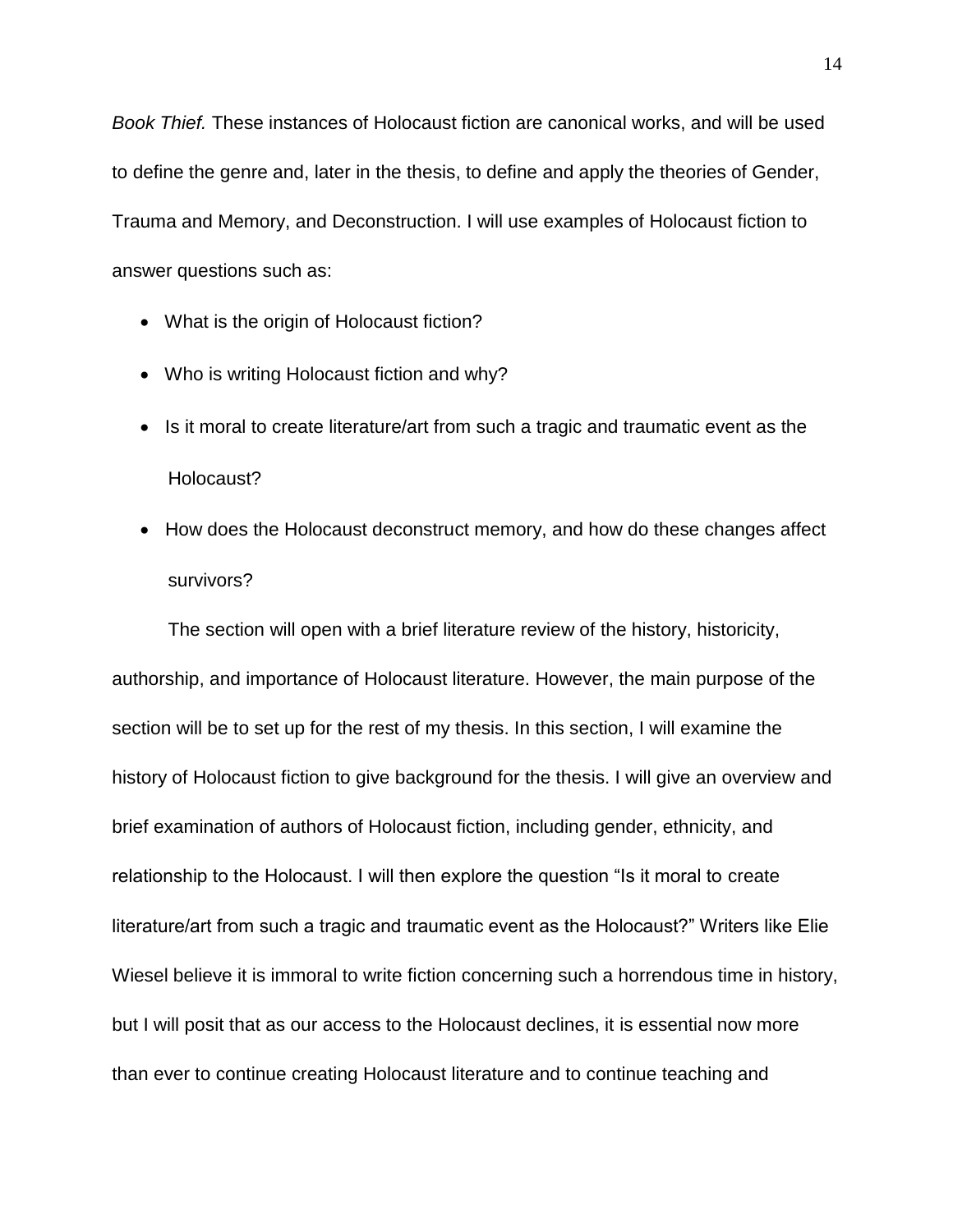learning about the Holocaust. Therefore, Holocaust fiction is necessary if morally ambiguous.

#### **Gender and Body Theory**

This section will examine the theory of Gender in Holocaust fiction. Gender theory is a cognitive theory to explain how people understand and identify gender in society, and how sex-linked characteristics are maintained and transmitted to other members of a culture. It explains how people perform gender, or exhibit qualities and behaviors specific to their perceived gender roles, in society, and what factors influence this.

I will compare/contrast Holocaust fiction written by men and women to see how gender is perceived and how gender performativity changes throughout the text. I will use this analysis to answer specific research questions:

- How did the Holocaust affect gender?
- How did the Holocaust affect women's and men's perceptions of the self and gender performativity?

I will use these questions to draw conclusions about Holocaust fiction and its authors. I will use this to add to the discussion of the various kinds of people who write Holocaust fiction and their reasons for writing fiction about the Holocaust. Do these authors seek catharsis? Familial connection? What other motives could there be? I will give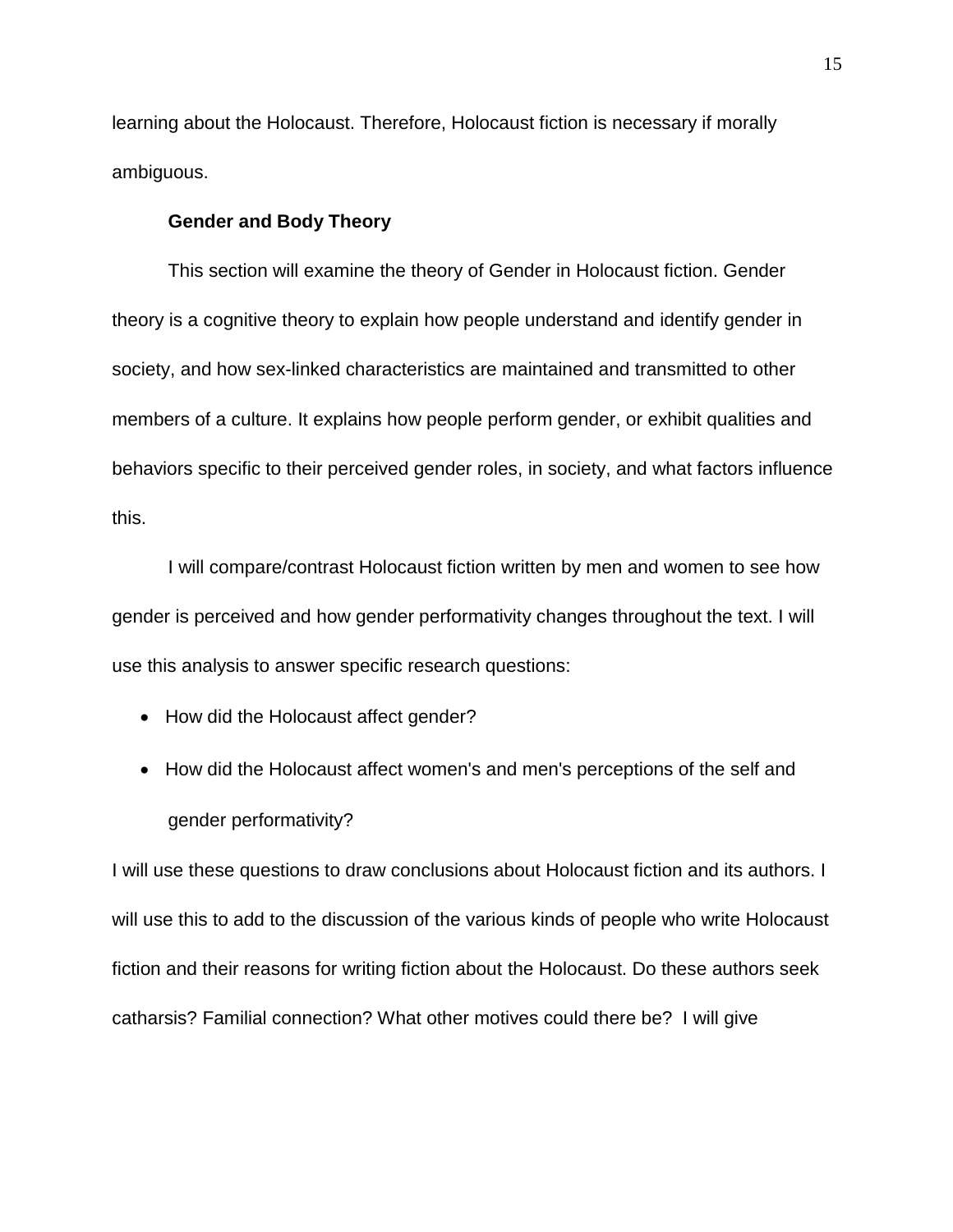examples from literature of ways that the Holocaust affected gender and body, and how it affected the way that both victims and perpetrators perceive and portray gender.

#### **Trauma and Memory**

Trauma is an unexpected event or series of events that is often sudden, intense, overwhelming, and emotional. Traumatic events happen outside the body, but usually are very quickly internalized and incorporated into the mind (Terr). Trauma Theory says that trauma can shatter one's basic assumptions of the world – including, but not limited to, basic identity, relationships, sense of purpose, faith. I will explore Trauma Theory as it relates to literature and to authors. In literature, I will explore events that caused trauma, such as the loss of a baby in Cynthia Ozick's *The Shawl*. In authors, I will explain the transfer of trauma from generation to generation. Of course, authors with firsthand experience of the Holocaust experienced many different traumatic events. However, many second-generation survivors (children of Holocaust survivors) are also writing about the trauma of the Holocaust. I will explore these relationships and how a second-generation survivor can experience trauma from the Holocaust. I will also delve into the topic of authors with no experience of the Holocaust. Authors like Markus Zusak are still writing Holocaust fiction even though they are not Jewish and have no connection to the Holocaust. Through this discussion I will bring up transmission of memory and again tie it back to the discussion of authors and authorial intent of Holocaust fiction. During the discussion, I will answer specific questions such as: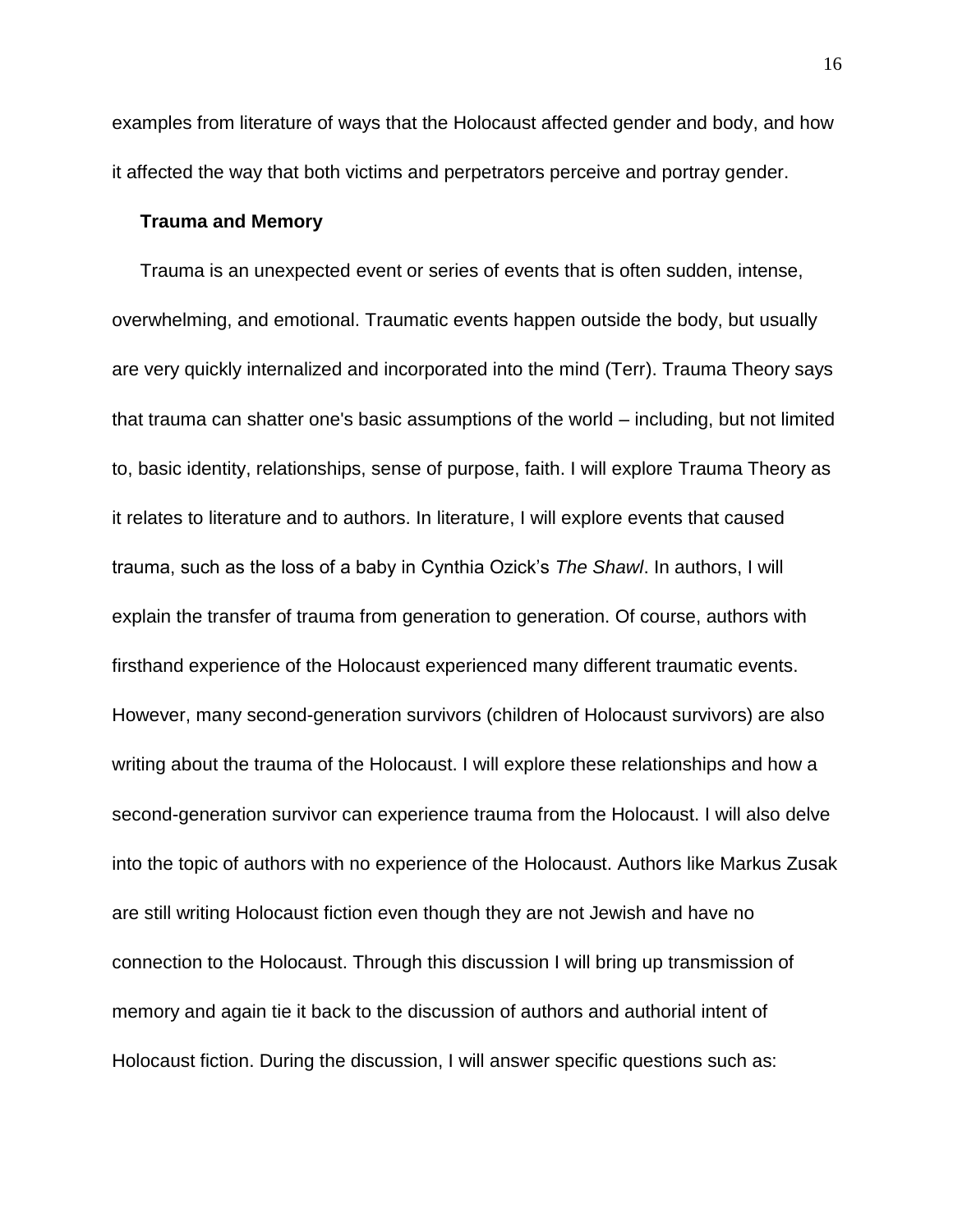- How were authors that experienced the Holocaust firsthand affected?
- How were authors with secondhand experience of the Holocaust affected?
- How were authors with no experience of the Holocaust affected?

I will answer these questions by discussing transmission of trauma and memory, applying the Theory of Trauma and Memory to works of Holocaust fiction, and discussing Jewish and non-Jewish authors with experience, secondhand experience, or no experience of the Holocaust.

#### **Death**

Death plays an incredibly significant and wide role in Holocaust fiction. In Markus Zusak's *The Book Thief*, Death is personified. He is the narrator of the story and even interacts with other characters. In Art Spiegelman's *Maus*, Death is personified as a cat. In Bernard Malamud's *The Magic Barrel*, Death is an ambiguous man/ghost. Death is often personified as a Nazi or as Hitler himself, and can also be part of the story in a more abstract or non-personified way. Whether or not Death is personified, it plays a vital role in Holocaust fiction. In this section, I will discuss this role and answer questions such as:

- Why is Death so often personified and characterized in Holocaust fiction?
- What is the role/significance of Death in Holocaust fiction?

I will use these questions to add to the theoretical discussion of deconstruction, because Holocaust fiction often deconstructs our concept of Death.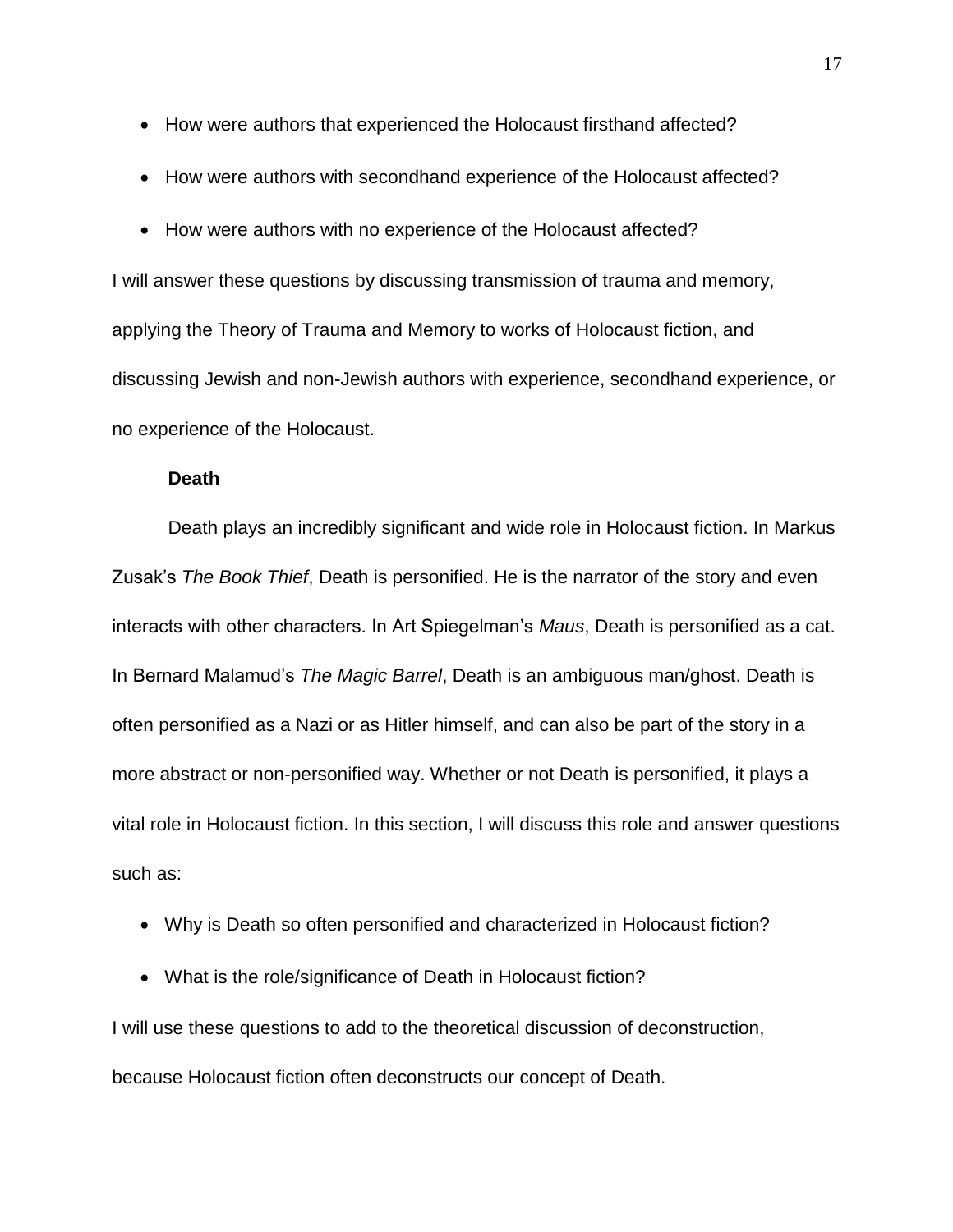After this discussion, I end my thesis with an overview of my topic. Through studying Holocaust fiction and the theories of Gender and Body, Trauma and Memory, and Deconstruction, this paper showcases the Holocaust as a deconstructive event through Holocaust fiction. It will study these theories and their applications to Holocaust fiction in depth, and explore the authorship of the genre as well.

I will give an overview of other research that was excluded from my paper, including things like film as literature. Film is an aspect of Holocaust fiction that I chose to ignore for the purposes of this paper, but it is certainly a viable area of study and would add value to the category. I will also provide other areas for future study.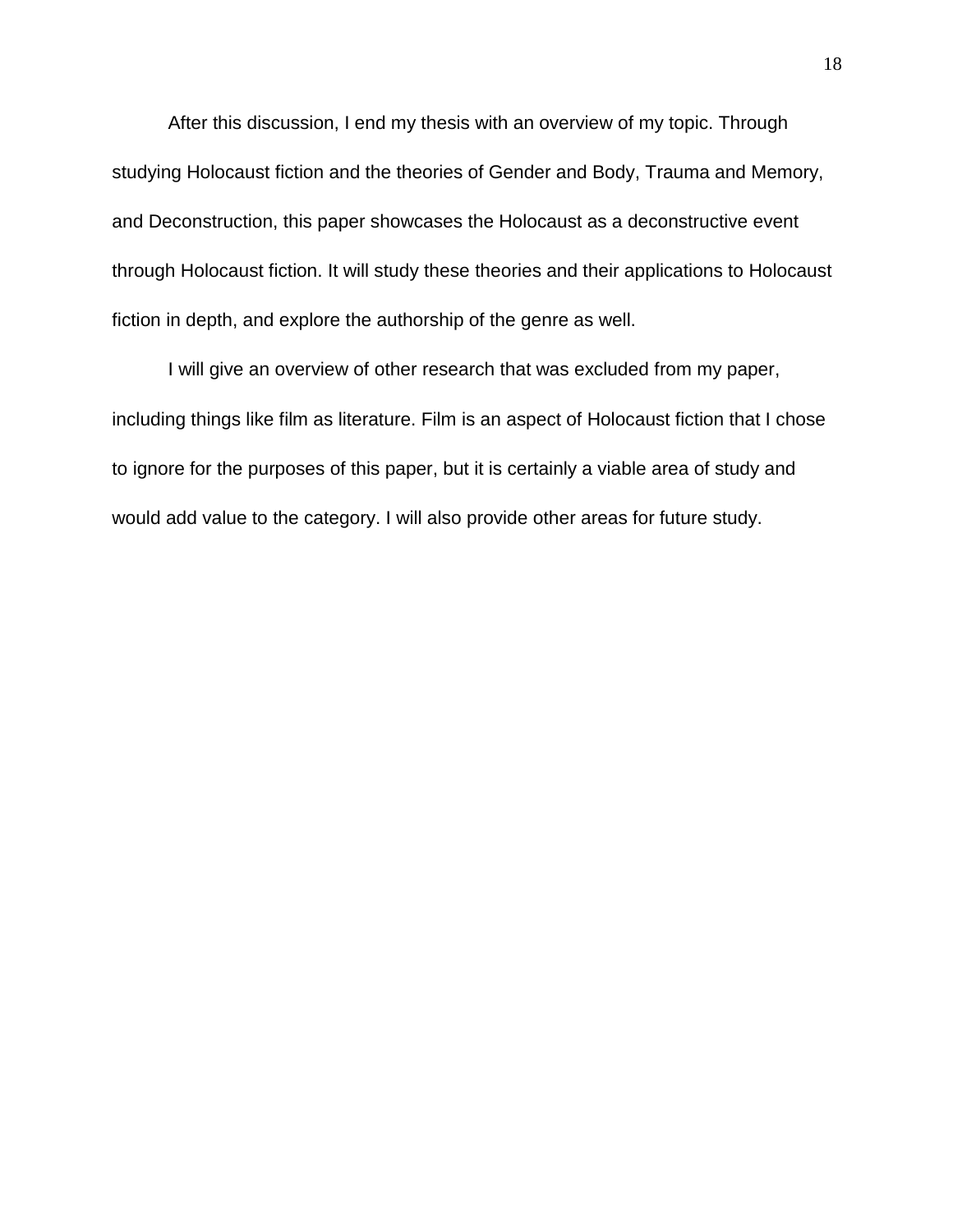#### **Theoretical Readings of Holocaust Fiction**

The horrible reality of the Holocaust—genocide, destruction, war, and anti-Semitism—still affects our worldview and may even have deconstructed (or possibly is still deconstructing) our common perceptions of gender and humanity.

One of the most important things to note before examining theory and textual analysis is the importance of Holocaust fiction. As time passes, our first-hand connection to the Holocaust gradually decreases. The Holocaust ended in 1945, and every day there are fewer survivors to tell their stories. As this connection to the Holocaust is slowly severed, it is vitally important that the event remains fresh in the minds of today's society. Reading and writing Holocaust fiction (provided it is accurate and respectful) is one of the best ways to keep and remember the Holocaust without firsthand accounts.

In his article "Art and the Holocaust - Trivializing Memory," Elie Wiesel, the canonical and Nobel Peace Prize-winning author of *Night*, writes, "Auschwitz represents the negation and failure of human progress; it negates the human design and casts doubts on its validity. Then, it defeated culture; later, it defeated art, because just as no one could imagine Auschwitz before Auschwitz, no one can now retell Auschwitz after Auschwitz. The truth of Auschwitz remains hidden in its ashes" (1986). He goes on to write that we live in a time when the Holocaust is being de-sanctified and calls fictional accounts of the Holocaust and life in concentration camps "*'Hilul hashem'* - blasphemy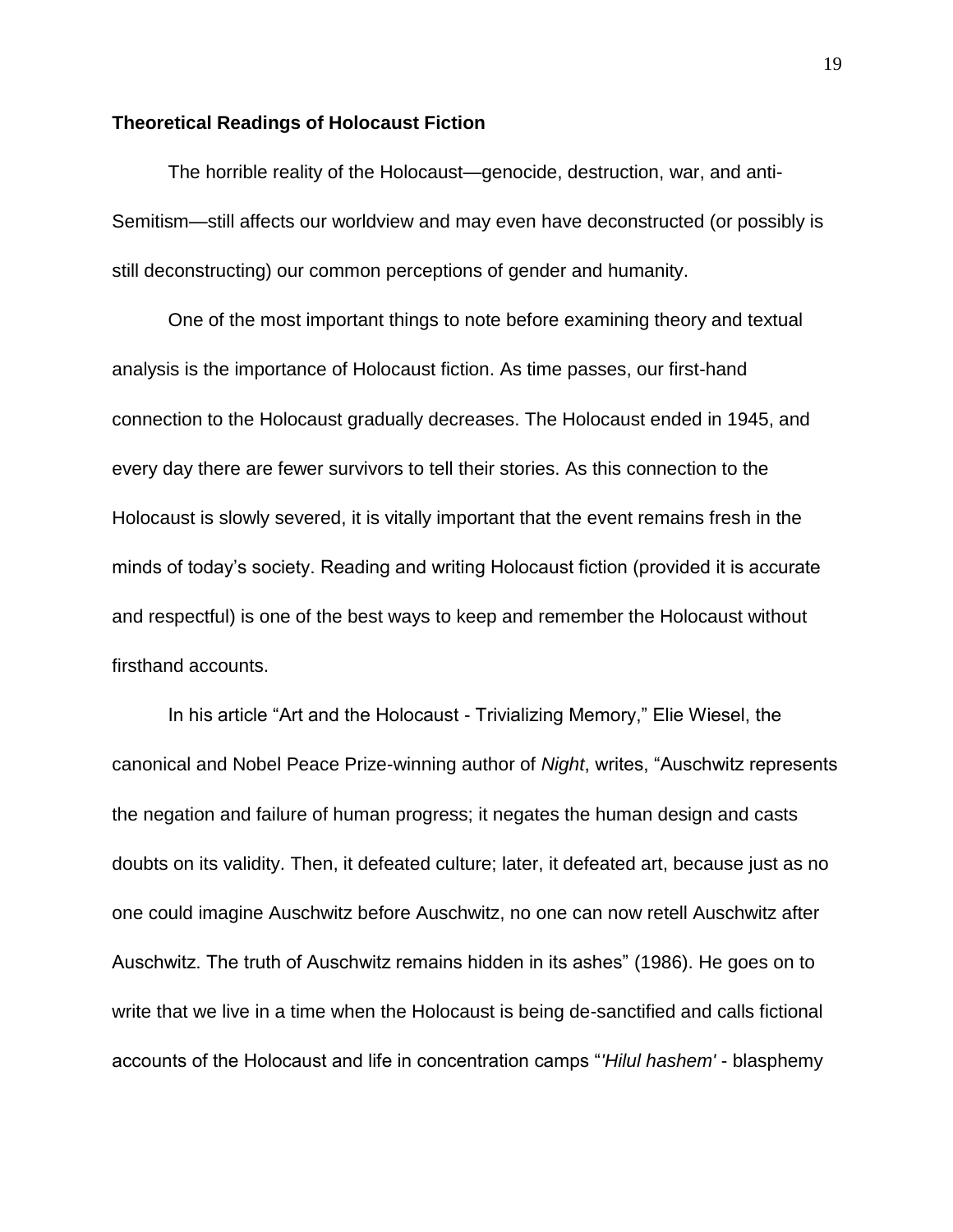or profanation, an act that strikes at all that is sacred." Wiesel ends his article with a plea for readers to read the true accounts of the Holocaust, and a poignant statement: "And stop insulting the dead" (1986). Although some would argue against creating art or literature from the Holocaust (Elie Wiesel included), I would push back against these arguments. Admittedly, it is very difficult to argue against Elie Wiesel. However, not all Holocaust fiction trivializes the memory of the Holocaust and its victims. Indeed, Wiesel himself could be considered the premier writer of Holocaust fiction. Wiesel's shattering account of his own experience in Auschwitz, *Night,* which has sold millions of copies and is read worldwide, was submitted for publication as a fictional novel and is still considered fiction today. While Wiesel certainly earned the right to write about Auschwitz and the Holocaust, I do not believe that all fictional accounts of the Holocaust are disrespectful to the dead. If Holocaust fiction was stopped (even ignoring fiction like *Night* written by survivors), we would lose important and impactful stories such as Cynthia Ozick's *The Shawl*, Lois Lowry's *Number the Stars,* and John Boyne's *The Boy in the Striped Pajamas.* So while I agree with Wiesel that it is difficult to write honest and respectful Holocaust fiction and that we should not read or write literature that reduces the impact or memory of the Holocaust, it is important that Holocaust literature, including fiction, must continue.

Two authors who certainly have worked to continue Holocaust literature are Elie Wiesel and Cynthia Ozick. Their seminal works—*Night* and *The Shawl* respectively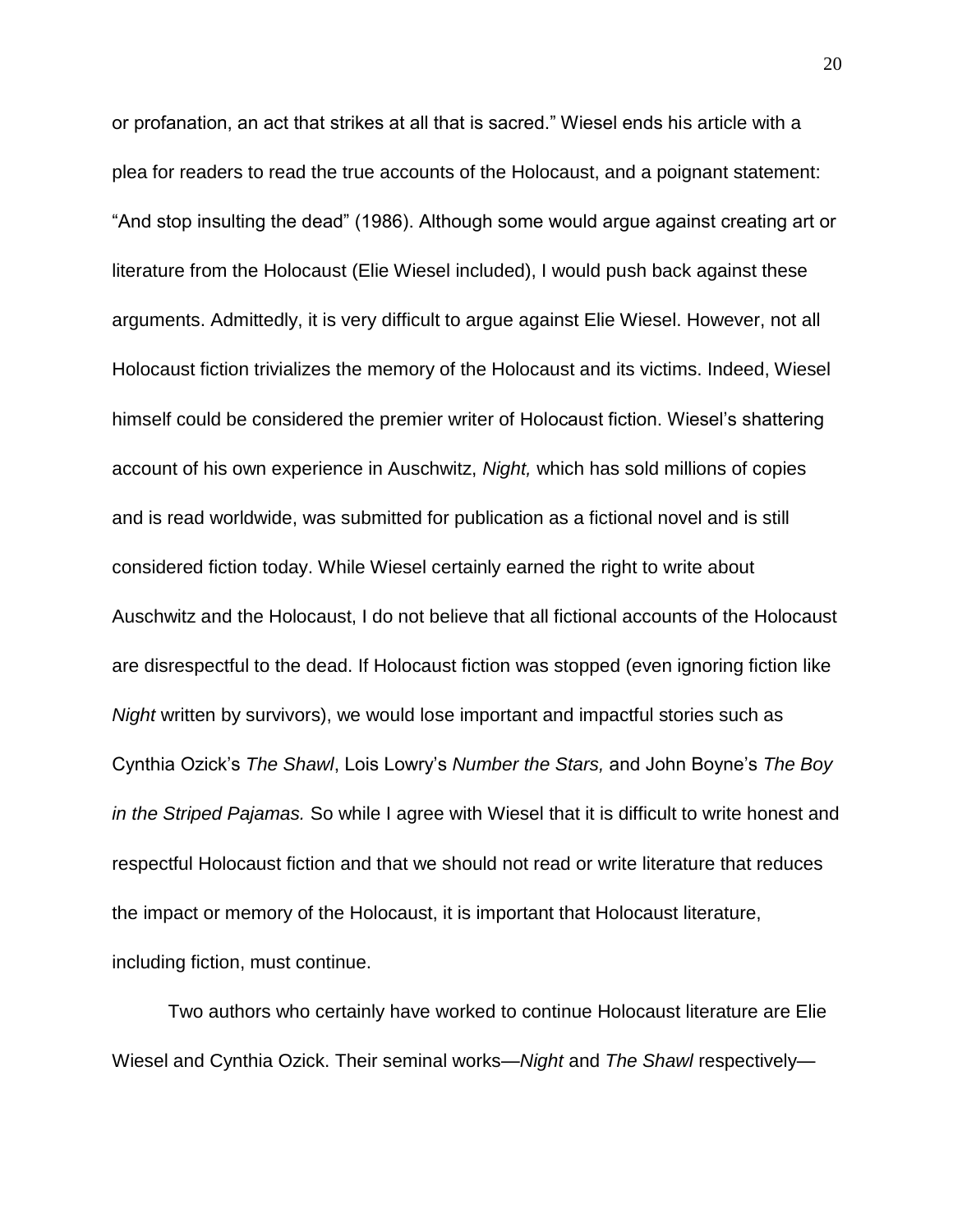are a great addition to the genre of Holocaust fiction. These two works also deal with more than just physical or psychological issues, both breaching the topics of gender and humanity. Wiesel and Ozick show how the Holocaust stripped these vitally important aspects of life from victims, dealing especially with issues of gender.

Judith Butler, renowned philosopher and gender theorist, argues that gender is simply a construction, an elaborate performance put on by people who wish to be perceived as strictly male or strictly female. In *Gender Trouble,* Butler writes,

Gender is an identity tenuously constituted in time, instituted in an exterior space through a *stylized repetition of acts.* The effect of gender is produced through the stylization of the body and, hence, must be understood as the mundane way in which bodily gestures, movements, and styles of various kinds constitute the illusion of an abiding gendered self… gender norms are finally phantasmatic [sic], impossible to embody. (Butler, 179)

In this sense, gender does not exist; it is simply a social construct and an illusion, but it is an illusion that our society is heavily invested in. Men and women who do not perform their assigned gender roles are often ridiculed. Wiesel's *Night* and Ozick's *The Shawl,* however, exhibit a complete deconstruction of gender. These examples show how the Holocaust and its perpetrators - through brutal mistreatment, exploitation, starvation, and even torture - removed everything that its victims (and today's society) perceived as gendered qualities.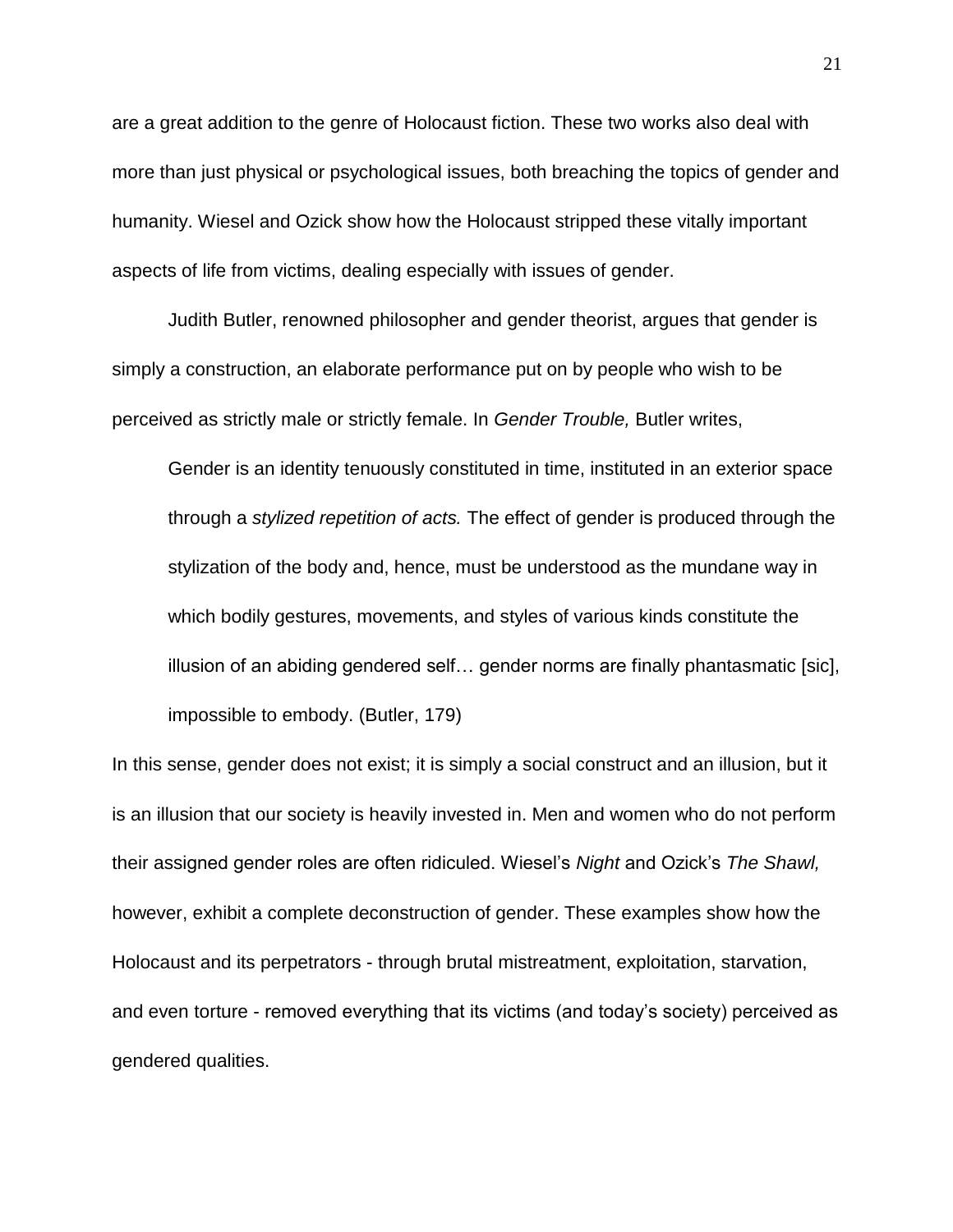In concentration camps during the Holocaust, especially larger death camps like Auschwitz and Birkenau, women were specifically targeted as the procreators of the Jewish nation. Many women were taken and killed immediately upon entering the concentration camps. Those who were not killed were taken prisoner and neglected, starved, beaten, abused, and often sexually exploited. These terrible conditions affected the prisoners' psychological situation as well as their bodies; women and men were severely traumatized and stripped of the roles they were used to fulfilling. Men were no longer able to help, rescue, or provide for their families. Women were no longer able to care for their children, and the horrendous conditions often changed victims' bodies; after being starved and abused for long periods of time, women often stopped menstruating. They became extremely thin, and often their breasts shrunk. They were extremely malnourished, so those with babies were no longer able to nourish their young ones. So many of the things that traditionally define a woman were stripped away from these victims - sometimes causing them to question their womanhood and even their humanity, since they were not treated like humans. One source that exemplifies this sad reality is Cynthia Ozick's *The Shawl.*

*The Shawl* exemplifies part of the struggle that women victims of the Holocaust went through. This short story by Cynthia Ozick is about a woman, Rosa, and her daughters—14-year-old Stella and 15-month-old baby Magda, all of whom are imprisoned in a concentration camp. Ozick describes several ways that Rosa's and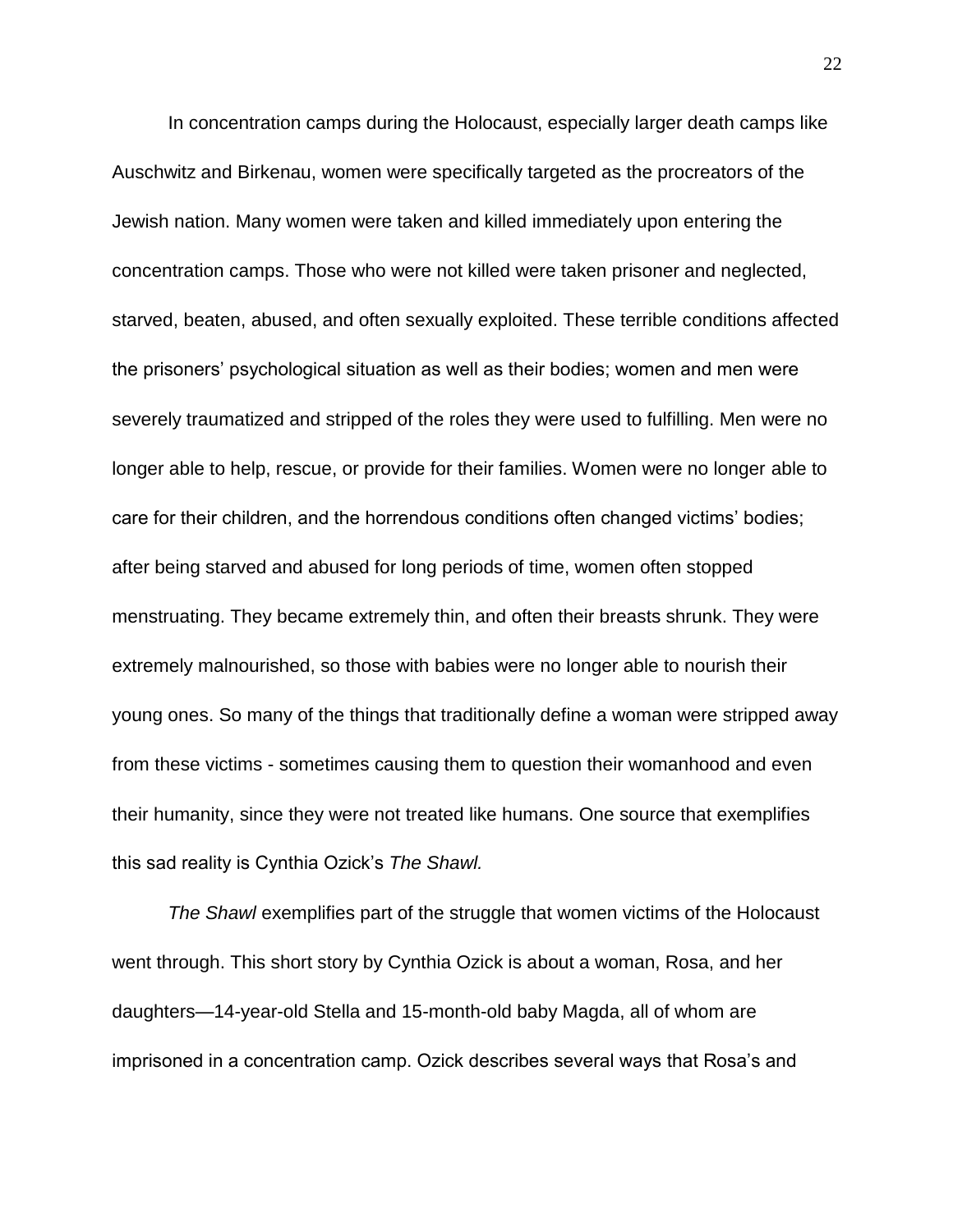Magda's bodies have been affected by life in the concentration camp. In this way, Ozick shows how the Holocaust deconstructed society's accepted ideals about the female body. Some of the only things that separate the female body from the male body breasts and menstruation—are taken away from female victims. This blurs the line between male and female, and shows the ways that female victims were affected by this change.

Stella, a main character and the daughter of Rosa, exemplifies Ozick's deconstruction of gender and humanity. Stella's body is changed by the conditions of the concentration camp, removing the things that define her as female. In describing Stella, Ozick writes that Stella was "cold, cold, the coldness of hell… A thin girl of fourteen, too small, with thin breasts… Stella was ravenous. Her knees were tumors on sticks, her elbows chicken bones… Stella was ravenous, a growing child herself, but not growing much. Stella did not menstruate…" (Ozick). By forcing Stella's body to change in these ways, the Holocaust effectively removed her gender. However, it does not stop there. *The Shawl* also discusses changes in Stella that were not physical. Her environment and the conditions she was placed in also seem to take away Stella's very humanity; she begins to think about eating her baby sister, Magda, because she is so hungry. She no longer takes care of her baby sister like she should.

Stella gazed at Magda like a young cannibal. And the time that Stella said "Aryan," it sounded to Rosa as if Stella had really said "Let us devour her…"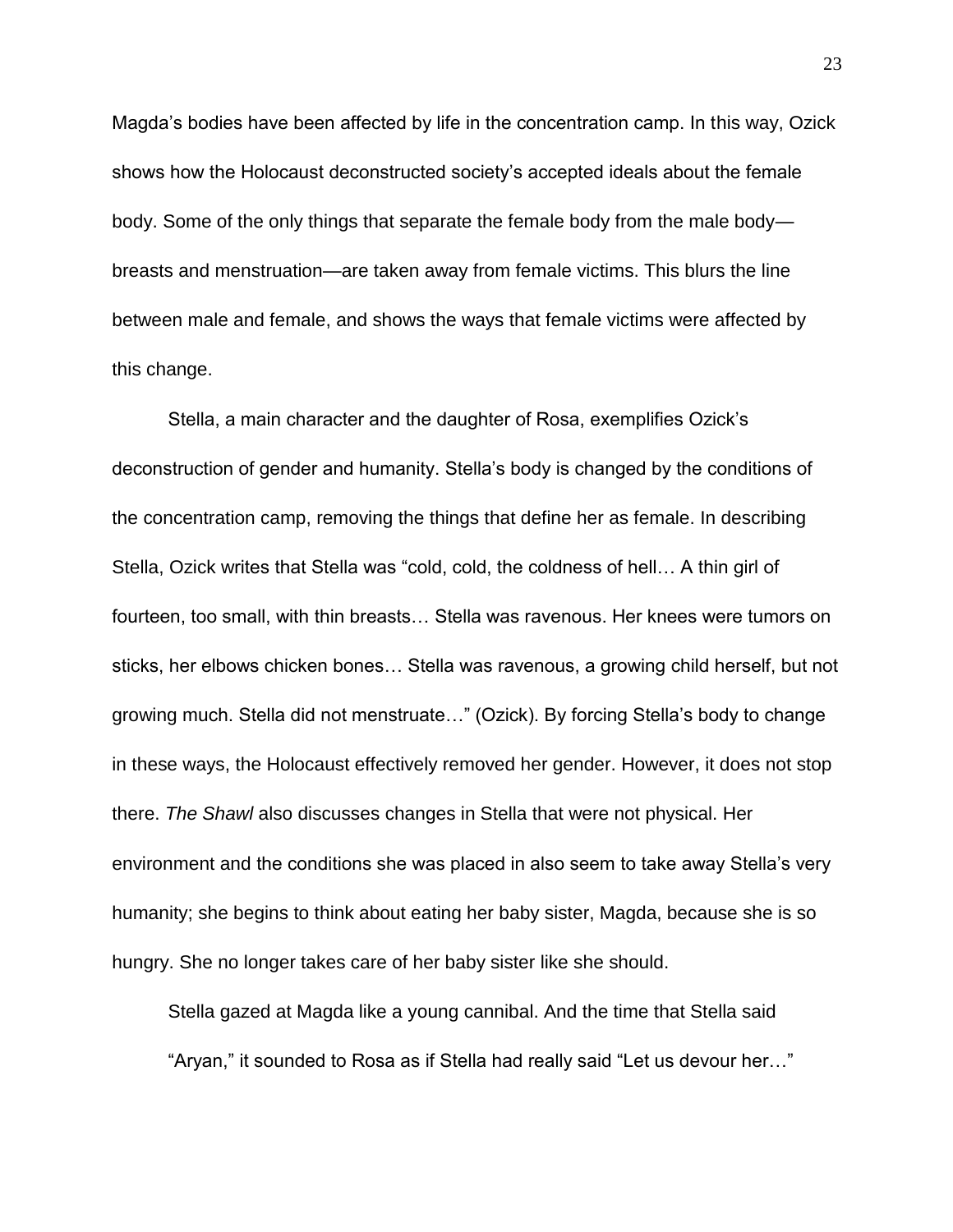Stella was waiting for Magda to die so she could put her teeth into the little thighs… Then Stella took the shawl away and made Magda die. Afterward Stella said: "I was cold." And afterward she was always cold, always. The cold went into her heart.

Stella's course of action in the story makes her almost as much of a perpetrator as the character who eventually kills Magda. Although she is not the one who actually ends Magda's life, she sets in motion (whether intentionally or not, there is no way to know) the chain of events that result in the death of her baby sister. After this event, Stella is cold forever, implying a passionless and emotionless life. After she goes through these changes, Stella is an almost inhuman character.

In a similar vein, Rosa goes through several changes throughout the story. Rosa is the mother of Stella and baby Magda, and on a basic level goes through the same changes as Stella did. Rosa is also very sickly and unable to menstruate. Her complexion is described as "dark like cholera" (Ozick) and she is unable to produce milk for her baby. The author begins deconstructing Rosa very early on when she writes that "Rosa did not feel hunger; she felt light, not like someone walking but like someone in a faint, in trance, arrested in a fit, someone who is already a floating angel, alert and seeing everything, but in the air, not there…" In only the second paragraph of *The Shawl*, Ozick portrays Rosa as something other than human; she is an angel, but she is arrested in a trance. She floats like a spirit who is already dead, and yet she is alive.

24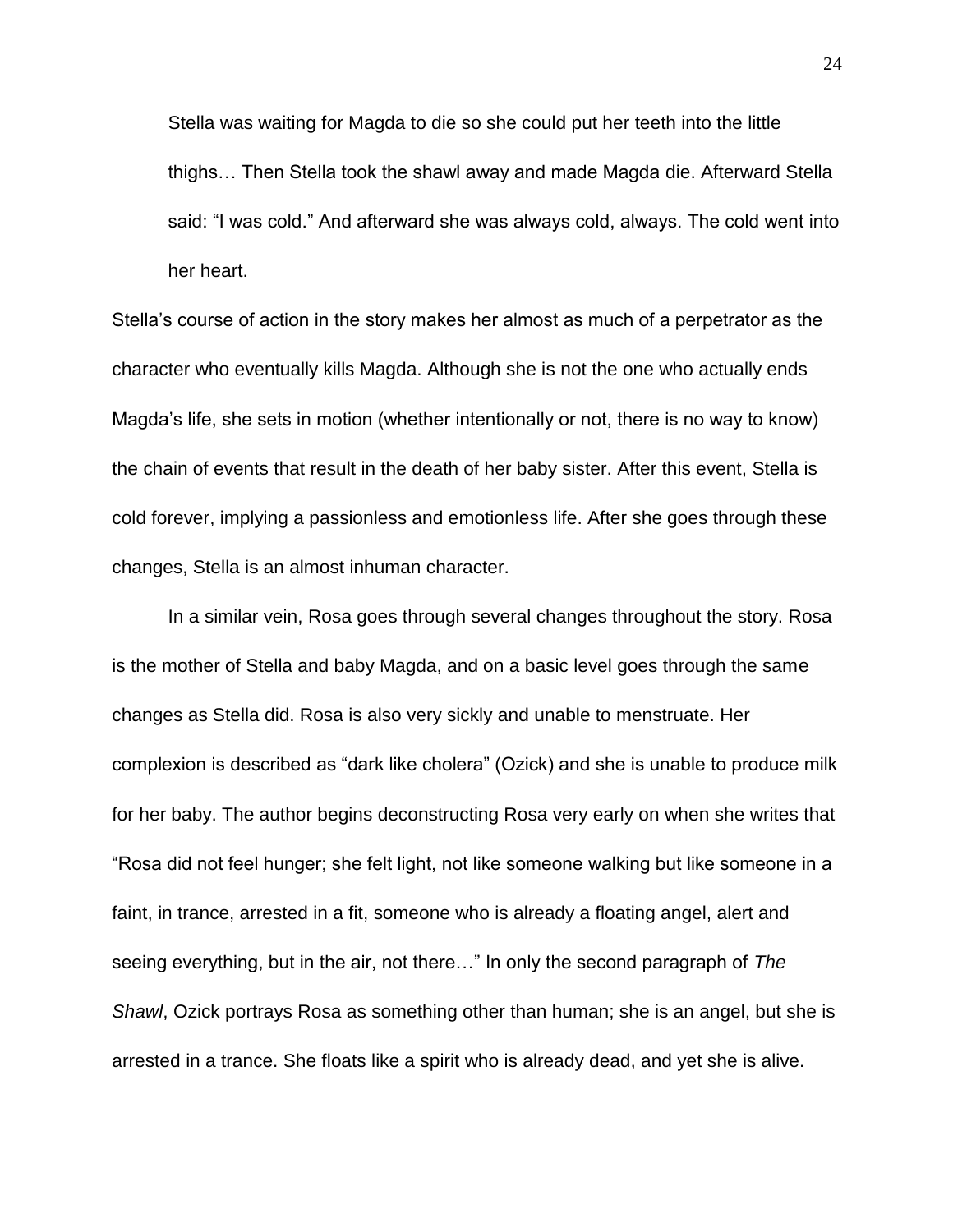The most poignant part of Rosa that is deconstructed throughout the story is her motherhood—perhaps the most important part (at least to Rosa) of being a woman or a human. Rosa predicts her baby's death early on, and it is clear from the beginning that Magda will die. Ozick writes that "Rosa knew Magda was going to die very soon; she should have been dead already… When Magda began to walk Rosa knew that Magda was going to die very soon, something would happen.

Oddly enough, infant Magda is portrayed throughout *The Shawl* as a strong, content, and very protective character. Twice in the story, Ozick compares baby Magda to a tiger, saying "Magda was quiet, but her eyes were horribly alive, like blue tigers… She watched like a tiger." Magda has several character traits that seem uncommon, even strange, for both an infant and (at least in Jewish-American literature) as a female. Magda is the only character in *The Shawl* who is not starving, depressed, and depraved. In fact, she seems quite the opposite. Ozick writes that,

Magda did not die, she stayed alive, although very quiet… But Magda lived to walk. She lived that long, but she did not walk very well, partly because she was only fifteen months old, and partly because the spindles of her legs could not hold up her fat belly. It was fat with air, full and round… Magda was quiet, but her eyes were horribly alive, like blue tigers. She watched. Sometimes she laughed—it seemed a laugh, but how could it be? Magda had never seen anyone laugh…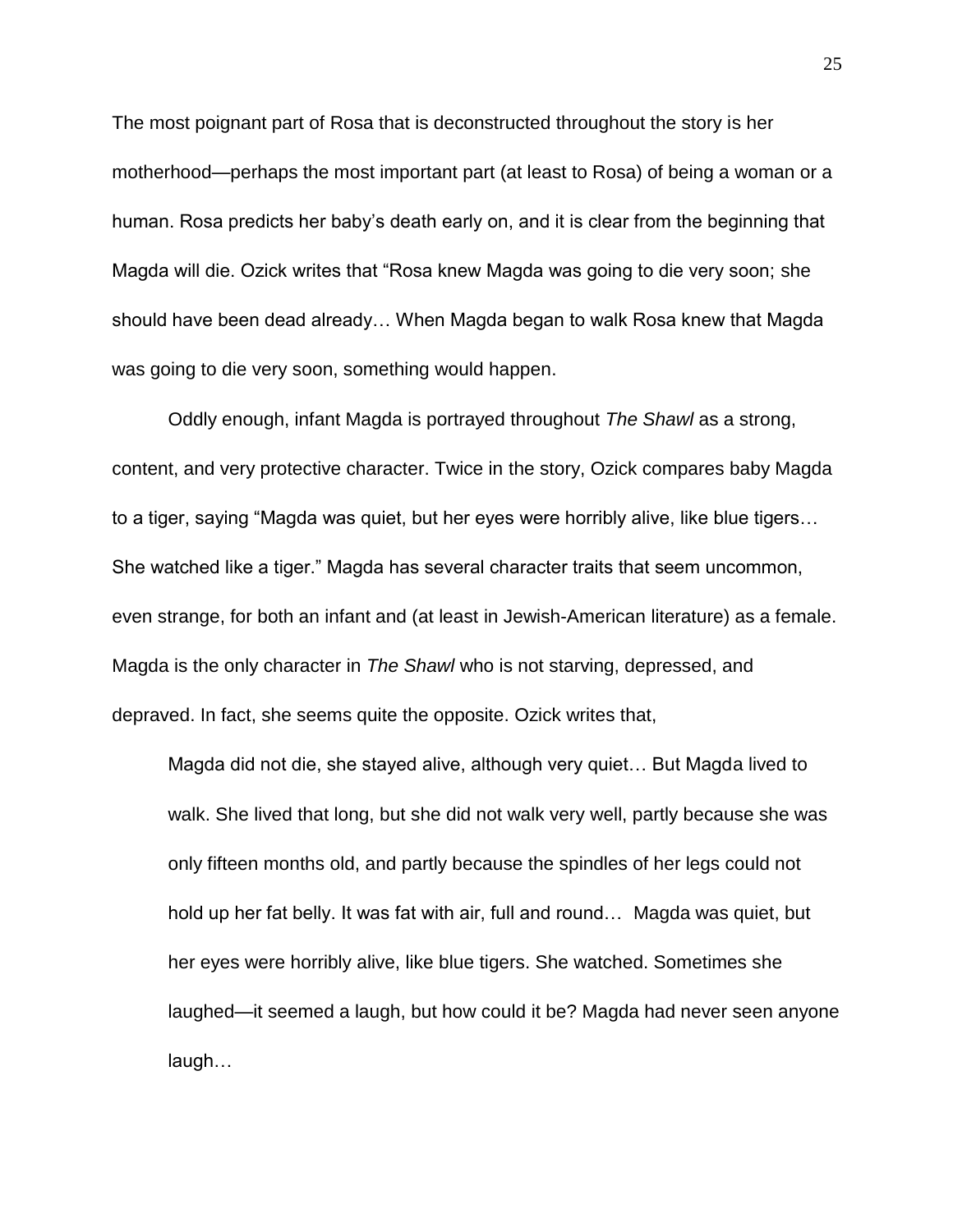Magda's health and apparent joviality seem a cruel irony to her mother and sister's starvation and pitilessness, "Rosa and Stella… slowly turning into air" (Ozick). However, despite her health and contentment, it is known early on in the story that Magda is going to die. It is foreshadowed several times when Ozick writes that "Rosa knew Magda was going to die very soon; she should have been dead already… Then Stella took the shawl away and made Magda die." Magda is the embodiment of hope for her family; and yet, they expect her death and are simply waiting for the baby to die. In a way, Magda is already dead in *The Shawl*, but she is "horribly alive" (Ozick). In this way, not only is Magda a deconstruction of the female gender, she is a deconstruction of humanity itself. She is neither alive nor dead, occupying the liminal space between the two extremes. She is an enigma, only 15 months old, not far from the beginning of life, and yet so near its end. When Magda dies, she becomes the standard of humanity that the other characters are measured against—indeed, upon witnessing the death of her baby, Rosa becomes only a "skeleton," suppressing a "wolf's screech" and ignoring all her instincts that tell her to run to her daughter. Magda, being her mother's last tie to humanity, causes Rosa to become an animal.

The opposite end of the humanity spectrum from Magda's "horribly alive" existence is the character who kills her. Surprisingly, Ozick does not describe this person in human terms at all; though Magda's killer is generally assumed to be a male Nazi officer, the only things that the reader learns about Magda's killer are that its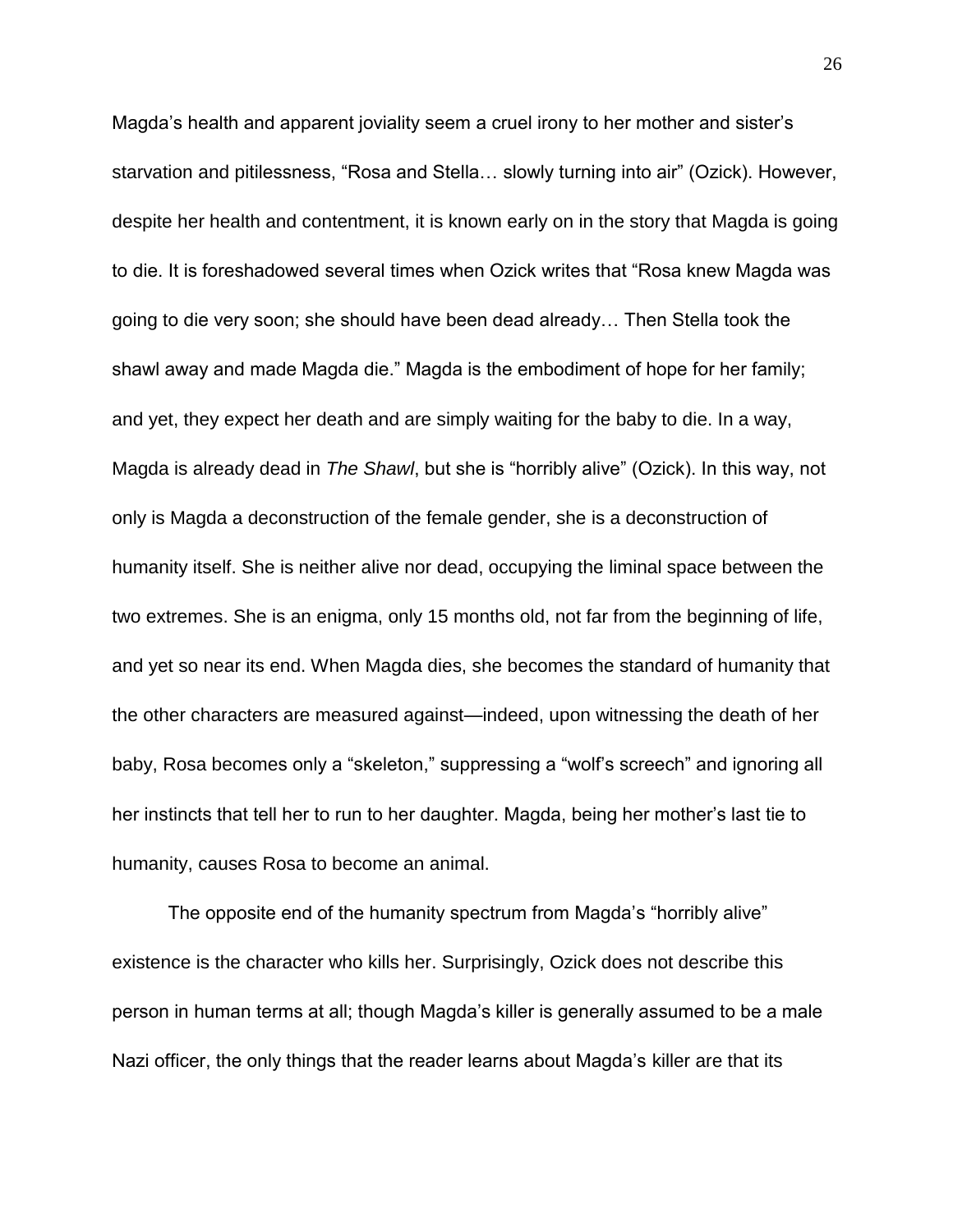"shoulder… carried Magda… Above the shoulder a helmet glinted. The light tapped the helmet and sparkled it into a goblet. Below the helmet a black body like a domino and a pair of black boots hurled themselves in the direction of the electrified fence" (Ozick). This character is given no human qualities, no gender, no personality, and only has one action in the storyline. To be certain, this act, the murder of an infant, is not human. Magda's killer represents the baby's opposite—while Magda is the embodiment of hope for her mother, this supposed Nazi officer is the cold, emotionless, and inescapable figure who steals the last vestiges of hope and humanity from everyone around it… Death. Again, Magda's killer presents a deconstruction of humanity—it is given no discernible features, it is genderless, it has no personality, and it commits unspeakable acts against humanity. These qualities go against everything we use to define what humanity is, and yet it must be human. These two opposite characters, Magda and her killer, both exist in a liminal space. They are both alive and not, both human and not. They are the two ends of the spectrum by which humanity is defined in Ozick's *The Shawl.*

Magda's death poses another issue, not to the characters, but to the readers. Magda dies at the hands of a Nazi officer who throws her into an electrified fence after hearing her screams in the courtyard. Ozick's description of the event ("Magda was swimming through the air. The whole of Magda travelled through loftiness. She looked like a butterfly touching a silver vine.") could be seen as what David Brauner would call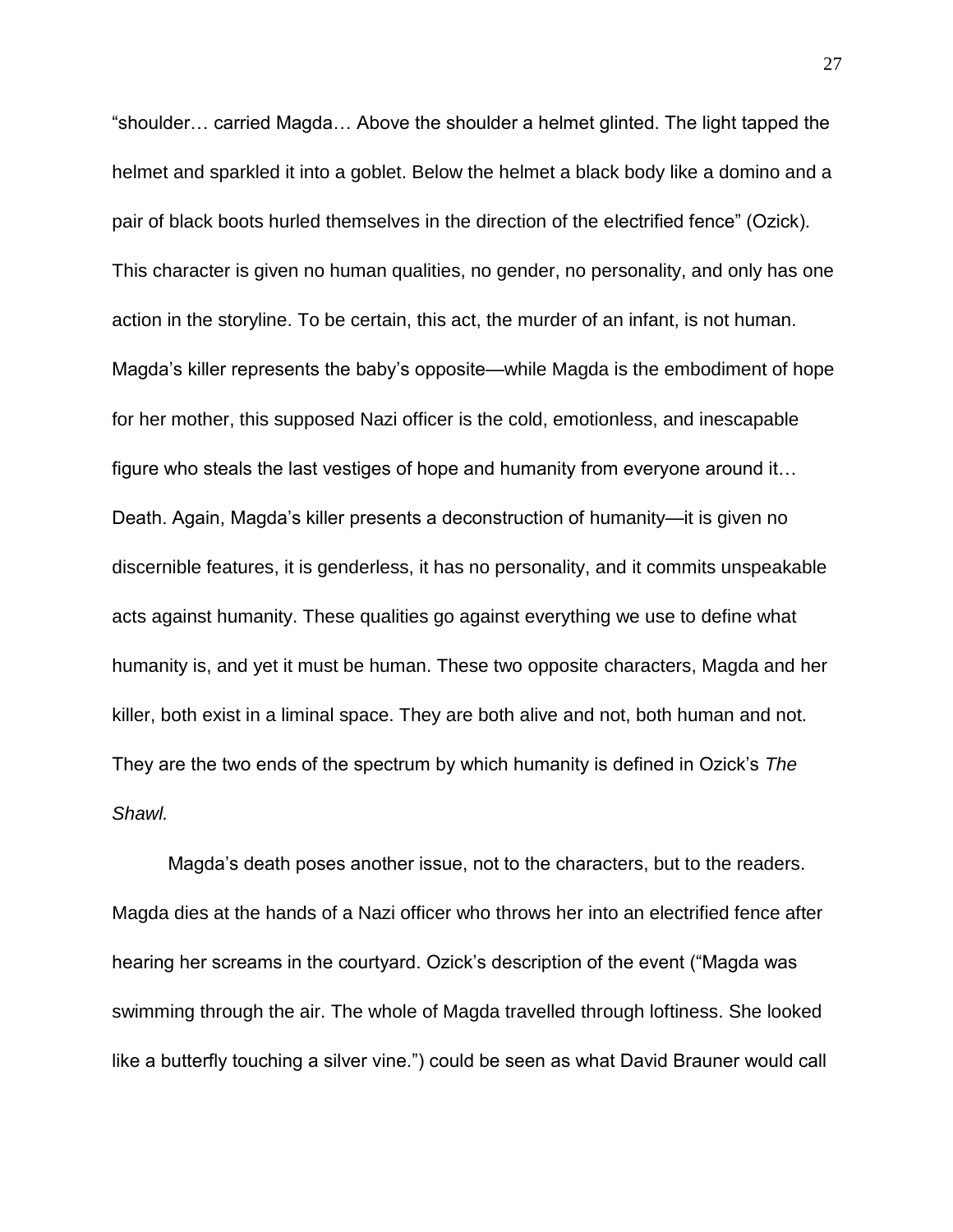"'aestheticizing' and 'poeticizing'" Magda's death. Brauner argues in "Breaking the Silences: Jewish-American Women Writing the Holocaust," that "[B]ecause Ozick herself is aware of this tendency [to poeticize the Holocaust], her diction throughout manifests a tension between elaboration and reticence…" (Brauner). While there certainly is merit to Brauner's statement, I would posit that Ozick does not indeed sanitize or "poeticize" her subject. Several times throughout *The Shawl,* Ozick describes, in no uncertain terms or flowery words, the Holocaust victims' bodies and their functions. She writes about "Rosa's complexion, dark like cholera." She describes "Rosa's teats… both were cracked, not a sniff of milk. The duct-crevice extinct, a dead volcano, blind eye, chill hole…" Ozick reveals that Rosa and Stella "did not menstruate," and describes the "excrement, thick turd-braids, and the slow stinking maroon waterfalls" that the prisoners' bodies produce. While it would have been possible for Ozick to use less descriptive language in describing these atrocities, I do not believe that her portrayal of Holocaust events is overly watered-down or aestheticized.

Just as the Holocaust changed and traumatized women, male victims were also extremely affected by the conditions of the concentration camps. One text that exemplifies this is Elie Wiesel's *Night.* The text is primarily about a young Jewish man named Eliezer and his father Shlomo. The main character Eliezer exemplifies a few different types of deconstruction throughout the novel; Like Rosa and Stella, Eliezer's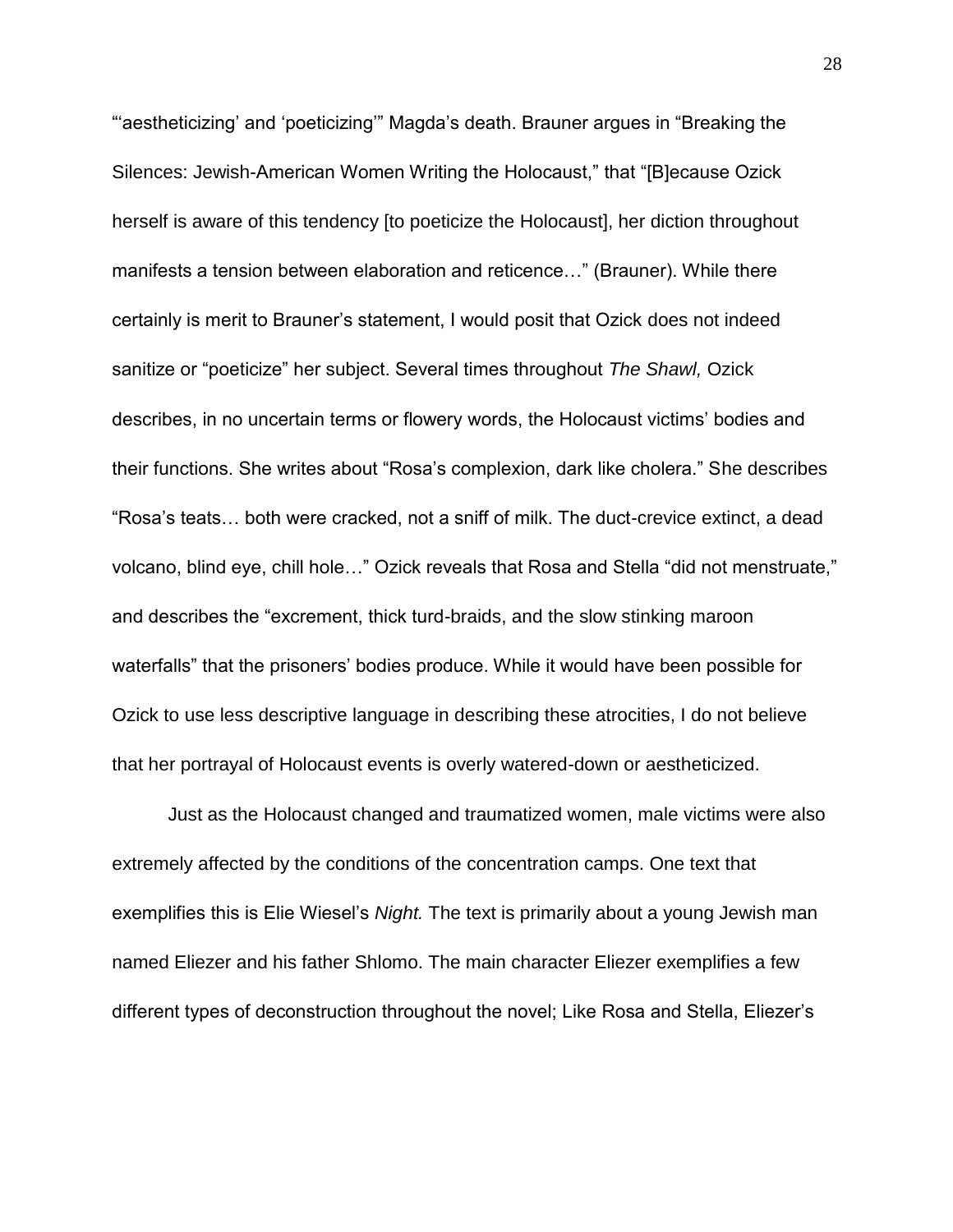gender and humanity are deconstructed. However, Eliezer also exemplifies a deconstruction of faith in the novel that represents Wiesel's own experiences.

Very early on in *Night*, Wiesel begins deconstructing the gender of his characters. Even in Eliezer and Shlomo's first night in the concentration camp, they are almost immediately stripped of their gender roles. Upon first entering Auschwitz, a Nazi officer begins separating men from women, saying "Men to the left! Women to the right!" (Wiesel 29). Eliezer is separated from his mother and sister, but remains with his father Shlomo. Wiesel writes that "There was no time to think, and I already felt my father's hand press against mine: we were alone... I kept walking, my father holding my hand" (Wiesel 29). These sentences represent the first male gender role broken in *Night* physical touch. Traditionally, men do not hold hands with each other, only with women or young children. It is not considered acceptable for men to show emotion to each other in this way, even sometimes for fathers and sons. However, for fear of losing each other, Eliezer and Shlomo break this stereotype. Later that same day, all the men were forced to strip naked and bathe in a barrel of disinfectant. They then ran through a shower and were given their prison uniforms. Wiesel writes, "In a few seconds, we had ceased to be men" (Wiesel 36).

Wiesel continues to deconstruct Eliezer's gender later on when Shlomo is first beaten by a guard. Shlomo stands and asks a Gypsy guard to show him to restroom.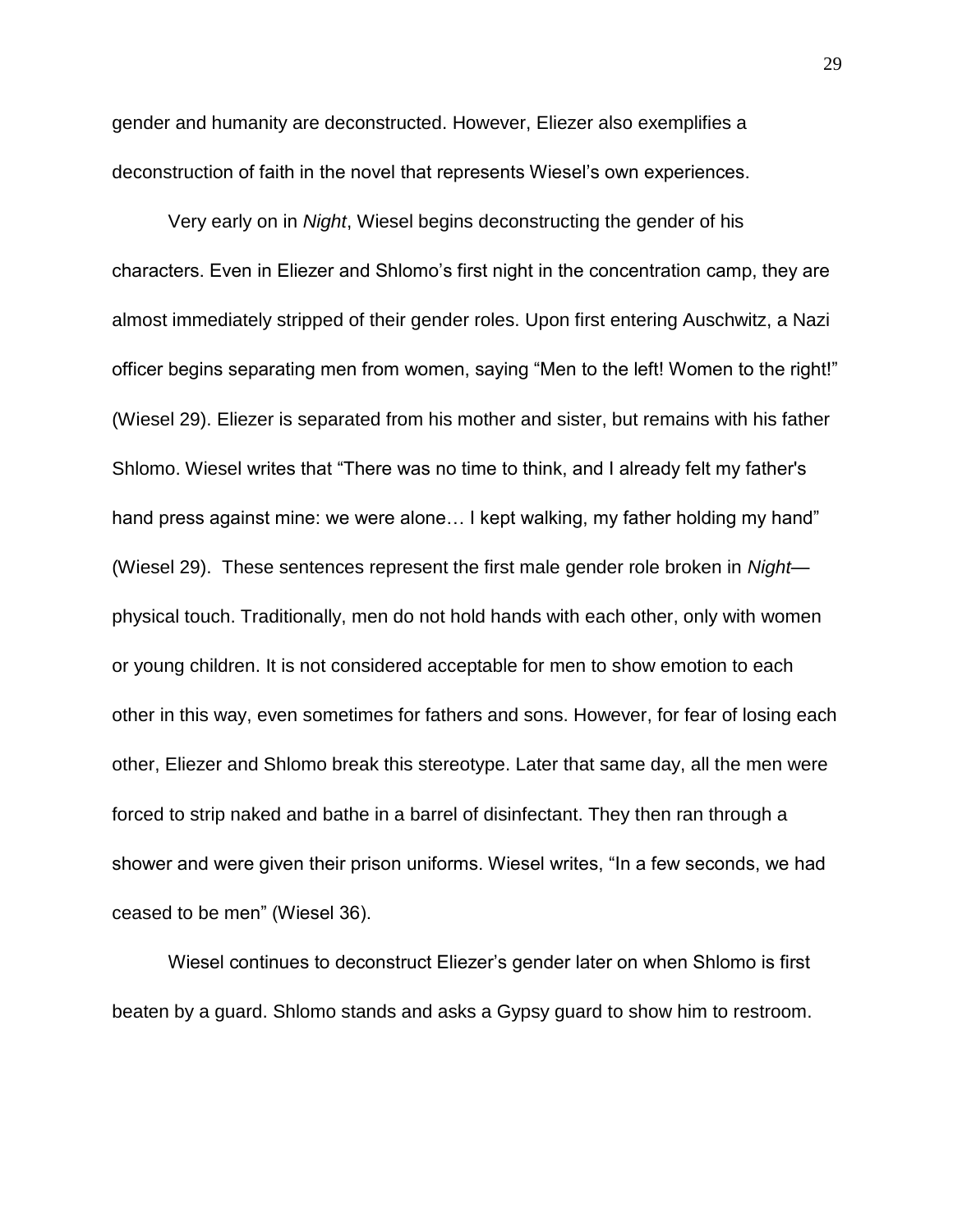The Gypsy stared at him for a long time, from head to toe. As if he wished to ascertain that the person addressing him was actually a creature of flesh and bone, a human being with a body and a belly. Then, as if waking from a deep sleep, he slapped my father with such force that he fell down and then crawled back to his place on all fours. I stood petrified. What had happened to me? My father had just been struck, in front of me, and I had not even blinked. I had watched and kept silent. Only yesterday, I would have dug my nails into this criminal's flesh. Had I changed that much? So fast? (Wiesel 39)

Eliezer, rather than fulfilling the gender role of protecting his loved ones, stands by and watches as his father is struck down. He recognizes his changed response and is concerned by it. Wiesel continues to deconstruct the genders of the prisoners as they are forced to work and often starved. The prisoners become mentally broken and are no longer mentally or physically strong and any power they once had is taken from them.

In his article "Regarding the Pain of Women: Questions of Gender and the Arts of Holocaust Memory," James Young puts forth the idea that all Holocaust victims are regarded as women, no matter their gender. He poses the question,

Is it possible that insofar as the prisoners are regarded as powerless, humiliated, and dehumanized, they are also on some level regarded emblematically as women? To the extent that Jews as victims are often represented universally in the figure of the woman or the child (I would argue that to a degree all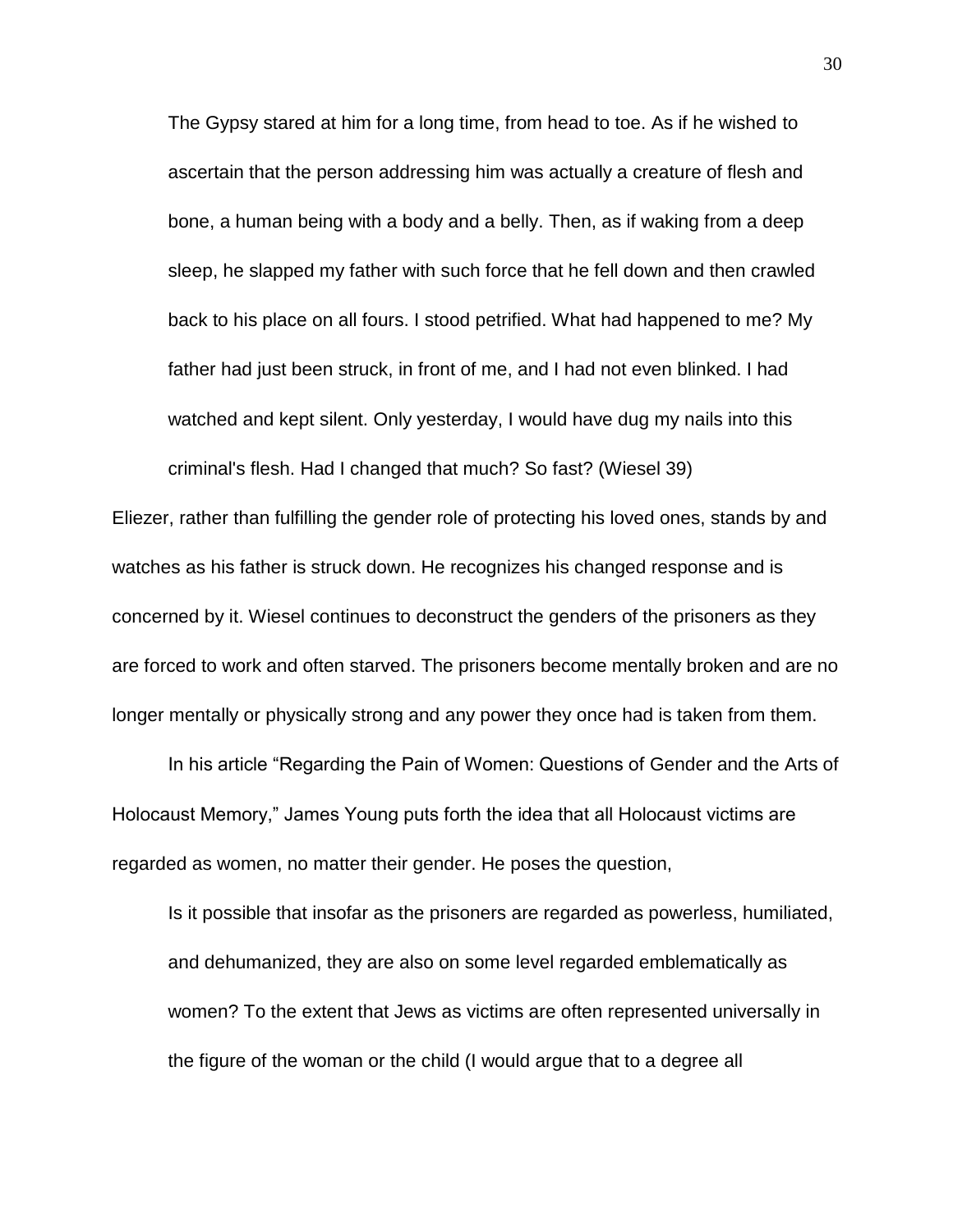prepubescent boys are regarded as feminine, as more female than male, even the little boy in the Warsaw Ghetto with his arms upraised, in his kneesocks and short tunic), the victim is regarded as classically feminine. When this is so,

however, little room is left in the story for women as women. (Young) While there is some truth to Young's statement, I cannot agree with all of it. Characters in Elie Wiesel's *Night* should not be considered women only because they cannot be regarded as men—because their male qualities are taken away from them. Prisoners like Eliezer and Shlomo certainly are humiliated, dehumanized, and ultimately powerless. However, this does not make them "classically feminine." By saying this, Young implies that qualities such as powerlessness, humiliation, and dehumanization are classically feminine qualities, and I would push back against this statement. While the male characters in *Night* are deprived of their male gender roles and characteristics, this does not make them women—it simply makes them un-gendered. While I do not agree with most of Young's statement, I do agree that there is not much room or consideration for women in Holocaust literature. In Elie Wiesel's *Night,* there are almost no female characters at all. Most of the women in the book are killed in the concentration camps upon arrival, and the very few female characters that appear after this culling do not perform feminine gender roles (or perhaps they do, in Young's classical sense).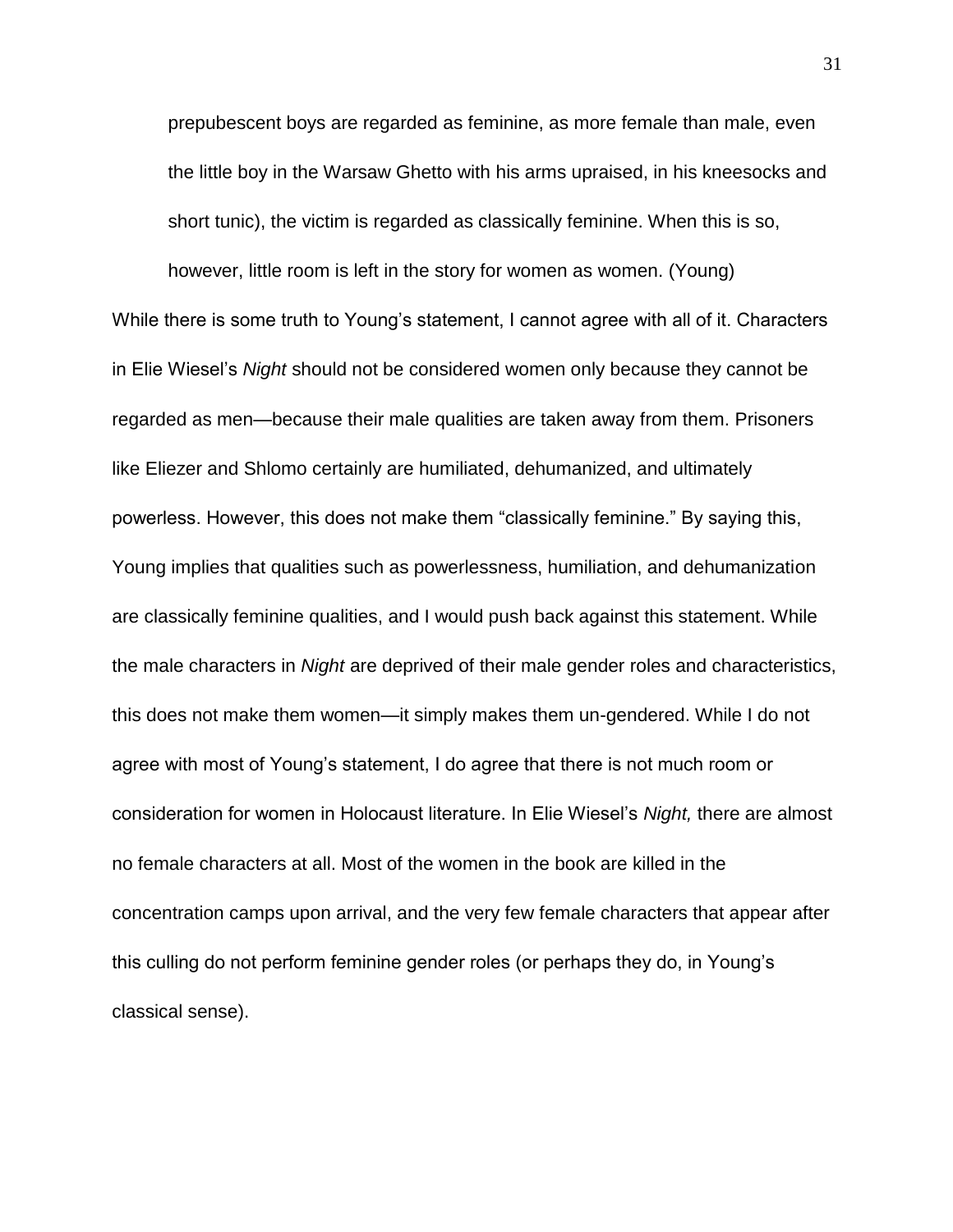Wiesel does not only deconstruct the gender of his characters in *Night*; like Ozick, Wiesel also deconstructs the humanity of Eliezer, Shlomo and many other male characters in the text. The first example of dehumanization in *Night* comes in the very first chapter, when Eliezer sees for the first time a procession of Jews being taken to concentration camps from the ghetto. "They passed me by, like beaten dogs, with never a glance in my direction. They must have envied me" (Wiesel 17). A bit later, when Eliezer and his family are being transported to Auschwitz in cattle cars, a Nazi officer threatens that they "will all be shot, like dogs" (Wiesel 24). In Auschwitz, an SS officer "looked at [the prisoners] as one would a pack of leprous dogs clinging to life" (Wiesel 38). "'Faster, you filthy dogs!' We were no longer marching, we were running. Like automatons" (Wiesel 85). Through these comparisons, Wiesel turns his characters into animals and automatons, unfeeling beasts with no sense of morals. The characters are constantly degraded and made to feel less than human. The most poignant instance of Eliezer and the other prisoners being dehumanized is when they receive tattoos at Auschwitz. Wiesel writes, "In the afternoon, they made us line up. Three prisoners brought a table and some medical instruments. We were told to roll up our left sleeves and file past the table. The three 'veteran' prisoners, needles in hand, tattooed numbers on our left arms. I became A-7713. From then on, I had no other name" (Wiesel 42). This is perhaps one of the most dehumanizing acts that Eliezer and Shlomo experience; one's name is synonymous with one's identity, and to have that identity taken away is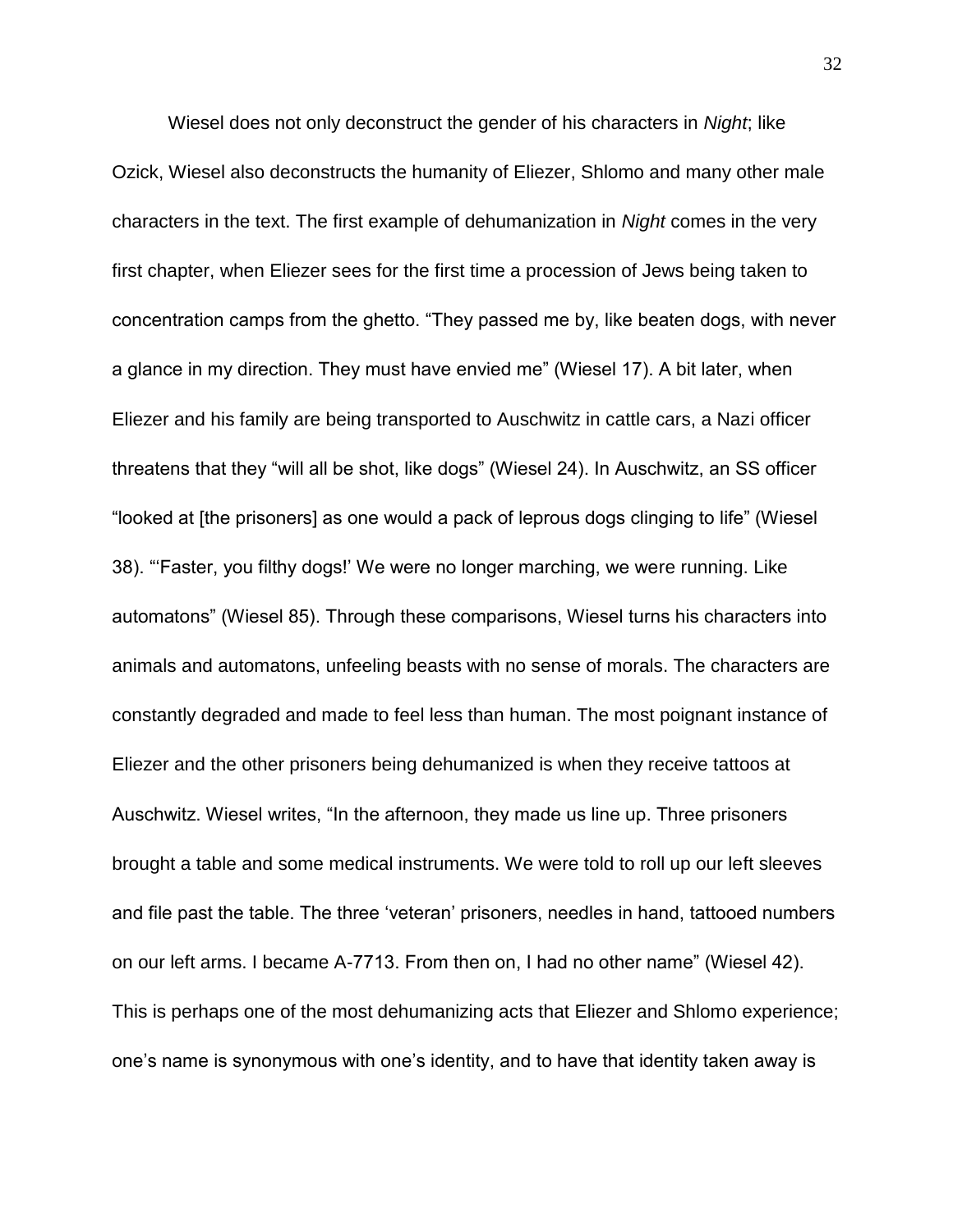devastating. The prisoners in Wiesel's *Night* are always treated as subhuman, but especially after being tattooed and assigned a number, Nazi officers treat their prisoners as slaves, neglecting them and forcing them to work and complete unreasonable tasks.

This constant dehumanization that Wiesel writes about continues through the end of the novel. *Night* ends at Eliezer's liberation from the concentration camp. His father, unfortunately, does not make it to liberation. On the last page of Elie Wiesel's *Night*, he writes,

Our first act as free men was to throw ourselves onto the provisions. That's all we thought about. No thought of revenge, or of parents. Only of bread. And even when we were no longer hungry, not one of us thought of revenge. The next day, a few of the young men ran into Weimar to bring back some potatoes and

These last paragraphs show the extent of Wiesel's deconstruction of humanity in *Night.* Earlier in the text, Wiesel compares his characters to dogs several times. In this last comparison, he shows that the men lived up to this name; when set free, Eliezer and the other prisoners seek only to fulfill their bodily appetites for food and sex, and none of them consider the emotional and historical weight of the events they have just been through. They do not look for their friends and family. They do not turn towards home, and they do not think of anything but their own desires. This certainly shows a deconstruction of humanity by exposing the actions of newly liberated prisoners.

clothes—and to sleep with girls. But still no trace of revenge. (Wiesel 115)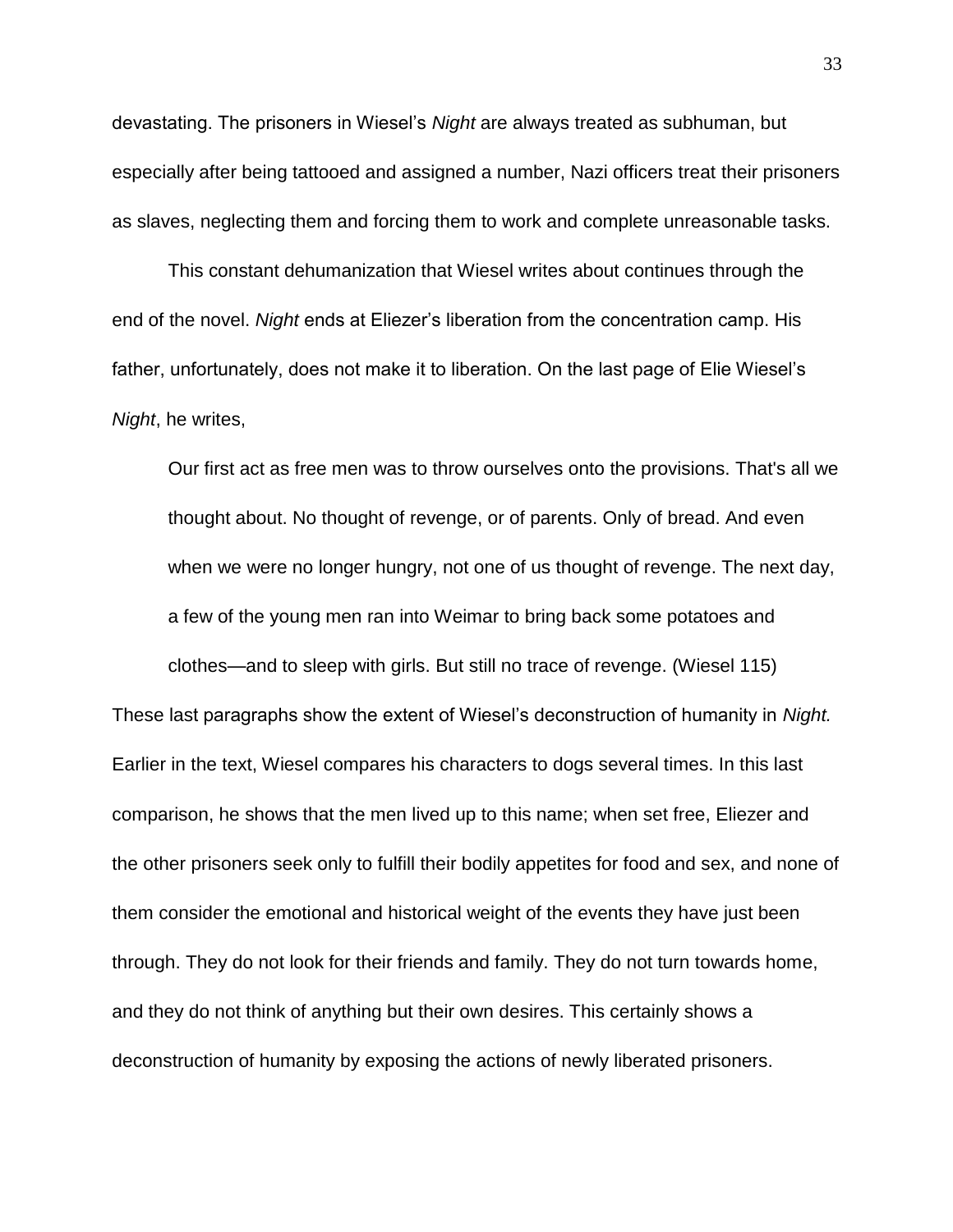However, Wiesel's most moving example of deconstruction comes at the very end of his book. Eliezer, the character who most closely relates to the author himself, says,

Three days after the liberation of Buchenwald, I became very ill: some form of poisoning. I was transferred to a hospital and spent two weeks between life and death. One day when I was able to get up, I decided to look at myself in the mirror on the opposite wall. I had not seen myself since the ghetto. From the depths of the mirror, a corpse was contemplating me. The look in his eyes as he gazed at me has never left me. (Wiesel 115)

In this passage Eliezer becomes another liminal character, much like Magda and her Killer in *The Shawl.* Eliezer spends two weeks "between life and death," and is really neither alive nor dead. Then when he wakes up, Eliezer looks at himself in the mirror and sees only a corpse. After experiencing everything he went through in the Holocaust, Eliezer no longer considers himself either a man or a human. He is simply a walking corpse, nothing more.

Holocaust literature is arguably one of the emotionally taxing genres to read. The horrendous truths that works of Holocaust literature relate are heart-breaking, soulrending, and oftentimes tragically beautiful. Holocaust fiction is particularly important because it keeps readers connected to the Holocaust—as time goes on and our firsthand connection through survivors continues to dwindle, Holocaust fiction becomes even more vital. Elie Wiesel wrote that "the cry unuttered is the loudest. If this is true of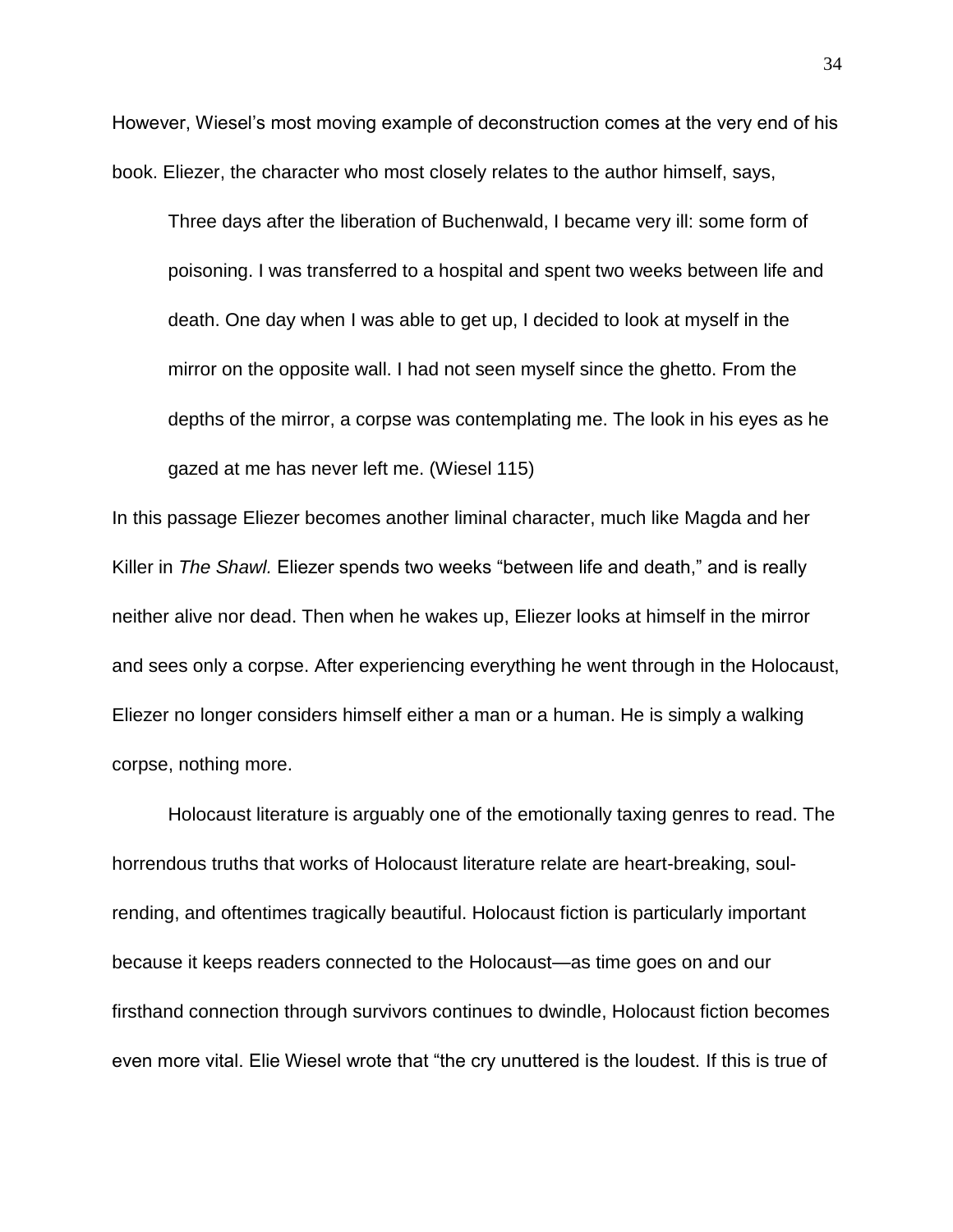language as a means of communication in general, it is even truer of literature and art that try to describe, without ever succeeding, the final reality of the human condition during the Holocaust" (1986). While I do agree that it is difficult—not impossible, as Wiesel might say—to describe the reality of the Holocaust, I believe that Elie Wiesel and Cynthia Ozick have poignantly and accurately captured what life in concentration camps was like. As some of the formative examples of Holocaust fiction, Cynthia Ozick's *The Shawl* and Elie Wiesel's *Night* display perfectly the deconstructive nature of the Holocaust and Holocaust fiction.

#### **Trauma and Memory**

The events of the Holocaust were so traumatic to everyone involved that this trauma is often passed down through the generations. In her 2008 article, "Trends in Literary Trauma Theory," Balaev puts it like this: "A central claim of contemporary literary trauma theory asserts that trauma creates a speechless fright that divides or destroys identity. This serves as the basis for a larger argument that suggests identity is formed by the intergenerational transmission of trauma" (Balaev). The children and, now grandchildren, of Holocaust victims are receiving the trauma of the Holocaust from their predecessors. Perhaps this is one reason that second- and third-generation survivors are writing so much about the Holocaust; they write as a means of catharsis, to trap their trauma on paper. Wiseman, et al. posit in their paper, "Anger, Guilt, and Intergenerational Communication of Trauma in the Interpersonal Narratives of Second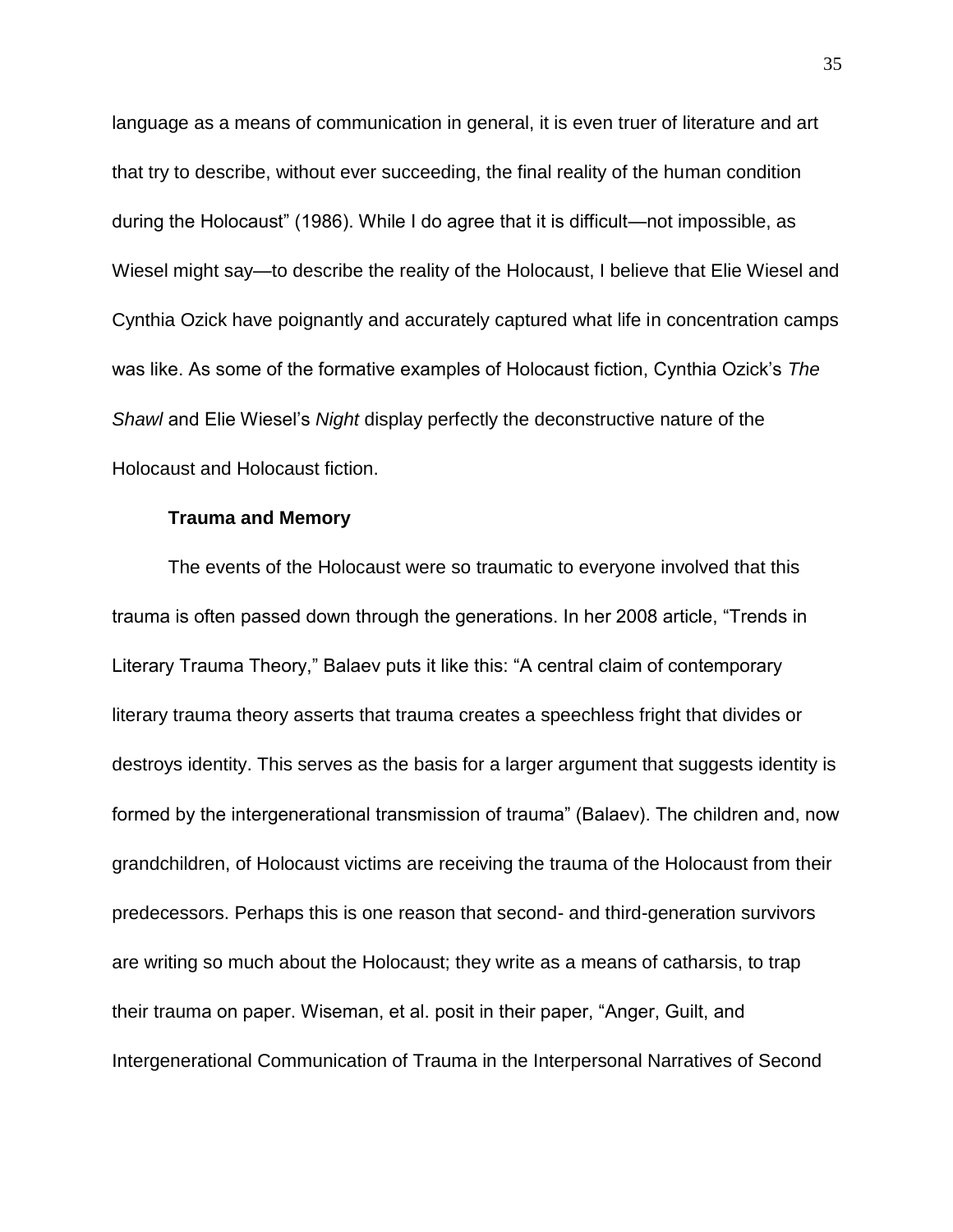Generation Holocaust Survivors," that these survivors could also be responding from a place of anger or guilt. Wiseman writes of the relational narratives between Holocaust survivors and their children,

Studying the narratives qualitatively showed that the association found between feelings of guilt… and parents' vulnerability… usually appeared to involve a dynamic in which the sons or daughters felt that they caused the parents undue worry and pain. This was because of their not thinking enough about the possible

impact of pursuing their own wishes on their vulnerable parents. (Wiseman et al) Art Spiegelman's groundbreaking graphic novel *Maus* holds a perfect example of guilt in the writing of a second-generation Holocaust survivor. *Maus* is a fictionalized autobiographical graphic novel, written and illustrated by Art Spiegelman. The book follows the story of Spiegelman interviewing his father, Vladek, about his experience as a Jew in the Holocaust. At one point in the novel, Spiegelman experiences heavy guilt after his father finds out the comic he wrote about his mother, Anja's, suicide. He hides the comic from his father because he feels, as Wiseman says, that if Vladek finds out about it then he will feel undue worry and pain. As it is portrayed in the book, Spiegelman writes about a conversation with his stepmother wherein he finds out that Vladek read the comic about his Anja's suicide.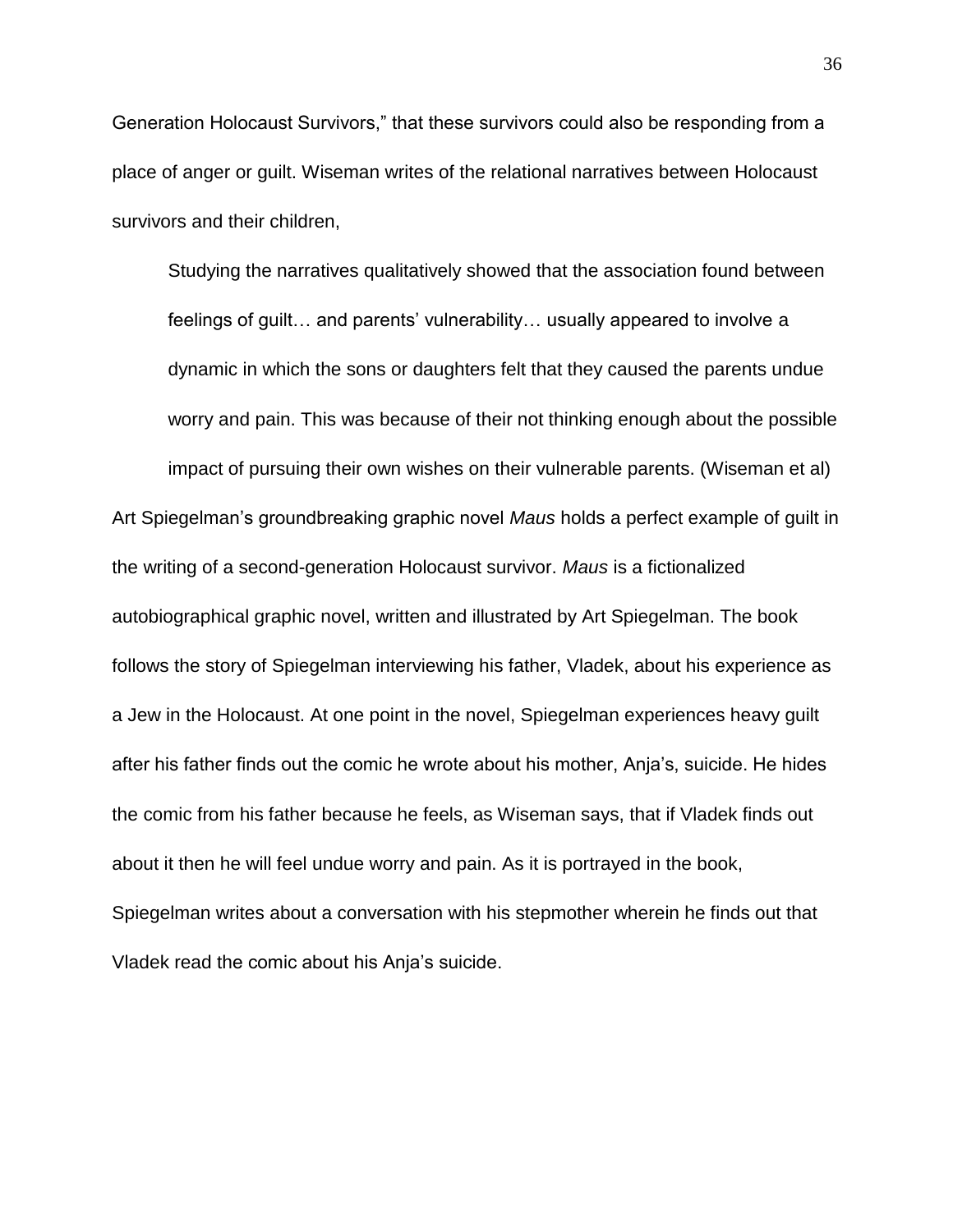

(Spiegelman, 99)

Here Spiegelman is already experiencing guilt because his stepmother implies that his work is the main reason for Vladek's depression. "Prisoner on the Hell Planet" is a rather intense and graphic depiction of Anja's suicide and how it affected her family.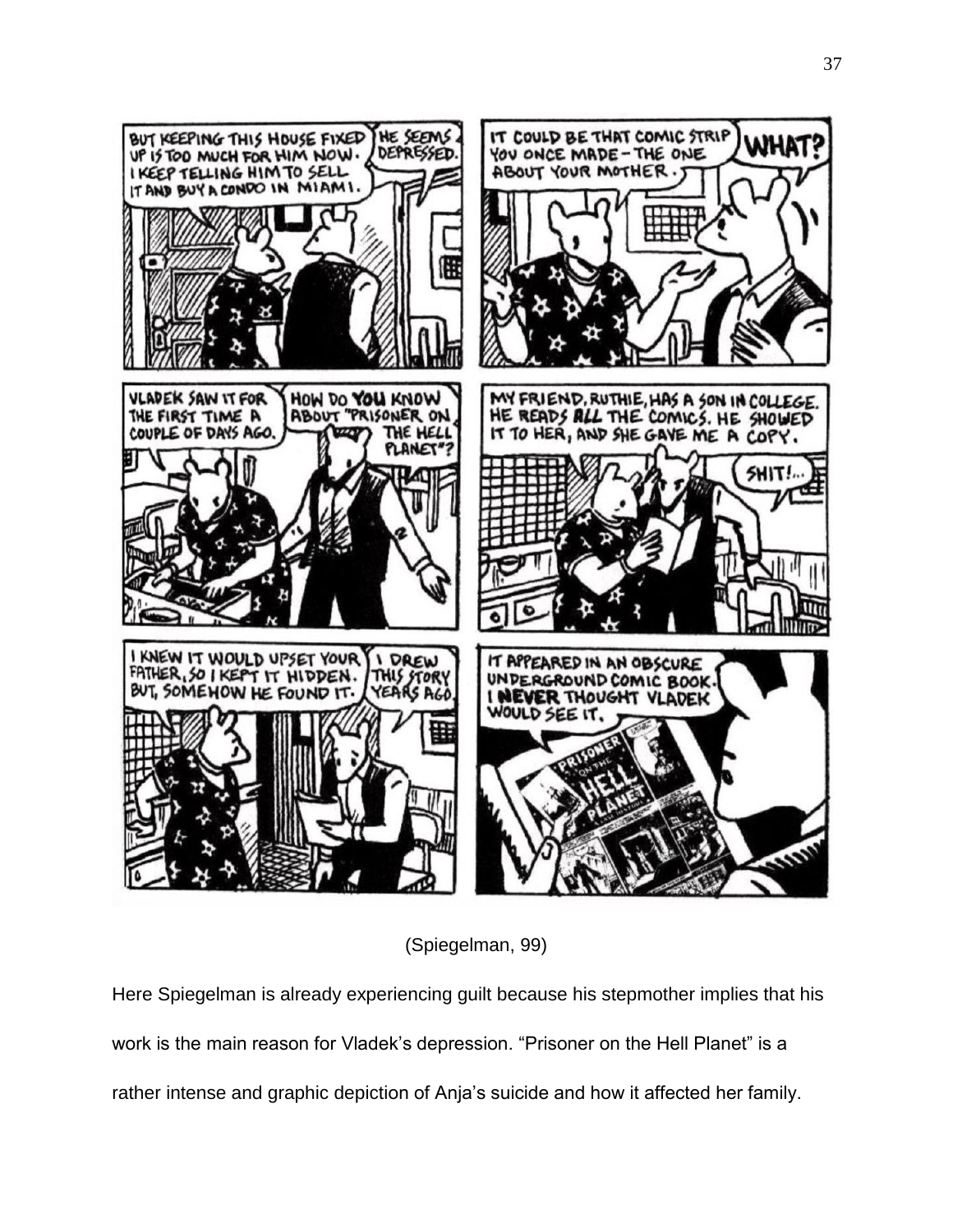This situation causes such a reaction from Spiegelman because he was "not thinking enough about the possible impact of pursuing [his] own wishes on [his] vulnerable parents" (Wiseman et al). The comic does have a strong emotional impact on Vladek, portrayed in detail after "Prisoner on Hell Planet."



(Spiegelman, 104)

Vladek affirms Spiegelman of his sadness, which validates Spiegelman's feelings of guilt.

Not only does Spiegelman experience guilt aspects of being raised by Holocaust survivors, he also receives significant trauma from his parents. Spiegelman writes that he did not have a particularly close relationship with his father (Spiegelman, 11), but Vladek is still willing to share his story, albeit a bit reluctantly. Spiegelman's mother Anja, however, was always desperate, almost compulsive, about telling her story. This knowledge is a lot for a young person to handle, but this trauma became much more real for Spiegelman when his mother committed suicide. In his article "Holocaust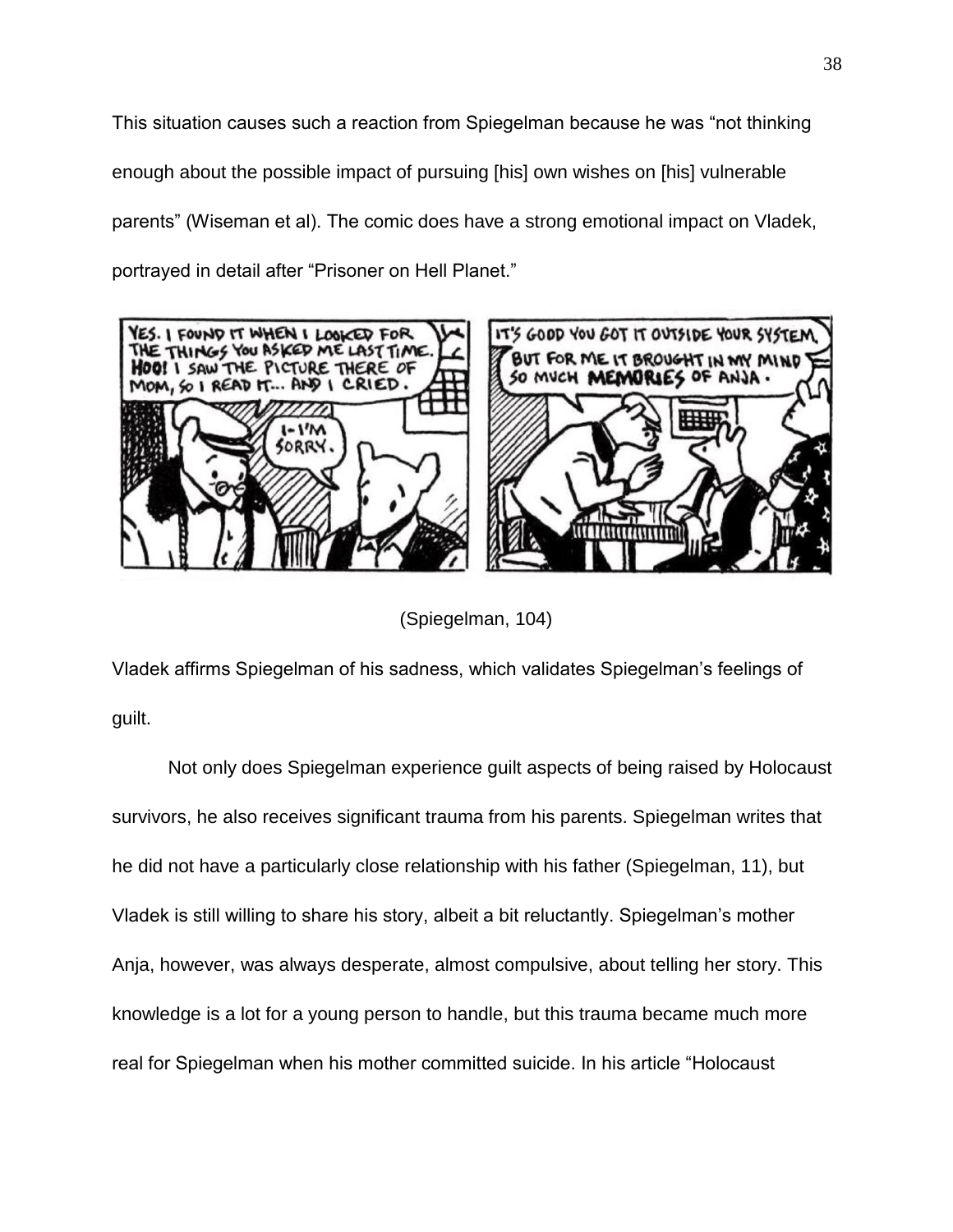Trauma Reconstructed," Harold Blum says that this kind of trauma, trauma within a family, can be worse than external shocks of trauma.

[I]nterfamilial trauma may be more damaging then [sic] psychic trauma associated with accident, physical injury, or illness. Psychic trauma during childhood has developmental consequences related to the immaturity of the personality and the developmental phases or phases in which the trauma occurred. (Blum)

As Spiegelman mentions in *Maus*, he spent some time in a state mental hospital in his late teens and early twenties. It is highly likely that trauma received from his parents during childhood played a heavy factor in Spiegelman's mental state and need to be institutionalized.

*Maus* is also rather deconstructive in its own right. The graphic novel's portrayal of characters as animals has been controversial and debated for some time. In *Maus*, Jews are drawn as mice, Poles as pigs, Americans as dogs, and Nazis as cats (Spiegelman).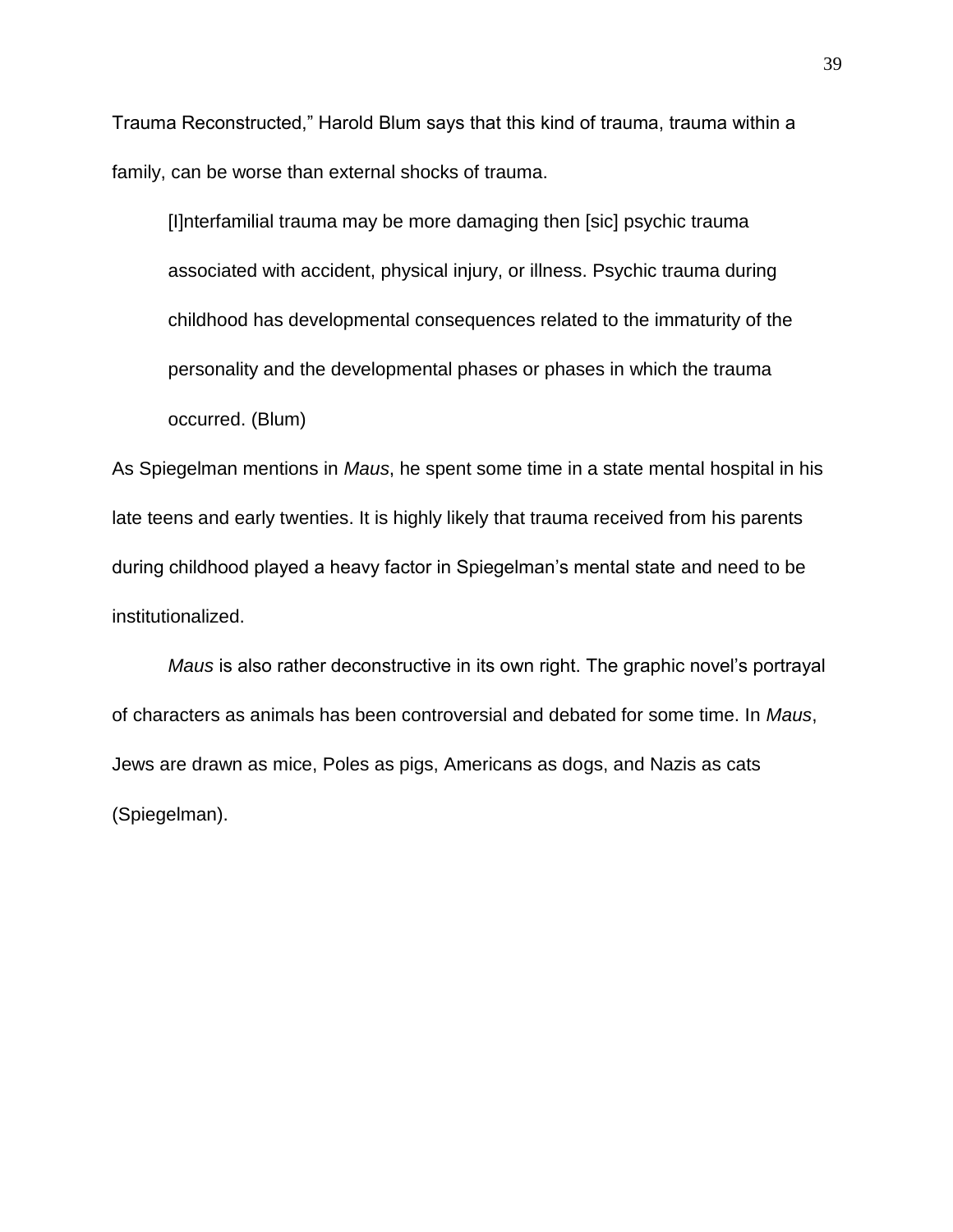

(Spiegelman, 1972)

#### According to Vaul-Grimwood's book *Holocaust literature of the Second*

*Generation,* Spiegelman's portrayal of Jews as mice was particularly controversial. Of course, this choice makes sense in relation to the Nazi cats; however, it could be a distasteful connection to the Nazi idea of Jews as vermin. Spiegelman's artistic choice to portray Jews as mice, though controversial, is certainly effective. It almost flips the idea of viewing Jews as vermin on its head because the mice are so anthropomorphized. They walk and talk like people, and interact with animals in their world the way we would in our world. Vaul-Grimwood writes, "The appropriation of the Nazi concept of Jews as vermin subverts anti-Semitic caricature by individualizing the mice, emphasizing the ambiguity of 'Jewish' characteristics and questioning a simplistic understanding of 'racial' origin" (Vaul-Grimwood).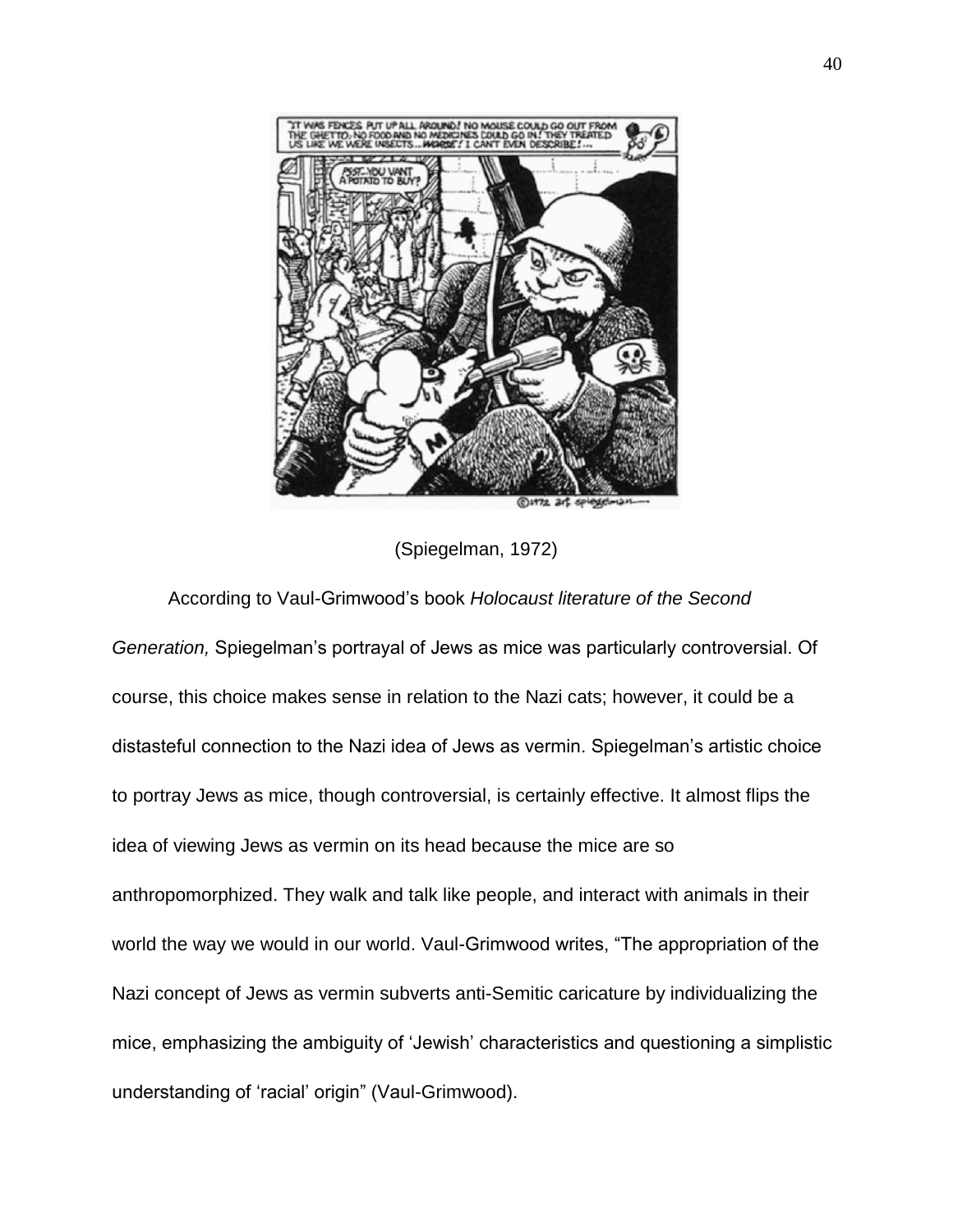In this way, *Maus* is both a deconstruction of humanity, anti-Semitism, and racial stereotypes, as well as a prime example of transmission of trauma and cultural memory in second-generation Holocaust survivors. However, transmission of trauma and memory did not stop with the second generation. There is a wave now of thirdgeneration survivors who are writing about the Holocaust, their heritage, and relating to the past through their ancestors. Perhaps the most prominent example of the literature of third-generation survivors is Jonathan Safran Foer's *Everything is Illuminated.* 

Third-generation Holocaust writers are different from their predecessors. Direct survivors, those who experienced the Holocaust firsthand, tend to relate their experience in a rather straightforward manner. They are more private, telling the stories of what happened to them in the Holocaust rather than the emotions and trauma aspect of the experience. Second-generation survivors, on the other hand, did not have the direct experience of being part of the Holocaust and therefore could not rely on the more distant, factual parts of the stories. Instead, they wrote about trauma, loss, and atrocity in the Holocaust – they inherited the emotions their parents did not speak of, and this became their platform for writing. Oftentimes it seems like an act of catharsis. Third-generation survivors, like Foer, have a completely different angle than their predecessors. According to Berger, third-generation writers are "Seeking to transform trauma into history, [they] simultaneously mourn their loss and work through their legacy in a process which helps them clarify their Jewish identity in the hovering shadows of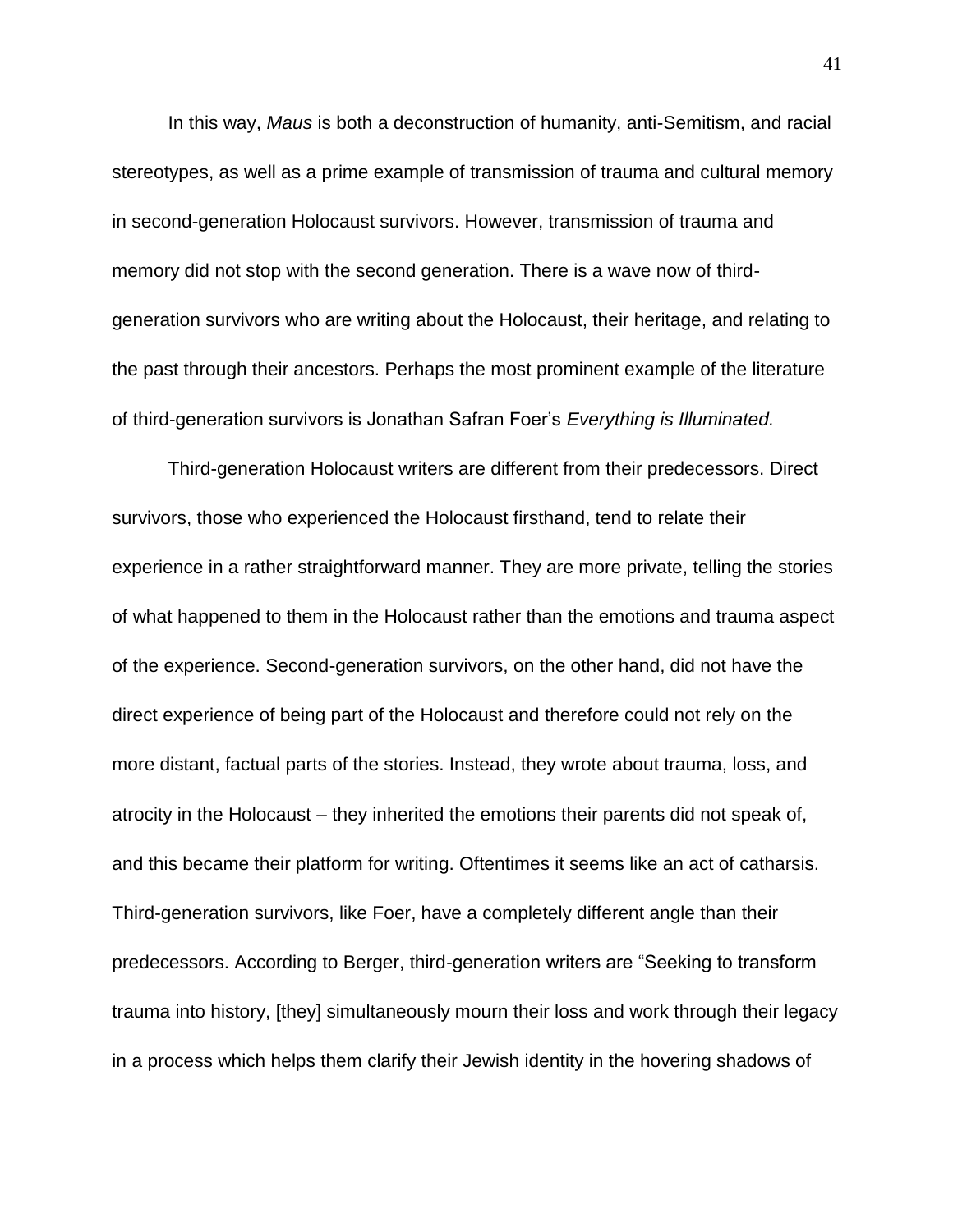the *Shoah"* (Berger). Third generation survivors writing about the Holocaust are seeking a way to reconnect with their history, and to more firmly establish their Jewish identity.

Foer certainly searches for identity in *Everything is Illuminated*. The book is about a Jewish character, also named Jonathan Safran Foer, taking a trip to the Ukraine to try and find the woman who saved his grandfather's life during the Holocaust. He is trying to connect with his grandfather and his traumatic past, while experiencing something inherently Jewish – the unique encounter of visiting a concentration camp to gain a sense of the cultural trauma that happened there and to reconnect with long-dead ancestors. However, Foer does not completely focus on the Jewish experience; he takes a step beyond his own heritage and takes on the task of recognizing those who are "other" to him. One of the main characters of the story, Alex, is not Jewish, yet he is also a third-generation Holocaust survivor. Alex has inherited some trauma from his grandfather, who is harboring the emotional devastation of having caused the death of his best friend. Alex's grandfather, a Ukrainian non-Jew, told the Nazis that his best friend was Jewish, causing him to be taken away. Through this story, Foer tackles in a much more universal sense the intergenerational transmission of trauma. He does this by taking on the mantle of not only the victims of the Holocaust, but also the perpetrators. Through this process, Foer is able to reconnect not only with his Jewish ancestors, but with the perpetrators who were at least partially responsible for the Holocaust.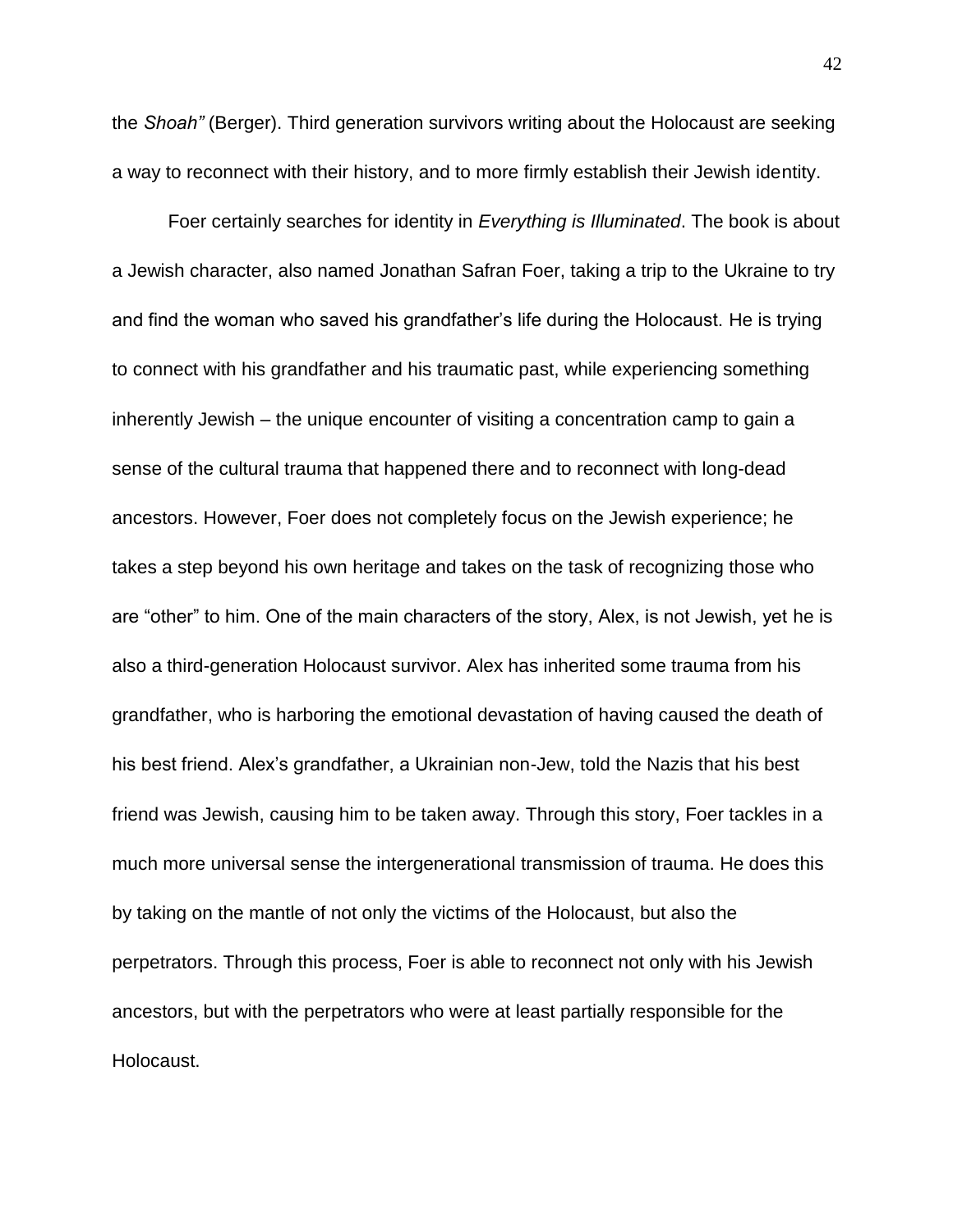At the beginning of the book, Foer writes characters who have an ironically anti-Semitic worldview. Even though they run a travel business specifically for Jews who wish to visit their ancestors' homes, main character Alex originally states, "I had the opinion that Jewish people were having shit between their brains" (Foer, 3). Alex's grandfather is even more cynical and anti-Semitic, saying things like "I hate Lvov. I hate Lutsk. I hate the Jew in the back seat of this car that I hate" (Foer, 57). However, as the story goes on, the characters grow closer and forget their biases, with Alex's grandfather even saying that Jonathan is "a good boy… He seems good" (Foer, 73). Eventually it comes to light that, although Alex's grandfather and all his descendants are born of Holocaust Perpetrators, their heritage is actually Jewish. Feuer poses some interesting questions about this in his article "Almost Friends: Post-Holocaust Comedy, Tragedy and Friendship in Jonathan Safran Foer's *Everything is Illuminated.*" Feuer writes,

If we cannot look at the Holocaust in a comic way, but can only look at it in a tragic manner, as most of this novel suggests, does this imply that it is impossible to forgive the other because of his or her "heritage?" Is Jonathan wrong in associating Alex with his grandfather, or did Alex do this from the beginning of his novel? And should we associate the third generation with the original perpetrators? Is this their "heritage?" (Feuer)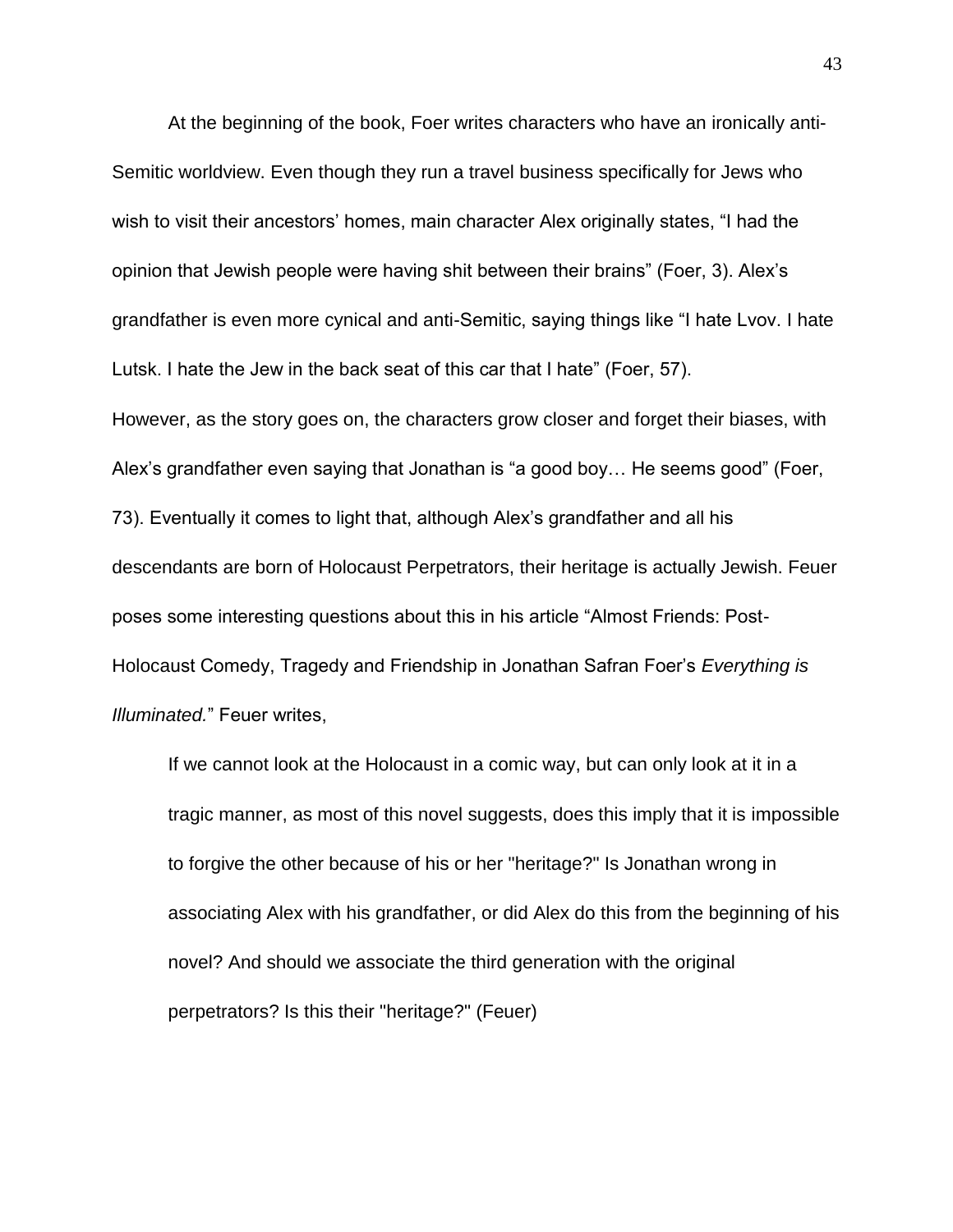Foer crosses boundaries with his comedic portrayal of a Holocaust story. Traditionally it would be seen as immoral or inconsiderate to create any sort of art or entertainment from the Holocaust, but perhaps *this* is the legacy of the third-generation survivors: *Reconciliation.* In this story, Jews and perpetrators become friends, they each find their own sort of fulfillment, and break down the barriers between Jew and Gentile, between self and other. This is also a very deconstructive idea – by the end of the story, Foer has completely eliminated the difference between self and other, nullifying the binary opposition of Holocaust victim versus Holocaust perpetrator.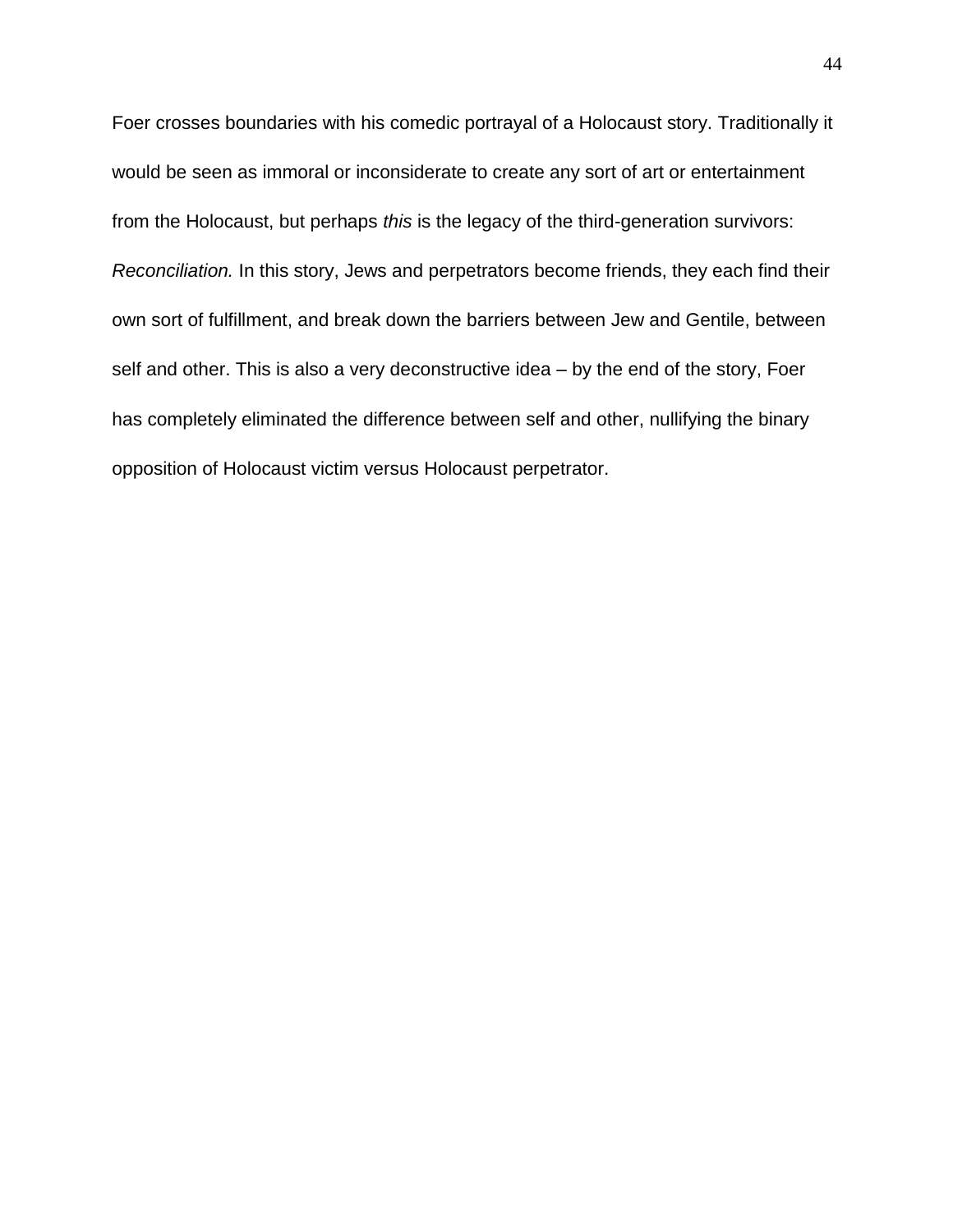#### **Conclusion**

Through analysis, comparison and contrast, and theoretical application, I have shown the Holocaust as a deconstructive event through the lens of Holocaust fiction. The Holocaust as we know it deconstructs gender, faith, humanity, life, death, even the self. Holocaust fiction shows that all these things can be deconstructed, and that victims often occupy a liminal space between life and death. Holocaust fiction also shows how trauma and memory are transmitted and affected.

Some weaknesses of the study include a very limited range of texts. I chose only four examples of Holocaust fiction, but there are many more. I could have chosen also to analyze Lois Lowry' *Number the Stars, The Boy in the Striped Pajamas* by John Boyne, Jane Yolen's *The Devil's Arithmetic* or *Briar Rose,* or any of many other prime examples of Holocaust fiction. I also did not consider other means of fiction besides written prose. I could have considered film, such as *Schindler's List, The Pianist,* or *Life is Beautiful.* 

For future study, I would suggest expanding the base of literature studied. While the four texts used in this study are well-established, well-known, and critically acclaimed, it would greatly benefit the study to have a more widely established basis. One could also write about more than three literary theories, or focus specifically on one, thereby delving deeper than before into one particular aspect of the study.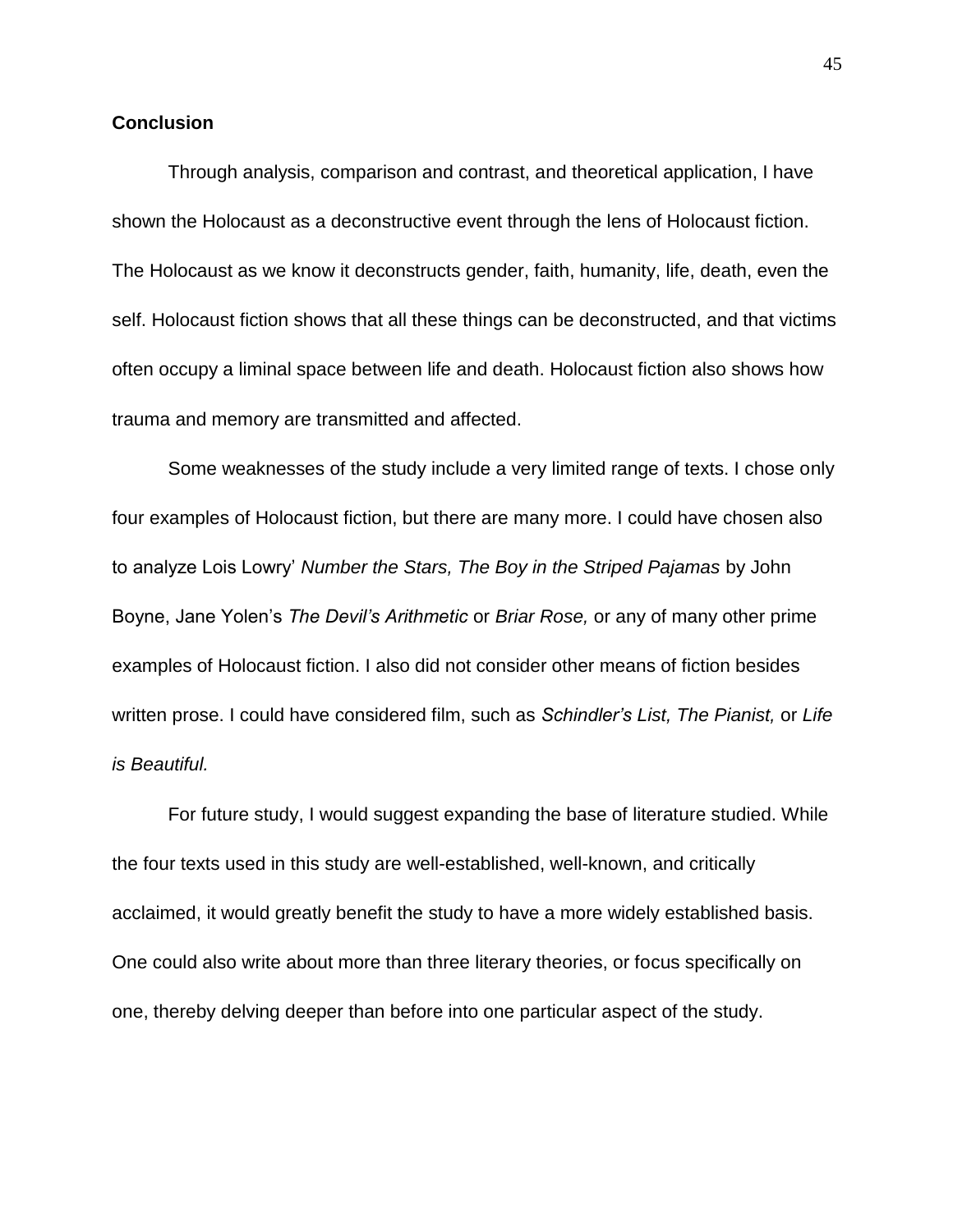#### Works Cited

- Balaev, Michelle. "Trends in Literary Trauma Theory." *Mosaic : A Journal for the Interdisciplinary Study of Literature; Winnipeg*, vol. 41, no. 2, June 2008, pp. 149–166.
- Behlman, Lee. "The Escapist: Fantasy, Folklore, and the Pleasures of the Comic Book in Recent Jewish American Holocaust fiction." *Shofar: An Interdisciplinary Journal of Jewish Studies*, vol. 22, no. 3, Spring 2004, pp. 56–71.
- Berger, Alan L. "Unclaimed Experience: Trauma and Identity in Third Generation Writing about the Holocaust." *Shofar: An Interdisciplinary Journal of Jewish Studies*, vol. 28, no. 3, Spring 2010, pp. 149–158.
- Blum, Harold P. "Holocaust Trauma Reconstructed: Individual, Familial, and Social Trauma." *Psychoanalytic Psychology*, vol. 24, no. 1, Jan. 2007, pp. 63–73. 2007- 00135-005.
- Brauner, David. "Breaking the Silences: Jewish-American Women Writing the Holocaust." *The Yearbook of English Studies*, vol. 31, 2001, pp. 24–38.
- Burstein, Janet Handler. "Recalling 'Home' from Beneath the Shadow of the Holocaust: American Jewish Women Writers of the New Wave." *You Should See Yourself: Jewish Identity in Postmodern American Culture, edited by Vincent Brook* (2006): 37-54.
- Butler, Judith. *Gender Trouble : Tenth Anniversary Edition*. Routledge, 1999. *EBSCOhost*, https://seu.idm.oclc.org/login?url=https://search.ebscohost.com/login.aspx?direct

=true&db=nlebk&AN=70541&site=ehost-live&scope=te.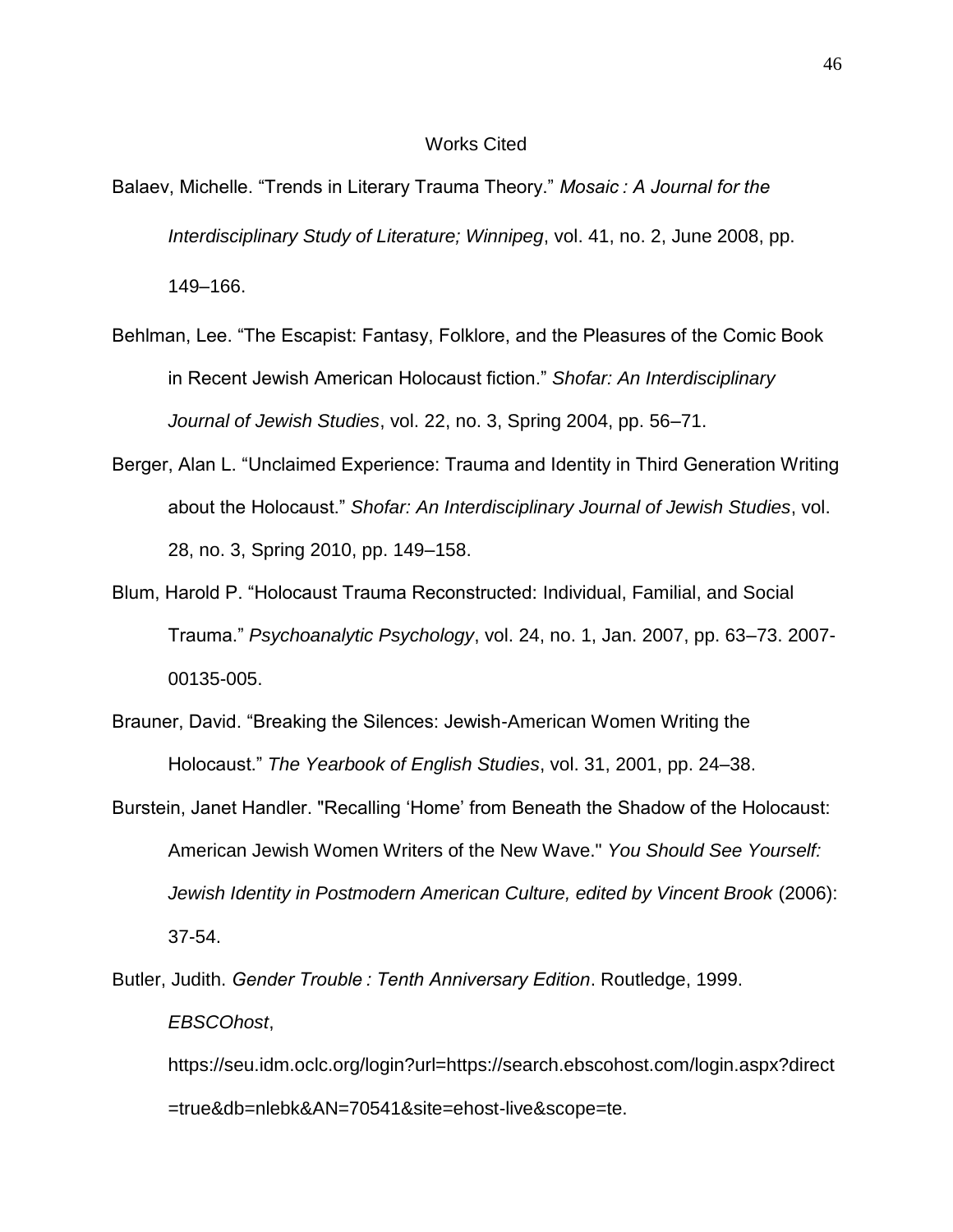Butler, Judith: Your Behavior Creates Your Gender." *Judith Butler: Your Behavior Creates Your Gender*, YouTube, 6 June 2011, www.youtube.com/watch?v=Bo7o2LYATDc.

Diner, Hasia. "Post-World-War-II American Jewry and the Confrontation With Catastrophe." *American Jewish History*, vol. 91, no. 3/4, Dec. 2003, pp. 439–467.

Feuer, Menachem. "Almost Friends: Post-Holocaust Comedy, Tragedy, and Friendship in Jonathan Safran Foer's Everything Is Illuminated." *Shofar: An Interdisciplinary Journal of Jewish Studies*, vol. 25, no. 2, Winter 2007, pp. 24–48.

Foer, Jonathan Safran. *Everything Is Illuminated*. Houghton Mifflin, 2002.

Franklin, Ruth. *A Thousand Darknesses : Lies and Truth in Holocaust fiction*. Oxford University Press, 2011. *EBSCOhost*,

https://seu.idm.oclc.org/login?url=http://search.ebscohost.com/login.aspx?direct= true&db=nlebk&AN=342935&site=ehost-live&scope=te.

- Glazer, Miriyam. "Orphans of Culture and History: Gender and Spirituality in Contemporary Jewish-American Women's Novels." *Tulsa Studies in Women's Literature*, vol. 13, no. 1, 1994, pp. 127–141.
- Kremer, S. Lilian. "Post-Alienation: Recent Directions in Jewish-American Literature." *Contemporary Literature*, vol. 34, no. 3, Fall 1993, p. 571.
- Lassner, Phyllis, and Danny Cohen. "Magical Transports and Transformations: The Lessons of Children's Holocaust fiction." *Studies in American Jewish Literature*, vol. 32, no. 2, pp. 167–185.

Malamud, Bernard. *The Stories of Bernard Malamud.* New American Library, 1984.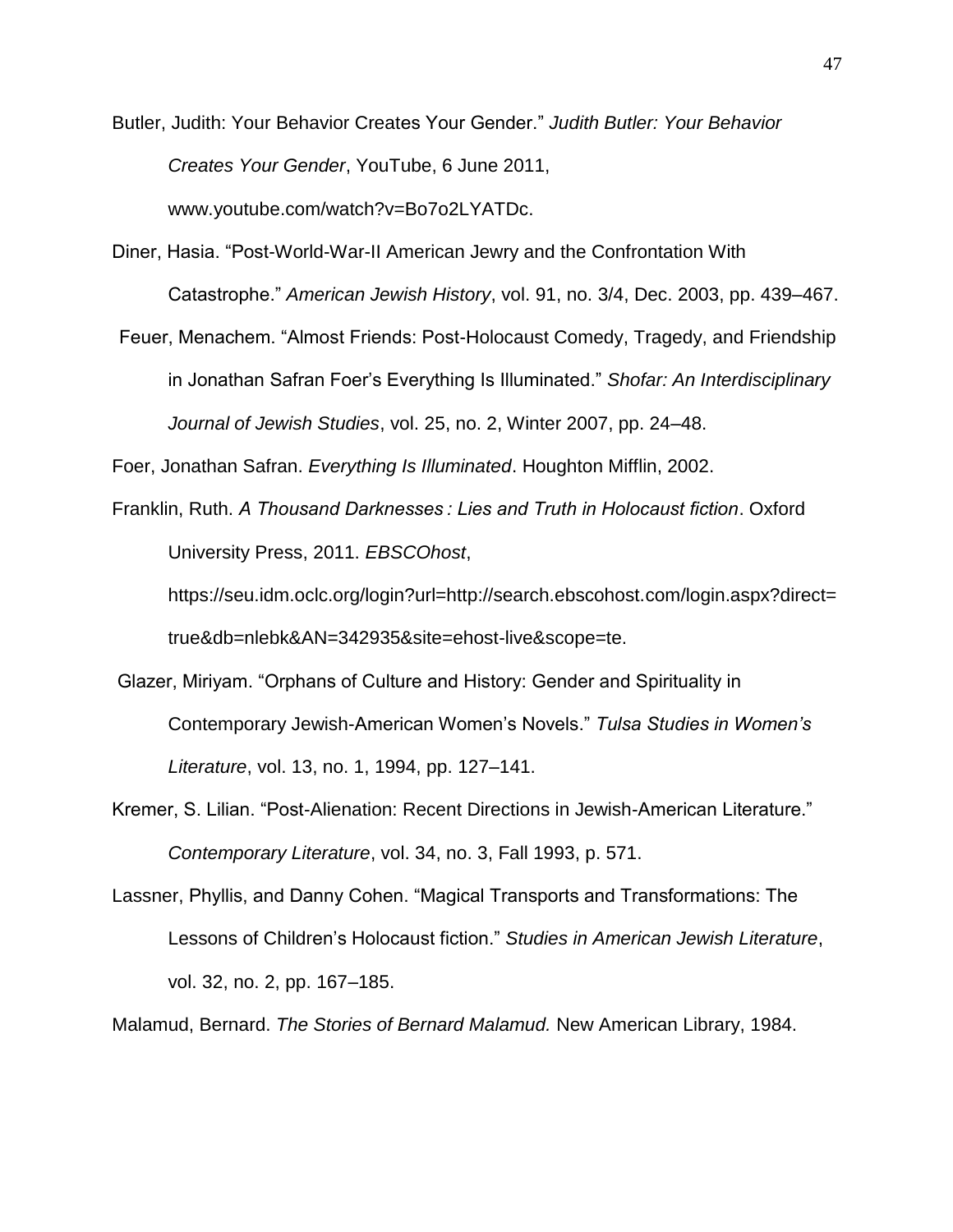- Most, Andrea. "Re-Imagining the Jew's Body: From Self-Loathing to Grepts" *You Should See Yourself: Jewish Identity in Postmodern American Culture*(2006): 54- 68.
- Ozick, Cynthia. "The Shawl." *The New Yorker*, The New Yorker, 5 June 2015, www.newyorker.com/magazine/1980/05/26/the-shawl. Accessed 22 Mar. 2017.
- Rosenfeld, Alvin H. "The Americanization of the Holocaust." *Commentary*, vol. 99, no. 6, June 1995, p. 35.
- Spiegelman, Art. *Maus, A Survivor's Tale: My Father Bleeds History*. Pantheon Books, 1986.
- Stephens, Mitchell. "Jacques Derrida and Deconstruction." *Jacques Derrida and Deconstruction - Mitchell Stephens*, The New York Times Magazine, 23 Jan. 1994, [www.nyu.edu/classes/stephens/Jacques%20Derrida%20-%20NYT%20-](http://www.nyu.edu/classes/stephens/Jacques%20Derrida%20-%20NYT%20-%20page.htm) [%20page.htm.](http://www.nyu.edu/classes/stephens/Jacques%20Derrida%20-%20NYT%20-%20page.htm)
- Terr, Lenore. *Too Scared to Cry: Psychic Trauma in Childhood*. New York, Harper & Row, 1990.
- Vaul-Grimwood, M. *Holocaust Literature of the Second Generation*. Palgrave Macmillan US, 2007.

Wiesel, Elie. *Night*. New York, NY, Hill & Wang, 1960.

Wiseman, Hadas, et al. "Anger, Guilt, and Intergenerational Communication of Trauma in the Interpersonal Narratives of Second Generation Holocaust Survivors." *American Journal of Orthopsychiatry*, vol. 76, no. 2, Apr. 2006, pp. 176–184. 2006-05892-005.